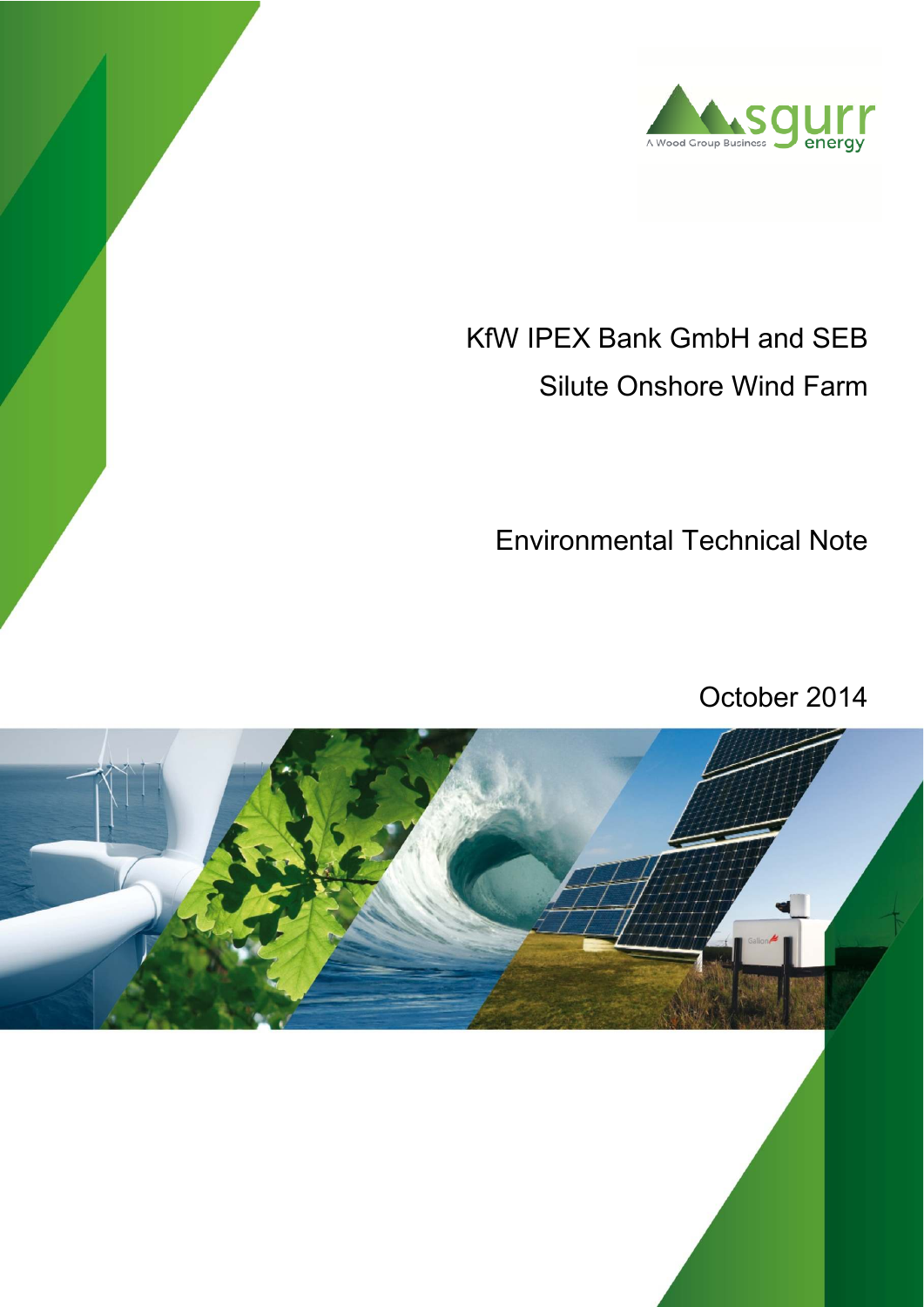## **Report Summary**

SgurrEnergy has been appointed by KfW IPEX Bank GmbH as lender's technical adviser for the Silute onshore wind farm located in Lithuania (the Project).

The technical note includes our review of the environmental aspects of the Project with particular regard to the requirements set out within the EU EIA Directive and IFC Performance Standards.

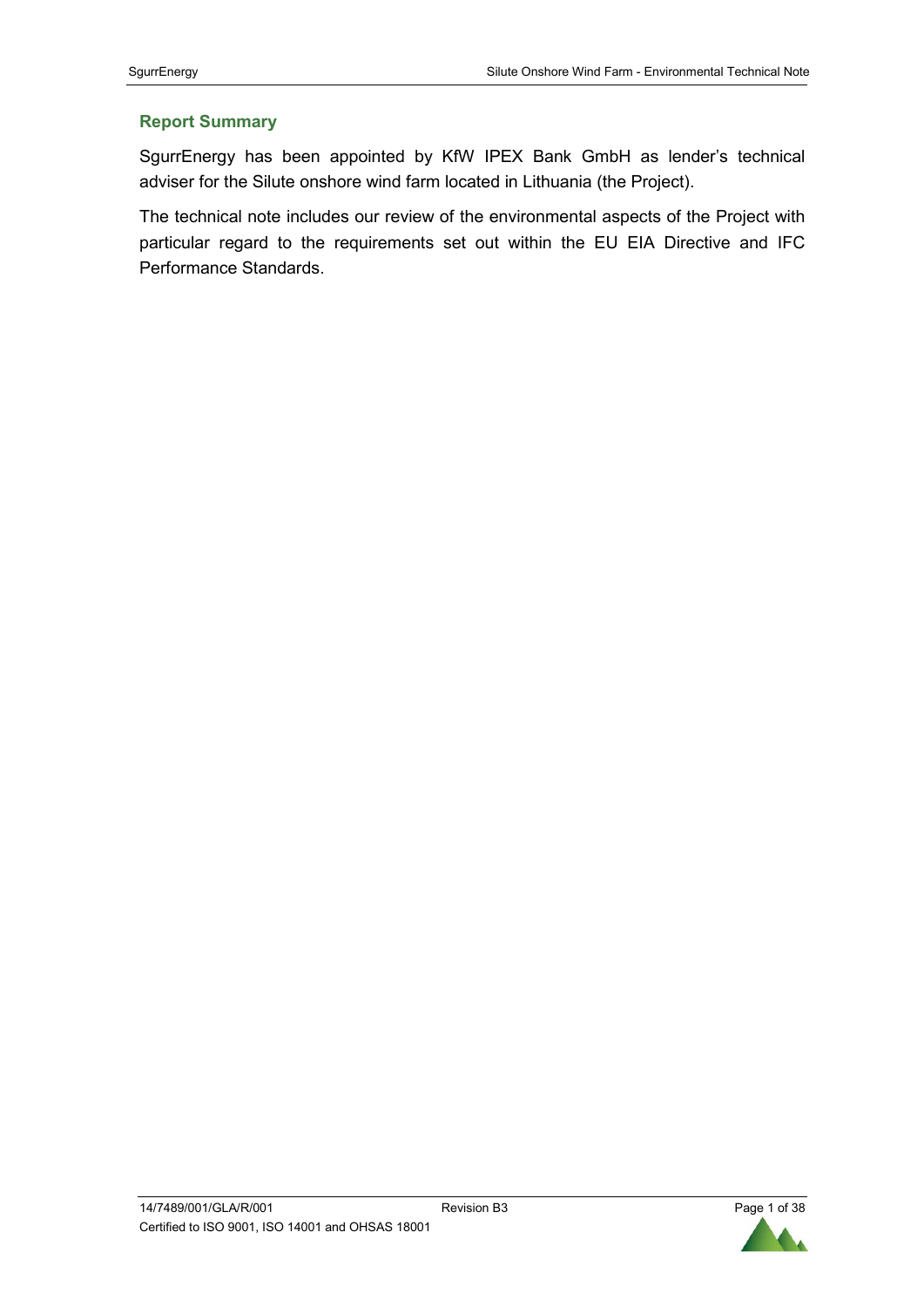# **Report Details**

| <b>Prepared for:</b>                         | KfW IPEX Bank GmbH and SEB                                                          |
|----------------------------------------------|-------------------------------------------------------------------------------------|
| <b>Client Contact:</b>                       | Camilo Cordero C                                                                    |
| <b>Report Distribution:</b>                  |                                                                                     |
| <b>KfW IPEX Bank</b><br><b>GmbH and SEB:</b> | Camilo Cordero C, Bengt Svensson, Hans-Heinrich Krohn,<br><b>Christoph Berghaus</b> |
| <b>SgurrEnergy:</b>                          | Greg McAlister, Fiona Shaw, Angus Mackay                                            |
| <b>Report Classification:</b>                | Confidential                                                                        |

# **Approval Record**

|                       | <b>Name</b>           | <b>Job Title</b>                              | <b>Signature</b>                            |
|-----------------------|-----------------------|-----------------------------------------------|---------------------------------------------|
| Prepared by:          | <b>Greg McAlister</b> | <b>Environment Team</b><br>Leader             |                                             |
| <b>Reviewed by:</b>   | <b>Suzy Yendell</b>   | Senior Planning<br>Consultant                 |                                             |
| <b>Authorised by:</b> | <b>Chris Parcell</b>  | Director of<br>Feasibility and<br>Development | $\frac{1}{\sqrt{2}}\int_{-\infty}^{\infty}$ |
| Date of issue:        | 14/10/2014            |                                               |                                             |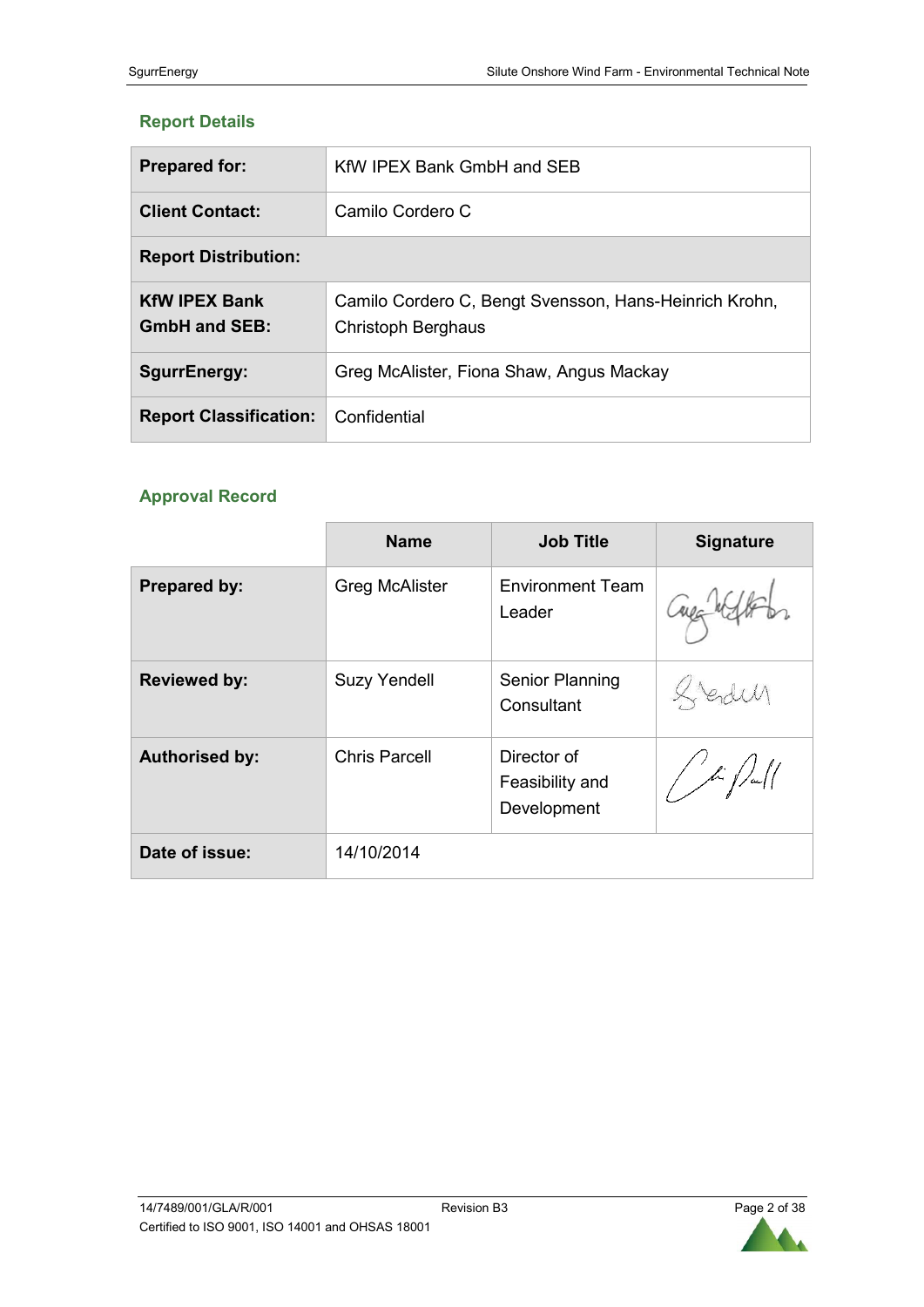# **Amendment Record**

| <b>Revision</b><br><b>Number</b> | <b>Date</b>           | <b>Summary of Amendments</b>                                                    | <b>Purpose of Revision</b> |
|----------------------------------|-----------------------|---------------------------------------------------------------------------------|----------------------------|
| A <sub>1</sub>                   | 5 Sept 2014           | Initial draft                                                                   | Draft issued to Client.    |
| A2                               | 17 Sept 2014          | Revised report                                                                  | Draft, for review.         |
| A <sub>3</sub>                   | 19 Sept 2014          | Minor<br>following<br>changes<br>review.                                        | For approval.              |
| <b>B1</b>                        | 24 Sept 2014          | Minor<br>clarifying<br>changes<br>difference between EIA and<br>revised layout. | <b>For Client</b>          |
| <b>B2</b>                        | 6<br>October<br>2014  | Revised<br>report<br>based<br>on<br>information provided by Nelja.              | For Client.                |
| B <sub>3</sub>                   | 14<br>October<br>2014 | Revised<br>report<br>following<br>project<br>team<br>meeting<br>in<br>Frankfurt | For Client.                |

SF/04/023

#### NOTICE

This document entitled *"Environmental Technical Note ",* document number 14/7489/001/GLA/R/001 B3 has been prepared solely for KfW IPEX Bank GmbH and SEB in connection with Silute Onshore Wind Farm. This document in whole or in part may not be used by any person for any purpose other than that specified, without the express written permission of SgurrEnergy.

Any liability arising out of use by a third party of this document for purposes not wholly connected with the above shall be the responsibility of that party who shall indemnify SgurrEnergy against all claims costs damages and losses arising out of such use.

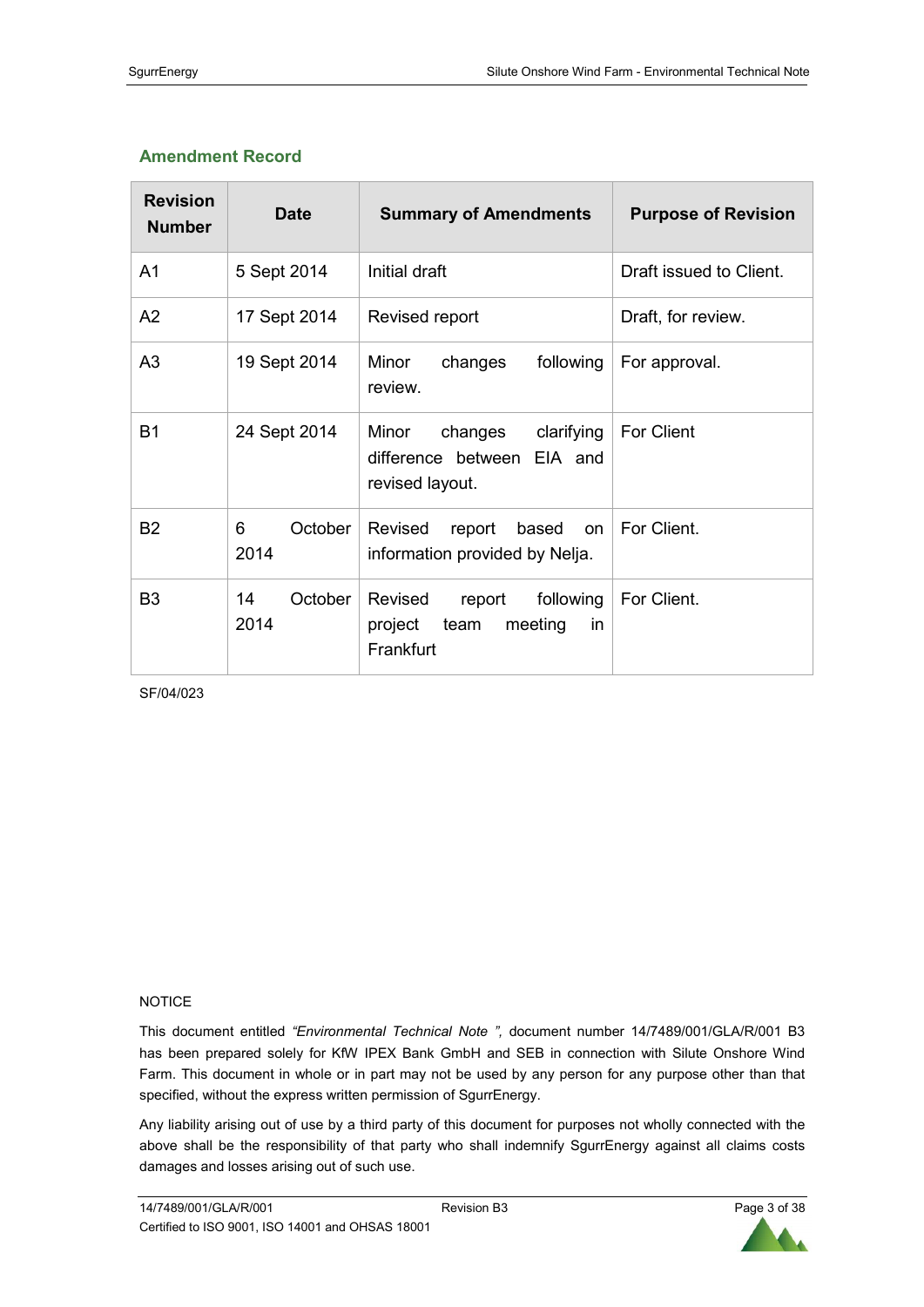#### **Contents**

| 1              |                                                                                  |
|----------------|----------------------------------------------------------------------------------|
| 1.1            |                                                                                  |
| 1.2            |                                                                                  |
| $\overline{2}$ | IFC Performance Standard 1: Assessment and Management of                         |
| 2.1            |                                                                                  |
| 2.1.1          |                                                                                  |
| 2.1.2          |                                                                                  |
| 2.1.3          |                                                                                  |
| 2.1.4          |                                                                                  |
| 2.1.5          |                                                                                  |
| 2.1.6          |                                                                                  |
| 2.1.7          |                                                                                  |
| 2.1.8          |                                                                                  |
| 2.1.9          |                                                                                  |
| 2.2            |                                                                                  |
| 3              |                                                                                  |
| 3.1            |                                                                                  |
| 3.2            |                                                                                  |
| 3.3            |                                                                                  |
| 3.4            |                                                                                  |
| 3.5            | PS6: Biodiversity Conservation and Sustainable Natural Resource Management<br>24 |
| 3.6            |                                                                                  |
| 3.7            |                                                                                  |
| 4              | Summary of Compliance with IFC E&S Performance Standards 24                      |
| 4.1            |                                                                                  |
|                | <b>Appendix A:</b>                                                               |
| 5              |                                                                                  |
| 5.1            |                                                                                  |

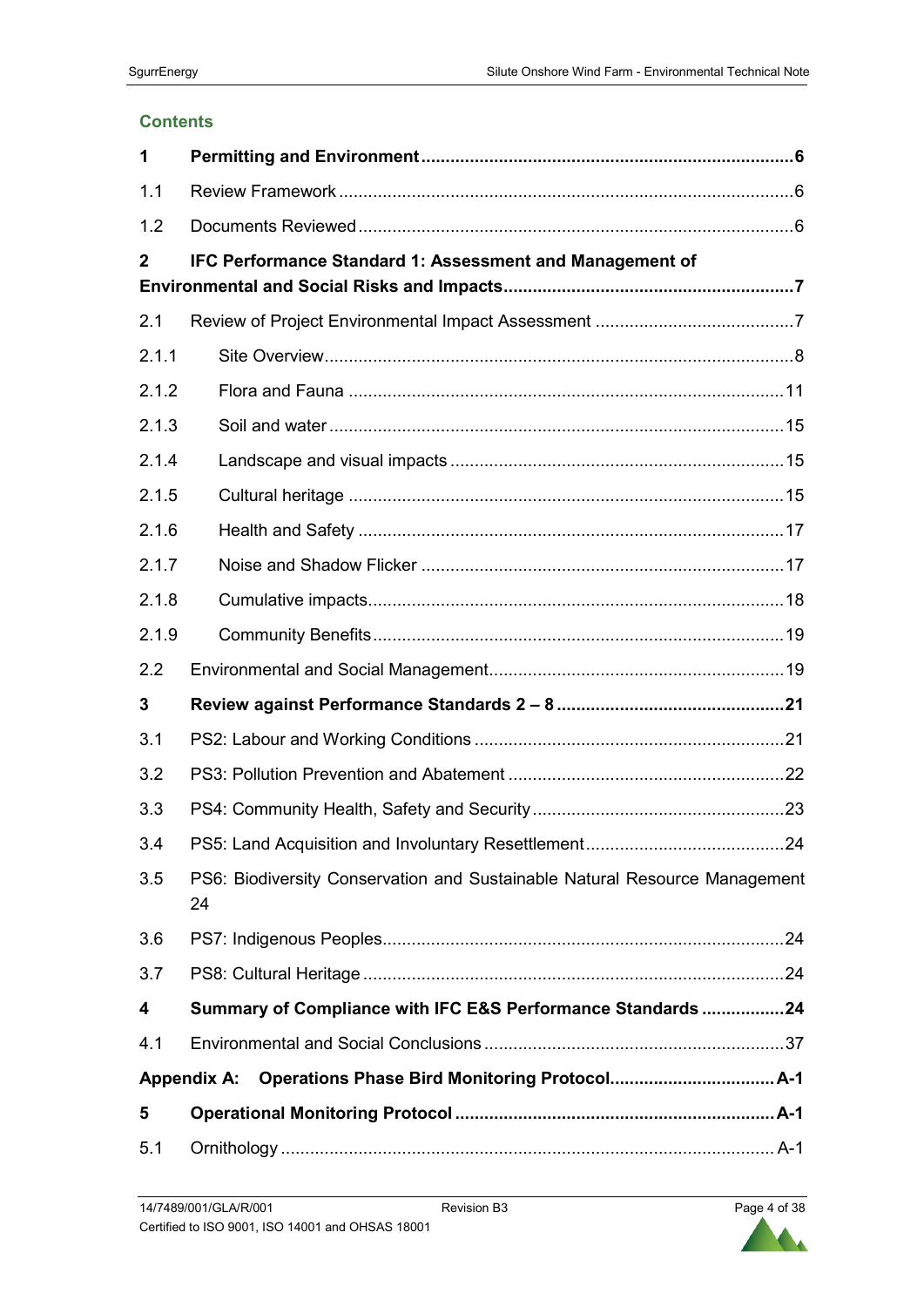# **Tables**

| Table 5-1: Project Action Plan to Maintain Compliance with IFC Performance Standards |  |
|--------------------------------------------------------------------------------------|--|
|                                                                                      |  |

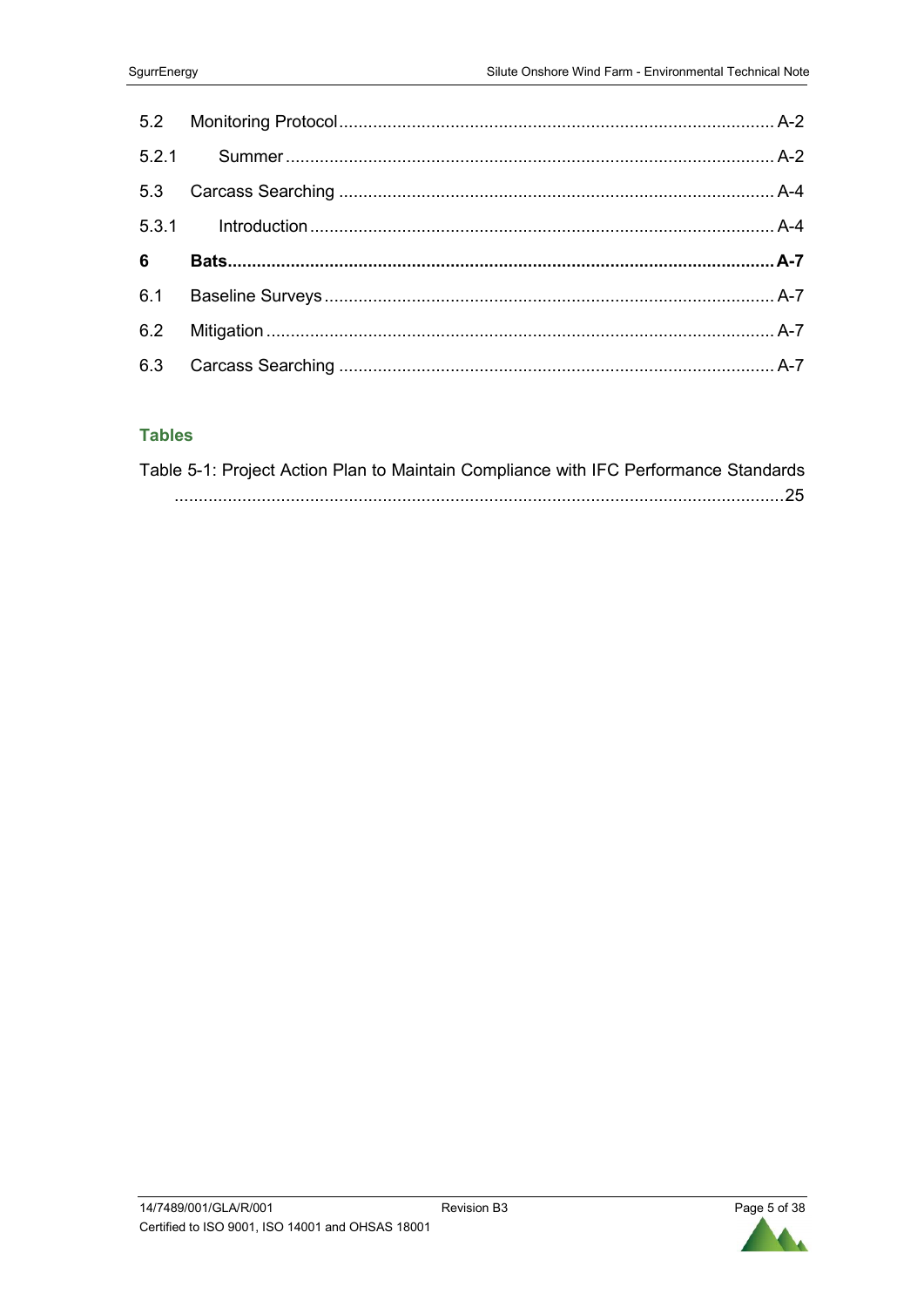## **1 Environmental and Social Review**

The technical note includes SgurrEnergy's review of the environmental aspects of the Project, with particular regard to the requirements set out within the EU EIA Directive and IFC Performance Standards.

## 1.1 Review Framework

The project has been reviewed against the following requirements:

- Republic of Lithuania Law on Environmental Impact Assessment of the Proposed Economic Activity, 15 August 1996, No. I-1495 (as last amended on 30 June 2008 by No. X-1654).
- Directive 85/337/EEC on the assessment of the effects of certain public and private projects on the environment (as amended) (The 'EIA Directive').
- Directive 92/43/EEC on the conservation of natural habitats and of wild fauna and flora.
- Directive 79/409/EEC on the conservation of wild birds (as amended).
- IFC Performance Standards.
- IFC EHS General Guidelines and sector specific guidelines for wind energy.

#### 1.2 Documents Reviewed

SgurrEnergy reviewed the following documents which have been translated into English:

- Report on Environmental Impact Assessment (Chapters 2 9).
- Building Permit.
- Bird Study.
- Document 7089-00-TDP-M.Ž-03 providing details of drainage specifications.
- Noise study.
- Design Document Traffic Infrastructure: Local Roads (Ref. VF-13-62-SPP).
- Ministry of Agriculture Reclamation Certificate.
- Shadow Flicker Study.
- UAB "Šilute vejo Projektai" Detaliaisiais planais numatyti vejo jegainiu statybos sklypai bei koordinates (UAB "Šilute Wind Project": Detailed plans of the wind power plant construction plots and coordinates) provided to SgurrEnergy on 18 August 2014.
- OneGE Construction EHS Plan.

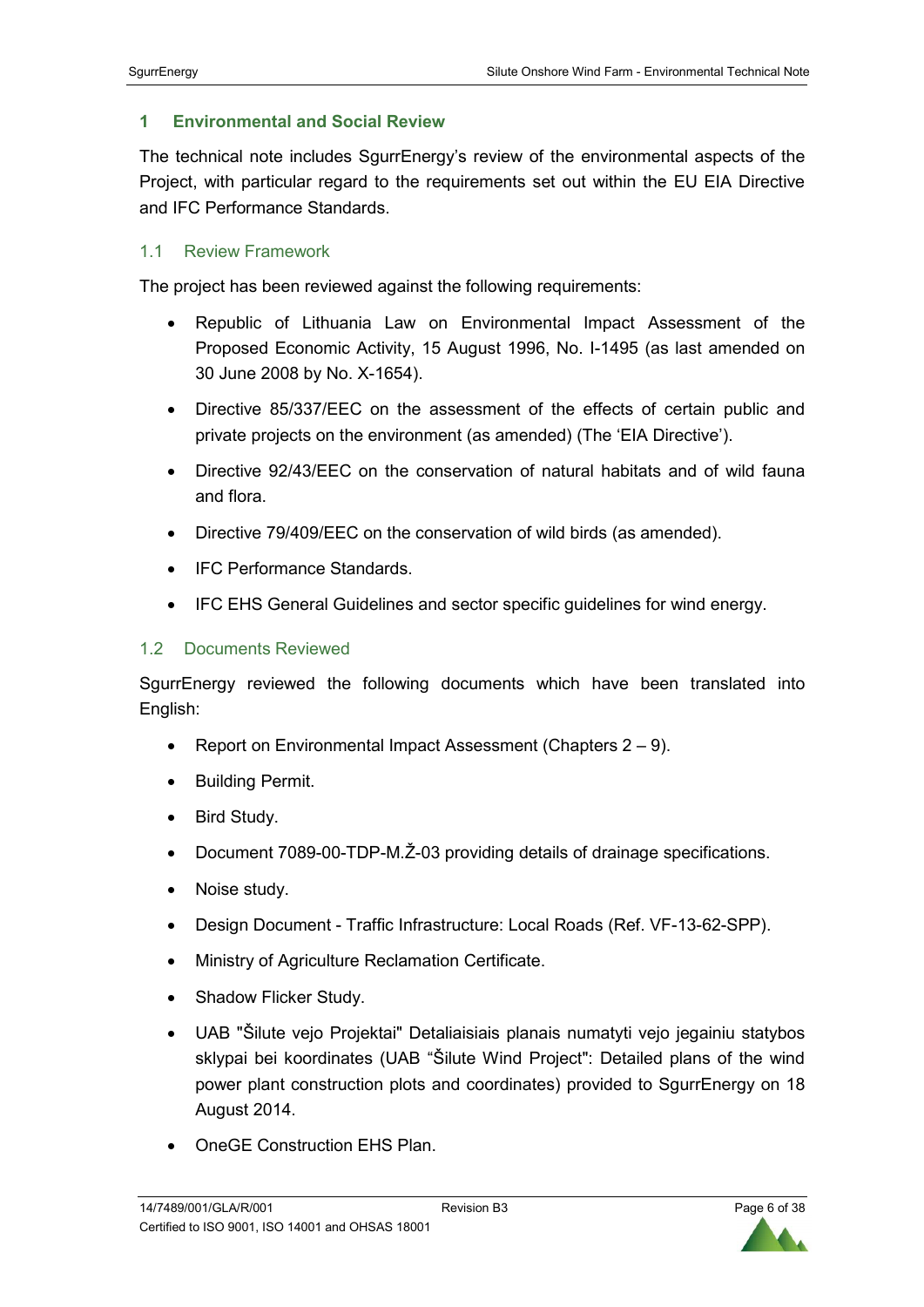• Nelja Energia AS Environmental Management Manual.

# **2 IFC Performance Standard 1: Assessment and Management of Environmental and Social Risks and Impacts**

# 2.1 Review of Project Environmental Impact Assessment

In accordance with Article 7(6)(2) of Law No. I-1495 (as amended by No. X-1654) together with the EU EIA Directive the developer should consider the likely effect of the project on:

- Flora and fauna.
- Soil and water.
- Air quality and climate.
- Landscape and visual impacts.
- Cultural heritage.
- Public health (health and safety).
- The inter-relationship between all of these factors, i.e. cumulative impacts.

Furthermore, when considering whether the potential impact on the above aspects is likely to be significant, the developer should be cognisant of the environmental sensitivity of the location which is likely to be affected by the proposed activity.

In this regard, the following areas would generally be viewed as being more sensitive to development:

- Protected areas, particularly sites designated at the EU level (Natura 2000).
- Densely populated areas.
- Wetlands.
- Forest areas.
- Areas where the permissible level of pollution has been exceeded.
- Areas with historical, cultural or archaeological significance.

Note that SgurrEnergy has excluded any consideration of air quality and climate as it is generally accepted that wind developments do not result in a significant impact on air quality.

Public health aspects have been bifurcated into the nuisance impacts associated with noise and shadow flicker and the control of general health and safety during construction and operation.

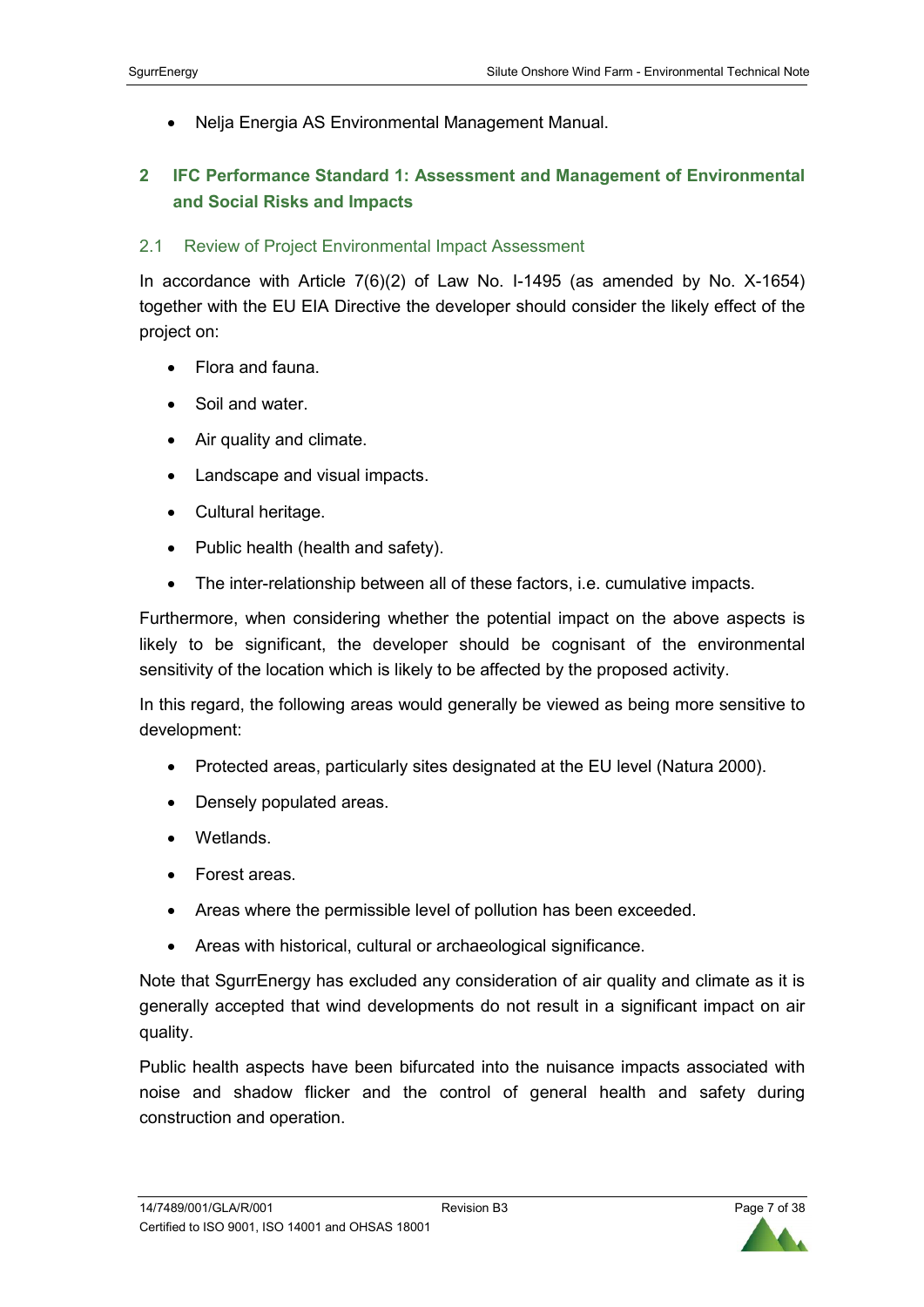SgurrEnergy has considered each of these aspects during our review; these are detailed in the sections below.

#### 2.1.1 Site Overview

The Project is planned to be constructed on land currently used for agriculture; pastures, hay meadows and farmland dominate the area.

The background noise environment currently experienced is dominated by trees, birds, human activity and wind. A constant level of 40dB has been chosen as being representative of the background noise levels on the site.

A number of watercourses are identified in close proximity to the Project. These watercourses are:

- Leitė River: around 126m from the nearest WTG (no. 28).
- Veižas River: around 737m from the nearest WTG (no. 53).
- Šyša River: around 183m from the nearest WTG (no. 23).

Two Natura 2000 protected areas are located in relatively close proximity to the Project. The boundary of these areas are identified as:

- Nemunas delta: 480m to the west.
- Pleinė marsh: 2.4km to the southeast.

A number of cultural heritage features have been identified in the vicinity of the site. The sites identified consist of three historically valuable Evangelical Lutheran old cemeteries located between 150m and 940m from the closest WTG. There are no registered cultural heritage features identified within the boundary of the Project itself.

SgurrEnergy has been provided with a more recent plan showing a revised layout which provides details of the distances to the nearest residential properties. These distances have been used for the purpose of our assessment and are provided in the table below. As a result, the distances noted in the EIA have been excluded from our assessment.

| <b>Residential Property</b> | Distance to nearest WTG (m) |
|-----------------------------|-----------------------------|
| DF1                         | 878                         |
| DA1                         | 870                         |
| DA <sub>2</sub>             | 897                         |
| DA3                         | 925                         |

**Figure 2-1**: **Figure 2-2: Distances between Homesteads and Closest WTG**

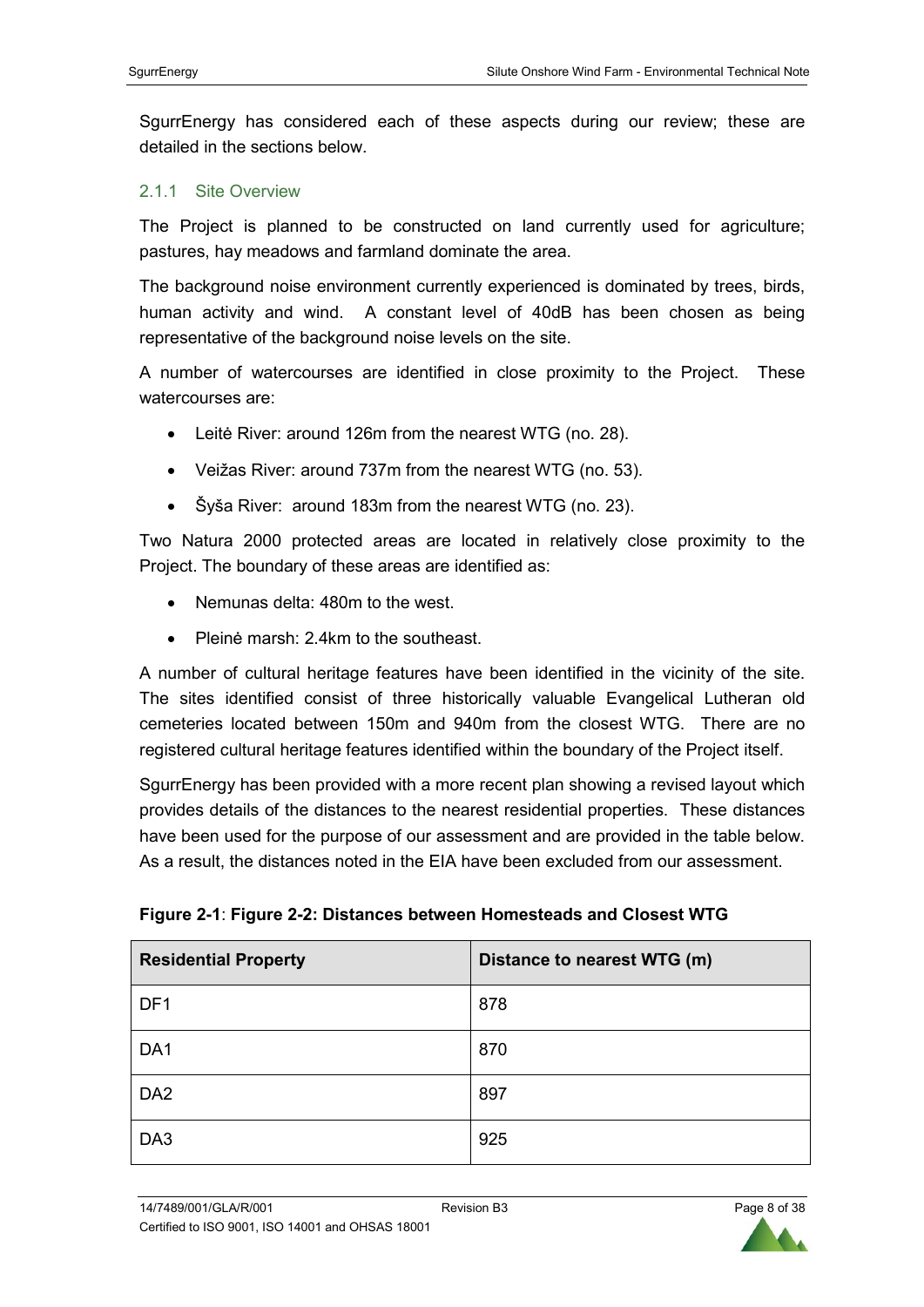| <b>Residential Property</b> | Distance to nearest WTG (m) |
|-----------------------------|-----------------------------|
| DA4                         | 644                         |
| DA <sub>5</sub>             | 790                         |
| DA6                         | 621                         |
| DA7                         | 897                         |
| DA8                         | 827                         |
| DA9                         | 824                         |
| DB1                         | 595                         |
| DB <sub>2</sub>             | 521                         |
| DB <sub>3</sub>             | 635                         |
| DB4                         | 911                         |
| DB <sub>5</sub>             | 960                         |
| DB7                         | 837                         |
| DB8                         | 734                         |
| DB <sub>9</sub>             | 470                         |
| <b>DB10</b>                 | 642                         |
| <b>DB11</b>                 | 976                         |
| <b>DB12</b>                 | 927                         |
| DC1                         | 776                         |
| DC2                         | 861                         |
| DC <sub>3</sub>             | 817                         |
| DD <sub>1</sub>             | 511                         |
| DD <sub>2</sub>             | 673                         |

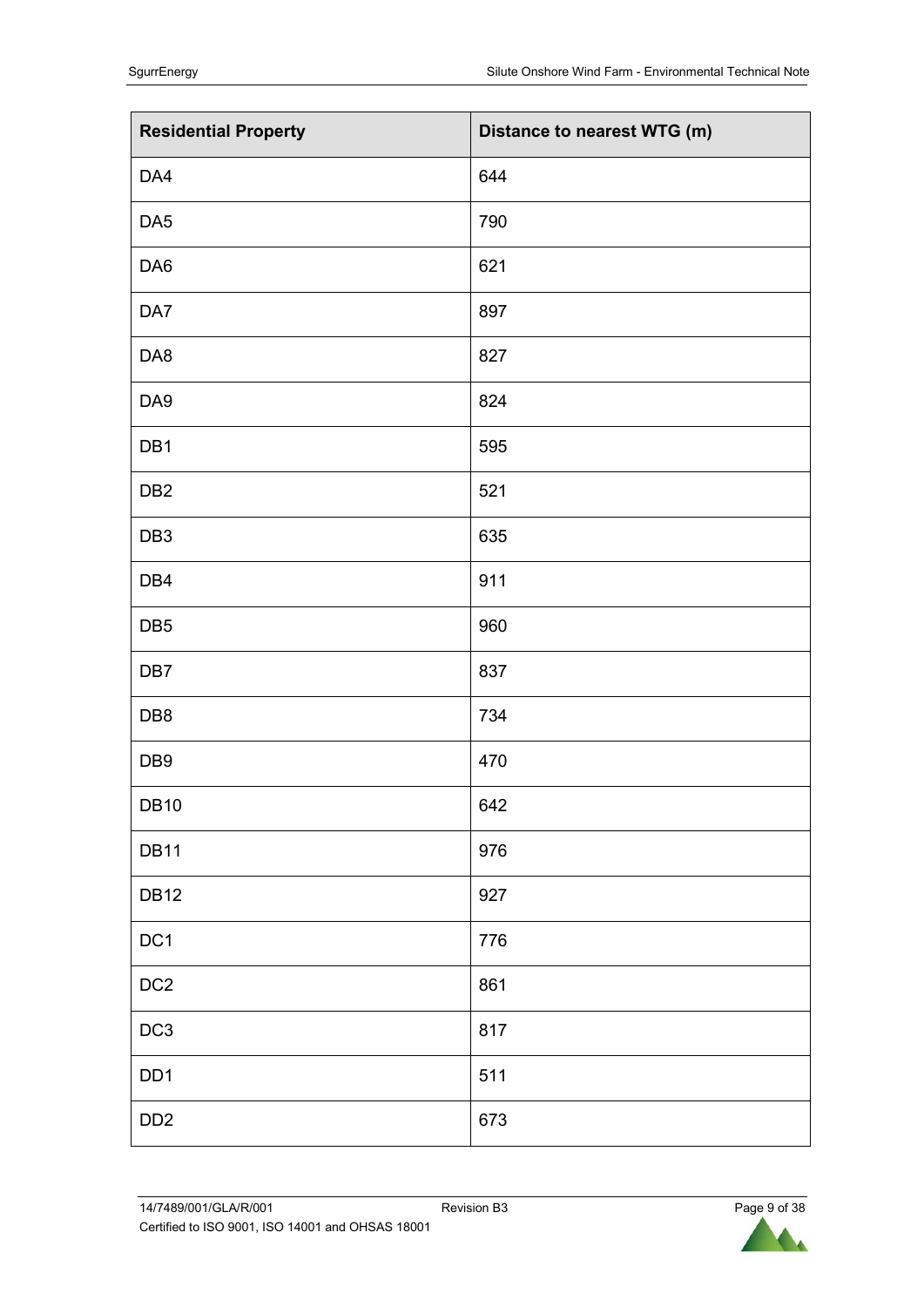| <b>Residential Property</b> | Distance to nearest WTG (m) |
|-----------------------------|-----------------------------|
| DD <sub>3</sub>             | 800                         |
| DD <sub>5</sub>             | 887                         |
| DD <sub>6</sub>             | 947                         |
| DD <sub>7</sub>             | 977                         |
| DE1                         | 746                         |
| DE <sub>2</sub>             | 515                         |
| DE3                         | 666                         |
| DE4                         | 649                         |
| DE7                         | 675                         |
| DE8                         | 906                         |
| DE9                         | 756                         |
| <b>DE10</b>                 | 876                         |
| <b>DE12</b>                 | 736                         |
| <b>DE13</b>                 | 760                         |
| <b>DE14</b>                 | 816                         |
| <b>DE15</b>                 | 1058                        |

The Project is scheduled to be connected to the 330 kV overhead electric line running from Klaipėda to Sovetsk which passes adjacent to the site. A new 30/330kV transformer substation will be constructed to export electric power from the Project to the grid.

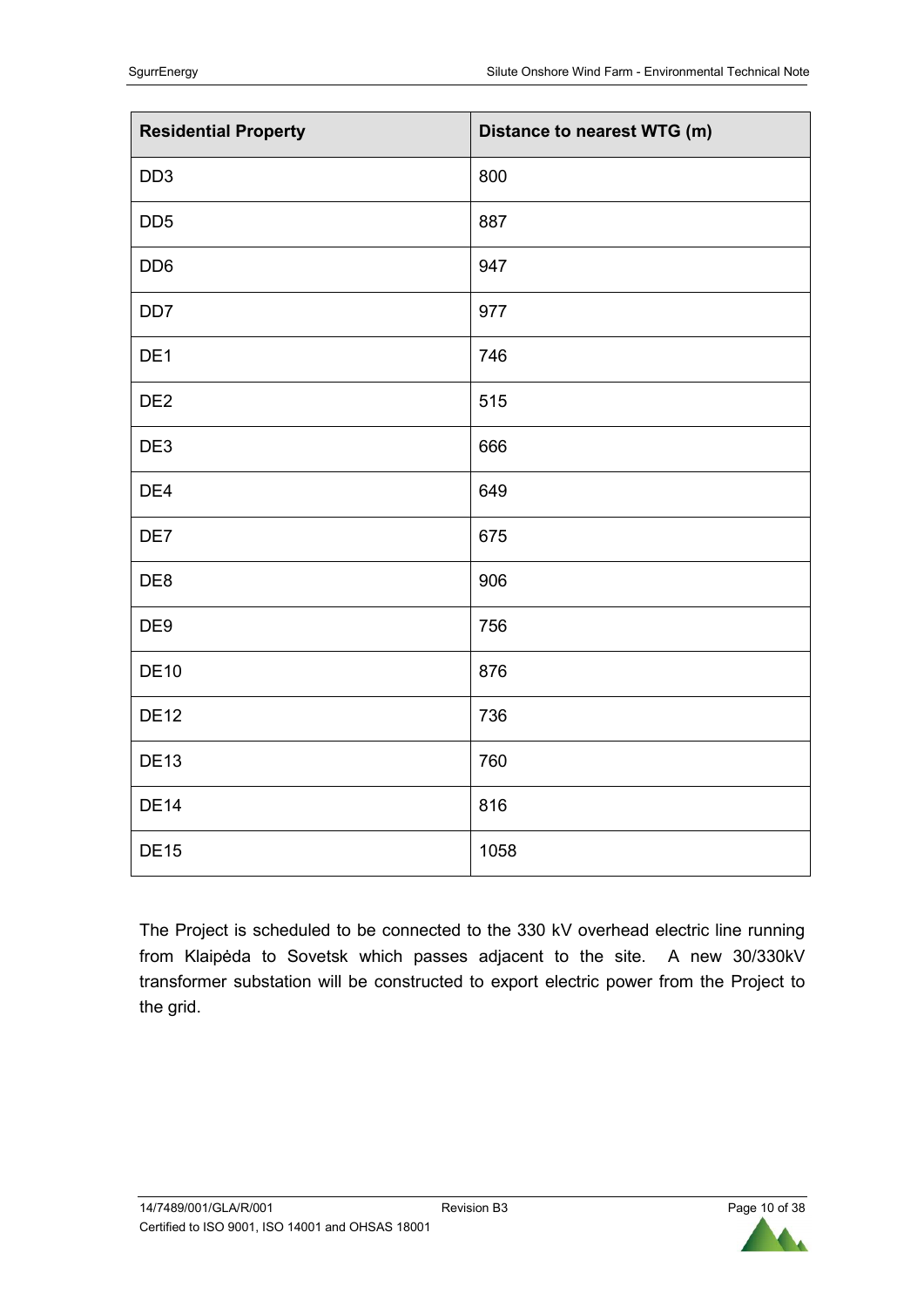# 2.1.2 Flora and Fauna

# 2.1.2.1 Protected Areas

The Project site is adjacent to the Nemunas Delta Ramsar and Natura 2000 site. The closest WTG will be 480m from the boundary of the site which is designated due to its year round significant ornithological value; including breeding, migrating (spring and autumn) and winter bird interest. It should be noted however that the core area of the site is somewhat further from the nearest WTG than the boundary.

The Natura site is of international importance for wintering wildfowl and waders and supports up to 200,000 individual birds between March and April; including up to 70% of the global population of Greater White-fronted Goose, 45% of the global population of Northern Pintail, 11% of the European population of Ruff, and 50-60% of the Western European population of wintering Whooper Swans.

A number of the ornithological receptors, for which the site is important, are known to be negatively affected by WTGs through collision and/or displacement impacts (including Cranes, wildfowl, waders and large raptors).

The Pleine Marsh Reserve is located 2.4km from the nearest WTG. This reserve is designated as a Natura 2000 site (Special Area of Conservation (SAC)) due to its important habitats.

Section 5 of EU guidance on wind energy development (http://ec.europa.eu/environment/nature/natura2000/management/docs/Wind\_farms.pd) sets out the relevant considerations for Natura 2000 sites which could be affected by wind energy projects. The relevant considerations based on this EU guidance are as follows:

- An initial determination must be made by the Lithuanian Authorities as to whether an appropriate assessment (AA) is required as set out under Article 6 of the Habitats Directive. If it can be established that there will be no significant effect upon the Natura 2000 site then no AA is required.
- Screening for AA is required for Projects inside or outside a Natura 2000 site if they are likely to have a significant effect on a Natura 2000 site.

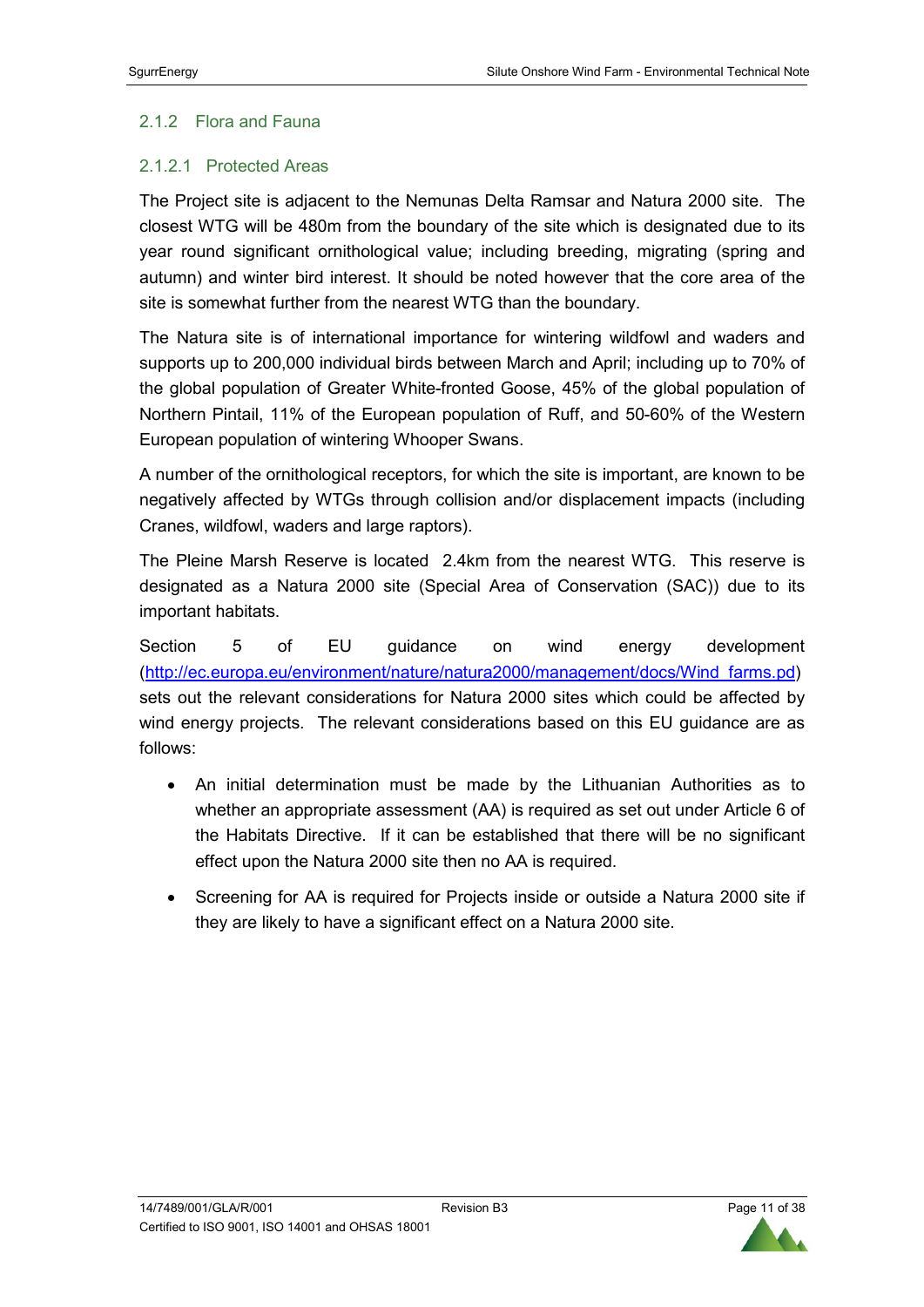There is no requirement under the EU Habitats Directive to undertake a separate assessment and it is perfectly acceptable for Member States to incorporate this under the general EIA process, as is the case in Lithuania. The Client's legal advisor has advised that an AA has been addressed by dialogue between the Sponsor and the relevant Lithuanian authorities. Impacts on Natura 2000 sites have been included in the EIA. The relevant government departments were provided the opportunity to comment following submission of the EIA however no objections were received by the Sponsor. For this reason we are content that the Sponsor has fulfilled its obligations in terms of Appropriate Assessment.

# 2.1.2.2 General Ecology Comments

Ornithological field work has been completed and reported in the EIA, as well as a separate bird study report. However, it is not clear what other field studies have been completed for other ecological receptors including herpetofauna (reptiles and amphibians), mammals and bats. The latter being discounted in the EIA as not being present within the study area despite the presence of forests which could potentially support bats. There have been no on-site surveys to confirm the sensitivity of the site for bats. Impacts of the proposals on non-avian receptors may be under-assessed due to lack of relevant data derived from field study.

# 2.1.2.3 Ornithology

The EIA and associated bird reports are quite detailed in terms of potential ornithological value of parts of the Project site. Information is presented regarding the avifauna of the Project and wider area which shows areas of the Project site and the adjacent Nemunas Delta SAC support a high number of Annex I and Lithuanian Red List species.

During preparation of the EIA report the available data has been used as a background for further investigation; this includes state environmental monitoring data, other scientific studies and data compiled during the International 'Wings over Wetlands' project (2007-2009). During this project the entire Nemunas Delta Natura 2000 area and adjacent territories were examined for important bird accumulation areas and migration routes during spring and autumn migrations. The 'Wings over Wetlands' project confirmed that the migrating birds mostly gather in large numbers in the western part of the Natura 2000 area (which is furthest away from the Project). These accumulation areas are well known and observed regularly. The closest significant areas are  $4.5 - 5.5$ kilometers from nearest WTG however most of the core area is further west from the Project. Furthermore, 14 of the 24 turbines are located at a distance of 15-20 km away from the eastern boundary of the Natura 2000 site.

In addition to the available data, information on the migrating birds has been collected during monitoring:

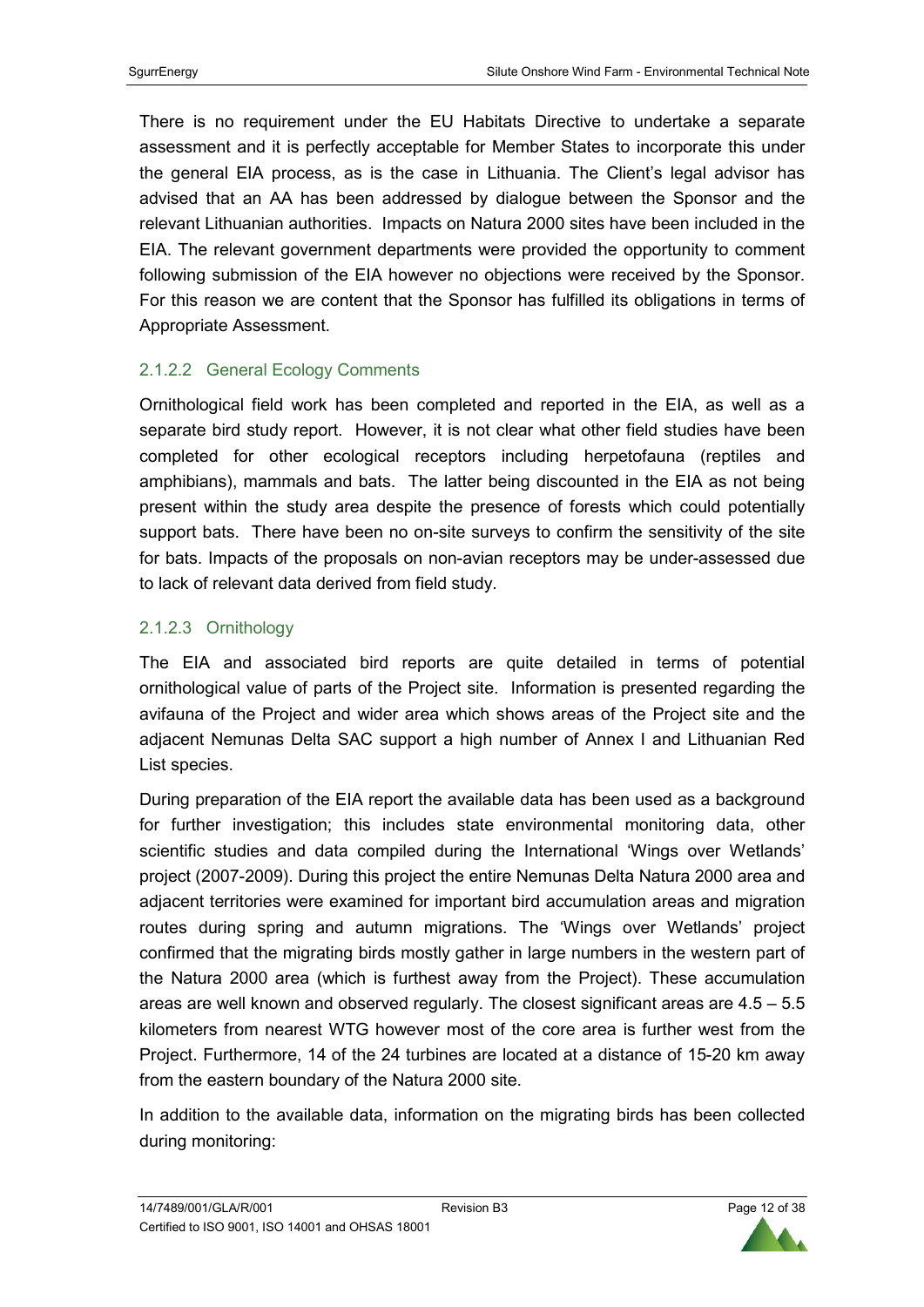- Spring 2009 4 transect observations, 4 vantage point observations (March April 2009)
- Autumn 2010 5 transect observations (September October 2010) and 11 vantage point observations
- Spring 2011 8 transects (March –May 2011) and 10 vantage point observations

The monitoring included:

- Transects visiting the whole park and adjacent territories to identify significant accumulations of birds and identification of suitable vantage points.
- Vantage point observations recording time, species, direction and height of flights (4 hours after sunrise and 2 hour before dusk each time)

Predator bird monitoring was carried out in 2009.

The potential impacts on wintering and staging birds have been assessed based on available data and existing land use (heavily modified agricultural land).

Based on the monitoring data, a number of turbines closest to the migration routes have been removed from the project in order to eliminate possible negative impact.

Department of protected areas and Regional environmental departments have been involved into the EIA and gave their approval for its results.

Although the building permit has been granted for a 40 WTG development, based on the results of the surveys the decision has been taken by the Sponsor to reduce the Project from 40 to 24 WTGs which further minimizes the potential environmental impact of the Project.

Based on the level of data SgurrEnergy has been provided with, it is known that:

- The site is close to the East Atlantic Flyway and is close to a Natura 2000 and Ramsar site.
- Some Annex I and Annex II species are present within the Project area.
- At risk species and those of conservation concern (including those listed on Natura 2000 citation) were recorded within the survey area. At risk species are large, slow flying, soaring bird species such as storks, cranes, herons and allies (similar species) and raptors or species which occur in or in the vicinity of the Project in large concentrations (wildfowl (ducks, swans and geese)).
- The EIA together with the additional survey reports concludes no negative impact on the Natura 2000 site. This view would appear to be consistent with the operational impacts reported at the Ciuteliai wind park located further north.

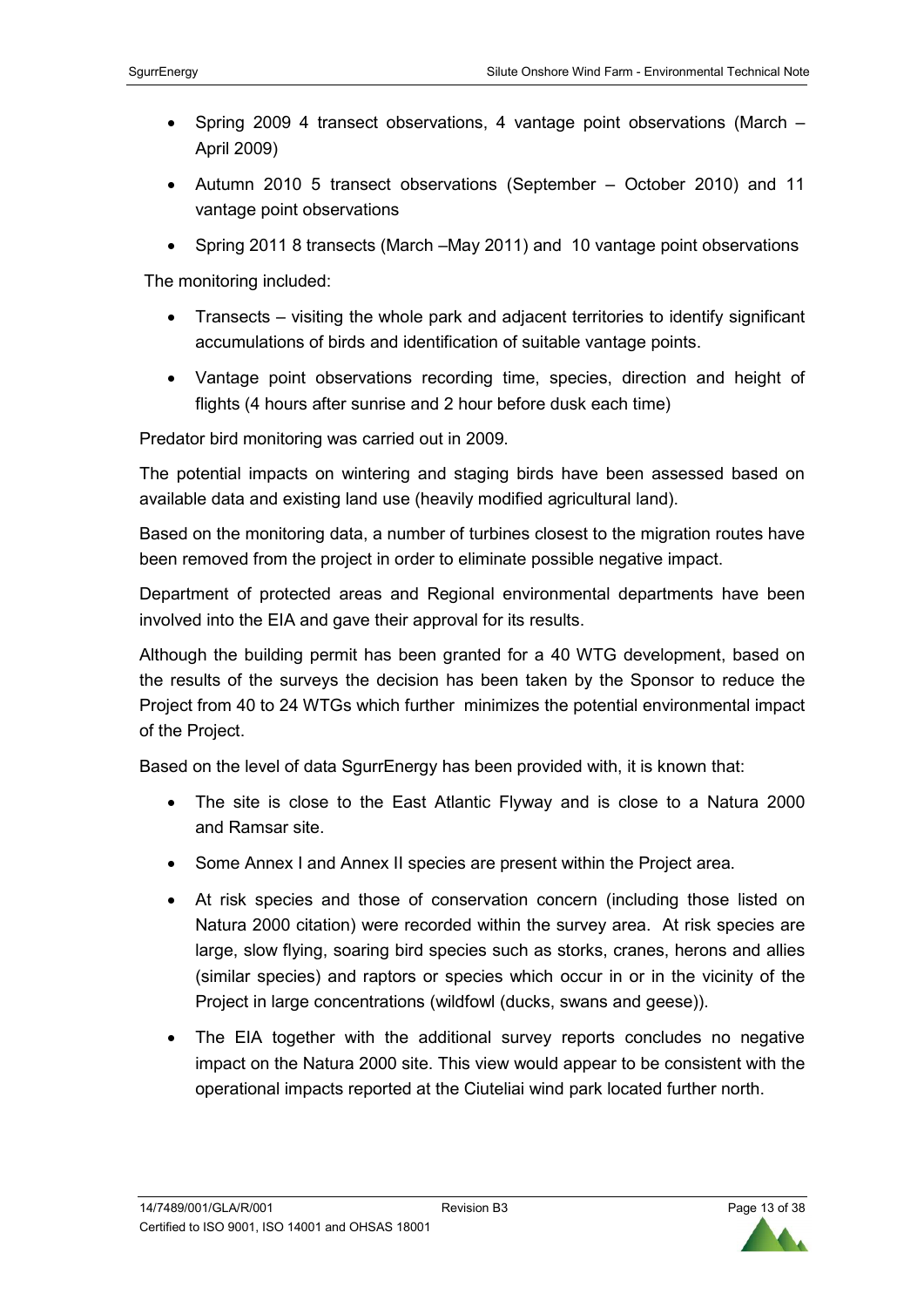## 2.1.2.4 Terrestrial ecology

A desk study was completed to produce a list of possible faunal species present on the site. With the exception of an unknown assemblage of bats it is not thought, by the authors of the EIA, that other species of conservation concern occur on the site. However we would still recommend that the land is managed to discourage use by mammal species or ground nesting birds.

## 2.1.2.5 Recommendations

It is understood that the Sponsor does not intend to undertake any further preconstruction ornithological surveys. As a consequence of this, our recommendations are as follows:

- Terrestrial ecology: It is recognised that the site is currently utilised for agriculture and as a result the sensitivity is likely to be low. However we would recommend that the land is managed to discourage use by mammal species or ground nesting birds. We would recommend that the land on which the tracks and WTG bases will be located is turned over prior to the start of the bird breeding season to render the land unsuitable for such species.
- Bats: We would recommend a three stage approach to bat mitigation. Firstly we would recommend on-site monitoring during the construction phase using an Anabat detector or similar to determine the level of use and the species present on site. If the level of bat activity on site is determined to be significant, or if no on-site surveys have been undertaken, then the first mitigation approach should be to maintain an area of clearfell of at least 50m between blade tip and the nearest area of forestry. Should the above mitigation not be sufficient, a WTG cut-in wind speed of 5.5m/s should be implemented between April and August inclusive commencing 20 minutes before dusk and continuing until 2 hours after dusk and then again from 2 hours before dawn to 20 minutes after dawn.
- Birds: for financial model input purposes, 2.5% curtailment across all WTGs in all day-light hours over the course of a year (2.5% allows, for example, WTGs adjacent to the Natura 2000 site to be subject to more curtailment whilst other WTGs (further away from Natura 2000) may not be subject to as much curtailment). The 2.5% figure is based on our experience and could go up or down based on operational monitoring results.
- Conduct detailed bird and bat monitoring during the operations phase (for at least the first year of operation but ideally for longer) including carcass searches as set out in the Operational Monitoring Protocol at Appendix A.

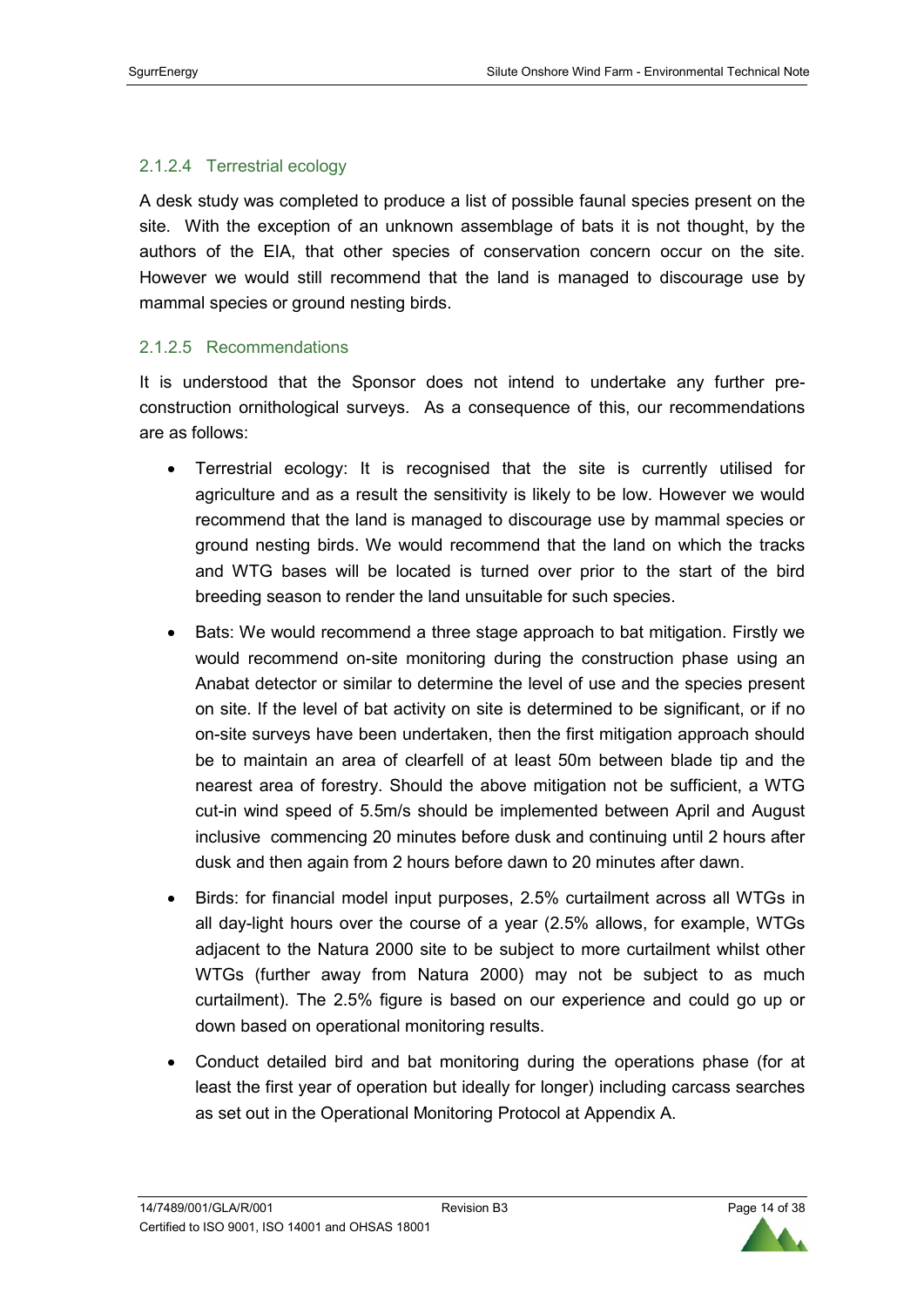• Conduct operational monitoring and, on the basis of its results, design a tailored mitigation plan if there is found to be any adverse impact on birds and/or bats. The mitigation would focus on the targeted shutdown of specific turbine(s) during specific times of the day/year.

#### 2.1.3 Soil and water

The superficial deposits in the wind farm area generally consist of glaciofluvial sediments. The general low lying nature of the surrounding area coupled with the intensive agriculture result in superficial geology which is not deemed to be particularly sensitive to wind farm development.

It has been reported that there is a large amount of surface water featured in the planned project site with a dense network of water channels. The distance from the planned area to Nemunas delta Rusnė River is around 4.8km. The distance to the Curonian Lagoon is around 16km to 18km.

As noted above, the closest larger surface waters are between 126m and 763m from the nearest WTG.. Given the distances between the watercourses and the Project site, a suitable buffer is available to minimise run-off from the project site to nearby watercourses. However appropriate pollution prevention measures should still be in place to minimise the risk of pollution, in particular to smaller ditches and drainage channels which discharge into the main watercourses. Further comment has been provided in Section 3.2.

## 2.1.4 Landscape and visual impacts

The Project is located in a landscape character type of sandy plain characterised by open spaces with full overview, with some areas of semi-open spaces, but which may be overviewed for the most part. The spatial structure of the landscape is expressed only by the vertical dominants. As a result, the addition of a wind farm into that landscape type has the potential to alter its character; however, the EIA does not appear to formally assess the impact of changes to landscape character.

The assessment has focused on the impacts on the landscape character but has omitted any consideration of the visual impacts on individual receptors and settlements. However, the reduced scheme goes some way to addressing previous concerns regarding the impacts on landscape character and residential amenity.

Given that the visual impacts have not been quantified, SgurrEnergy recommend that the Sponsor place an emphasis on ensuring that the local population benefit from the Project as far as possible. Further comment is provided in Section 2.1.9.

#### 2.1.5 Cultural heritage

Possible effect on immovable cultural values caused by implementation of wind power plants are:

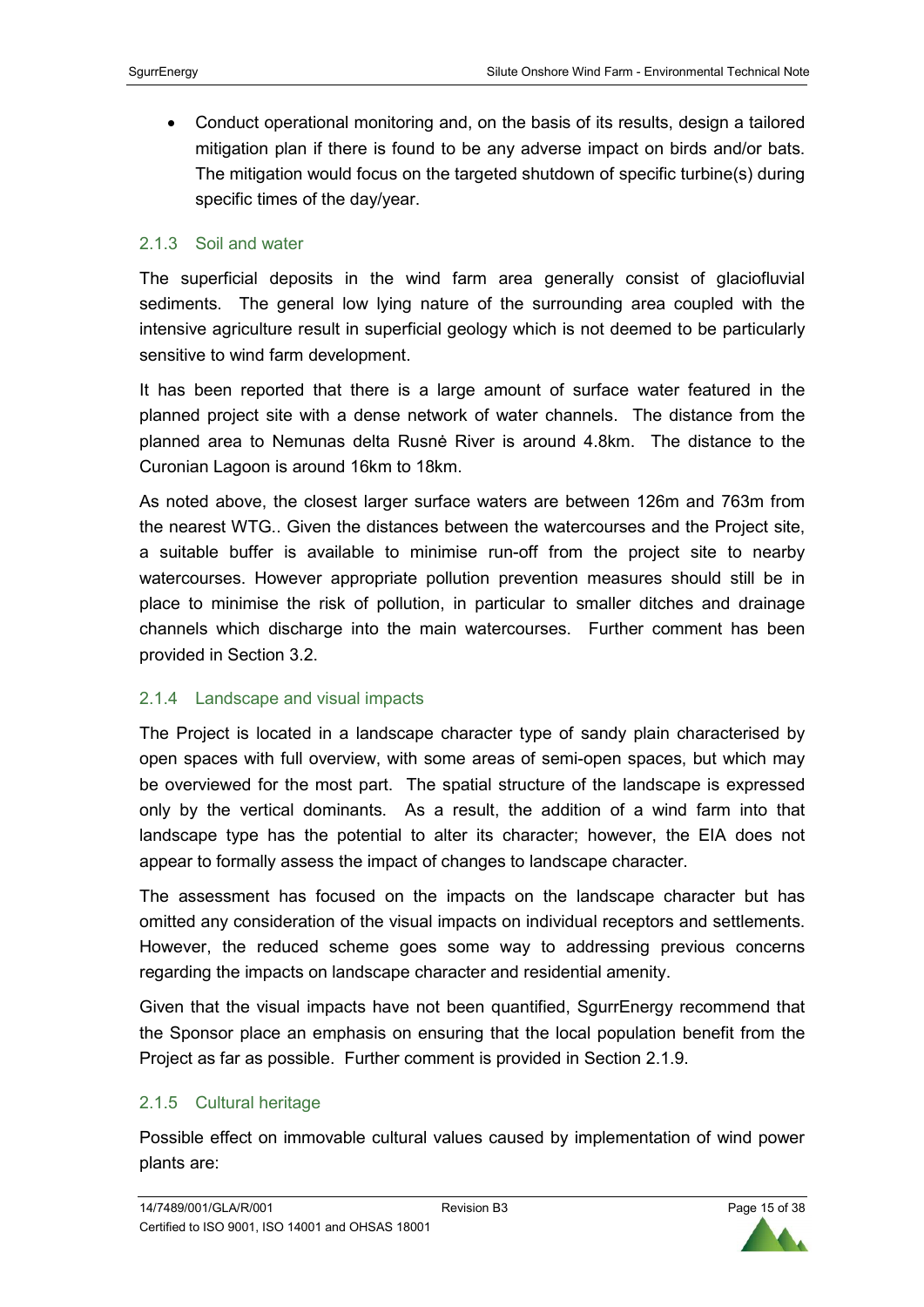- Their direct destruction or damage as a result of construction works.
- Indirect effects on the setting of cultural heritage features as a result of the change to the landscape due to WTGs.

A number of sites of cultural heritage are located in the vicinity of the site. The sites closest to the WTGs are:

- Historically important graveyard of Evangelic Lutherans (24336) (940m and on the opposite side of the Sysa River from WTG 22).
- Graveyard of Evangelic Lutherans (24327) (150m from WTG 11).
- Graveyard of Evangelic Lutherans (24314) (450m from WTG 5).
- Site assumed to be graveyard of Evangelic Lutherans (24317) (365m from WTG 4).

In addition to the sites listed above, Section 4.5 of the EIA lists a number of additional sites of cultural heritage interest in the locality of the Project; these are:

*In Juknaičiai eldership:* 

a) Sacred hill of Juknaičiai (M149).

*In Žemaičių Naumiestis eldership*:

- b) Žemaičių Naumiestis mound called the Green Hill (A1721).
- c) Mound of Juodžiai and Šeputaičiai together with the settlement (A513KP).
- d) Venckai mound with settlement (A515KP).
- e) Užšustis graveyard, called Ruskalva (A514P).
- f) Graveyard of Žemaičių Naumiestis.

It is not clear from the EIA how far sites (b) to (f) are from the closest WTG. Howeverbased on the revised layout it is unlikely that those areas will be impacted by the new layout.

## 2.1.5.1 Measures to reduce effect on cultural heritage

According to the official paper No (12.12) SSKI-64 issued by Klaipėda territorial division of Department of Cultural Heritage under the Ministry of Culture there are no sites of cultural heritage value registered within the boundaries of the Project. The Registry of Immovable Objects of Cultural Heritage confirms that there are no known objects of cultural heritage within the boundaries of plots planned for construction.

It is noted in the EIA Report that the Project will be situated in a territory which has been transformed anthropogenically and used for agricultural activity, which does not contained registered archaeological values. As a result, SgurrEnergy agrees that the direct impacts are not likely to be significant.

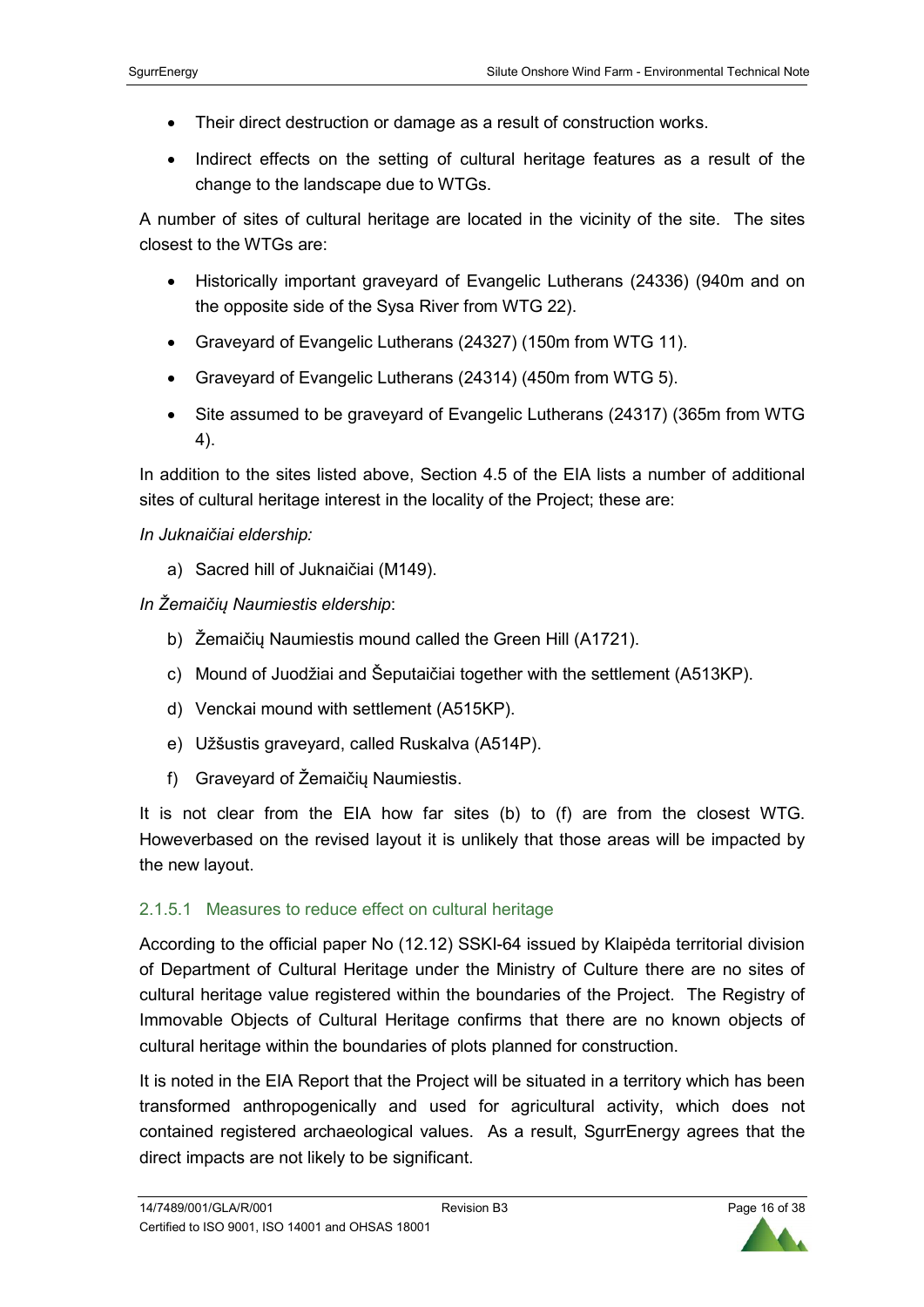However, there is still the potential to reveal unregistered archaeological features and objects – chance finds – during construction works. This has been recognised in the EIA therefore there is a commitment that excavation works will require archaeological supervision. SgurrEnergy recommends that this commitment is reiterated in an action plan.

## 2.1.6 Health and Safety

Occupational and community health and safety aspects are discussed in Sections 3.1 and 3.3 respectively.

#### 2.1.7 Noise and Shadow Flicker

## 2.1.7.1 Operational Noise

The revised noise assessment undertaken in support of the Project was in accordance with the 2011 Lithuanian Noise Guidelines referenced in the ESIA in that, should operational noise complaints be received, these will be addressed during operations. In the event of such a complaint we would request that the World Health Organisation's noise guidelines<sup>1</sup> be used by the Sponsor as guidance. SgurrEnergy has provided this document to the Client.

The IFC Environmental, Health, and Safety (EHS) Guidelines – General EHS Guidelines: Environmental sets out operational noise limits of 55dB(A) and 45dB(A) for daytime and night time respectively.

Furthermore WHO Night Noise Guidelines<sup>2</sup> for Europe recommend a night time noise limit of 40dB.

Under the 2011 Lithuanian noise guidelines (HN 33: 2011) referenced in the ESIA and additional study, the condition to be met for noise is 45dB at the nearest noise sensitive receptors. The Sponsor demonstrates that this level specified in the 2011 Lithuanian guidance is met.

Curtailment of the WTGs due to noise is therefore not required for the updated WTG layout and candidate WTG in accordance with the 2007 Lithuanian guidelines.

It is noted in the ESIA Noise chapter 5.3 that noise monitoring is required. The proposed monitoring plan and methodology should be provided for review.

 $\overline{a}$ 



<sup>&</sup>lt;sup>1</sup> http://www.euro.who.int/ data/assets/pdf\_file/0017/43316/E92845.pdf

<sup>2</sup> http://www.euro.who.int/\_\_data/assets/pdf\_file/0017/43316/E92845.pdf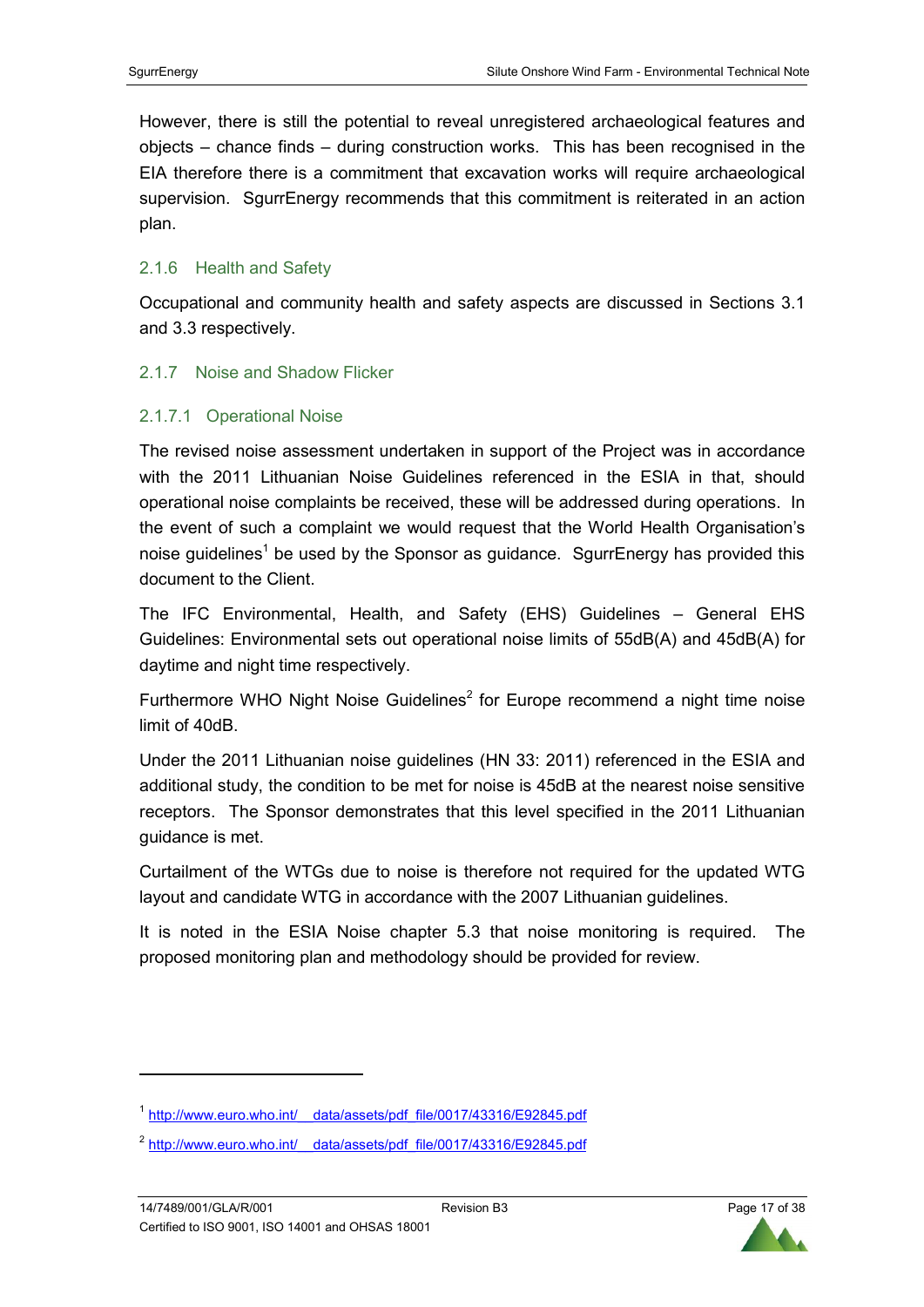SgurrEnergy was provided with revised noise modelling results which shows that with the new layout, noise levels would not exceed 45dB(A) as required under HN33 2011 and IFC EHS Guidelines. We note that the project will not meet the more stringent WHO limits for Europe however there is no legal requirement to meet those limits.

## 2.1.7.2 Shadow Flicker

SgurrEnergy has reviewed the separate shadow flicker report provided by the Sponsor. WindPro (version 2.6.1.252) software was used to model the potential instances of shadow flicker in homesteads and a number of hours of a shadow flicker effect per year and per day. It is recognised that the software will calculate a worst case scenario. However, SgurrEnergy would generally correct the astronomical worst case with a realistic number of sunshine hours per year to gain a more realistic prediction of shadow flicker effects.

It is recognised in the EIA that curtailment would be required to reduce the predicted shadow flicker to an appropriate level; in this case a maximum of 30 hours per year or 30 minutes per day has been used. This is an acceptable standard to use.

As noted previously, the layout has changed significantly and as a result we would expect the shadow flicker impact to have reduced accordingly. The Sponsor has confirmed that a revised assessment will be undertaken to confirm whether the incidences of shadow flicker would be below the agreed standard or whether mitigation would be required. We would recommend that the shadow flicker zone for consideration is an area 130 $^{\circ}$  either side of north at a distance of up to 10 times the rotor diameter.

## 2.1.8 Cumulative impacts

Under the requirements of the EIA Directive and given the proximity of the Project to nearby Natura 2000 sites it is important that all projects are developed within the 'carrying capacity' of the local environment. In this case, the maximum allowable impact on the qualifying features of the Natura 2000 sites should not be exceeded.

In order to comply with the requirements of the EU EIA Directive SgurrEnergy recommends that sites which are operational, consented and not built, or subject to a valid planning application at the time of application be identified.

There are a number of other wind farm projects in Lithuania although none within 25km of the Silute site. For this reason we do not believe that there is likely to be the potential for cumulative impacts in relation to noise, shadow flicker or landscape and visual impacts. Cumulative impacts would be primarily related to the impacts on bird and bat species associated with the nearby designated sites.

Following the construction of the Ciuteliai wind park (17 WTGs) carcass search monitoring is being undertaken for the first three years of operation. During the 2013 monitoring eight bird carcasses (all species) have been found with a further four carcasses reported in 2012. Note that SgurrEnergy has been provided with a list of

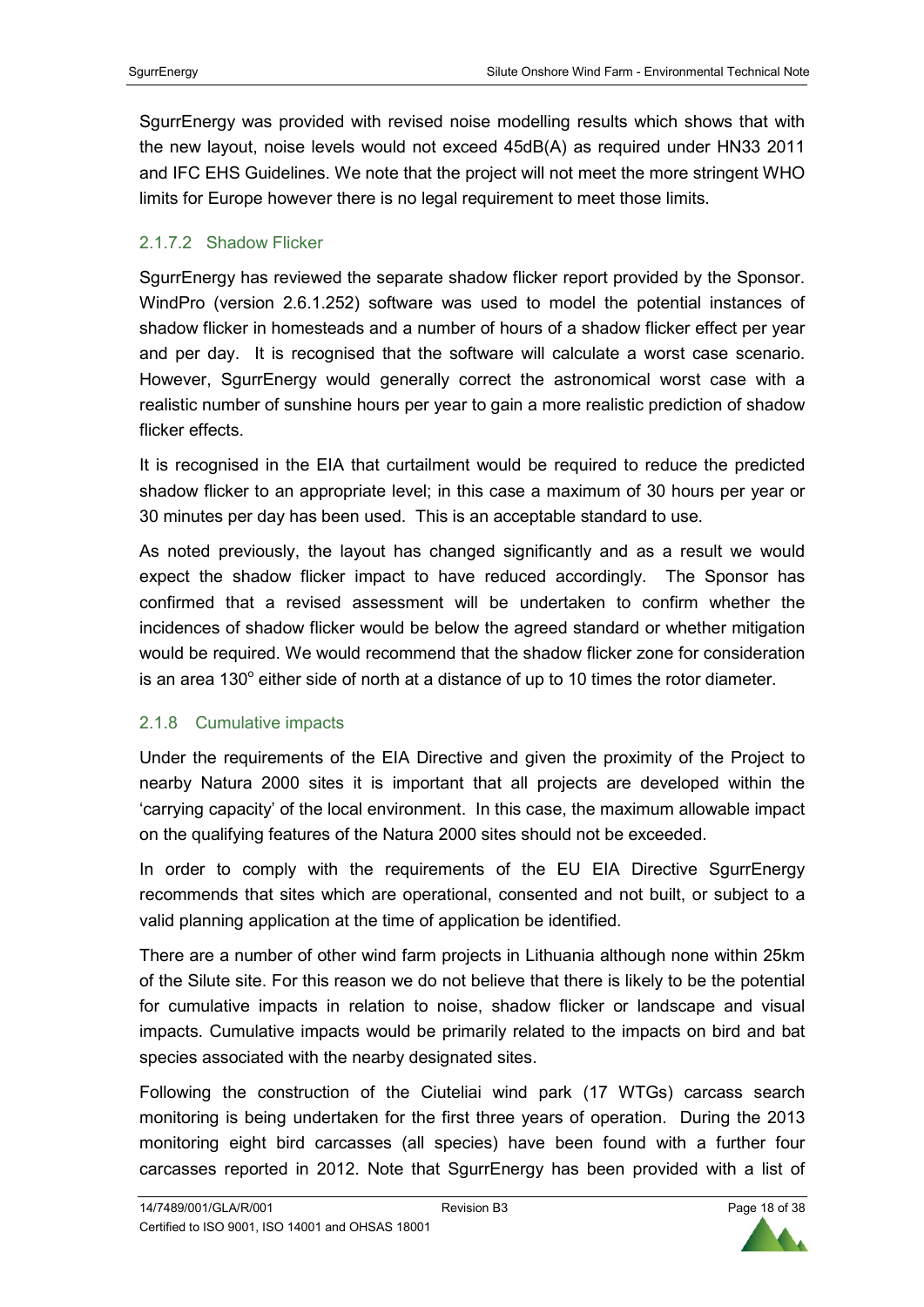species killed. Based on the reported data on collision rates and composition of species we are of the opinion that no species of conservation concern have been impacted and the site has not impacted on the qualifying features of the Natura 2000 area.

Furthermore five carcasses of *Pipistrellus nathusi* have been found during the same survey period – note that this species is widespread in Central and Eastern Europe and has an IUCN conservation status of Least Concern. After relevant adjustments (seasonal, predators, amount of turbines etc) it was established that both bird and bat collision rates are below the rates predicted by the relevant scientific studies. Therefore, based on the information provided by Nelja, there would not appear to be a significant contribution of impacts from other wind farm developments in the area and, as a result, there is not likely to be a significant cumulative impact.

## 2.1.9 Community Benefits

SgurrEnergy has been informed by the Sponsor by e-mail of 1 October 2014 that the Sponsor has in place a voluntary scheme, where it donates  $\epsilon$ 0.32 from every MWh produced. These funds are transferred to a separate account in the municipality and can be used for social and environmental projects of nearby communities. The decisions are taken by a board where municipality, local communities and donor are represented. A signed agreement has been in place from the end of 2011.

Furthermore the Sponsor has been involved in a number of activities supporting the elderly and children from socially vulnerable families outside of this agreement.

SgurrEnergy undertook a separate energy yield study on behalf of the Sponsor which calculated an energy yield for the project of 237.1GWh/annum. This would equate to an annual payment of €75,872 per annum or €1,264.53 per installed MW.

We would recommend continued engagement with the municipality and local communities to ensure that the community benefit programme meets the expectations of all parties concerned.

We recommend that this information is incorporated into a Stakeholder Engagement Plan as described in Section 2.2 below.

# 2.2 Environmental and Social Management

IFC PS 1 has a specific requirement to develop a site-specific Environmental and Social Management Plan (ESMP). Our suggested approach to environmental and social management is to develop an environmental and social management system (ESMS) which is documented in an ESMP. We would suggest the following approach:

- Identify an effective corporate management structure and include details of roles and responsibilities.
- Identify the environmental and social baseline conditions.
- Identify legal and other requirements.

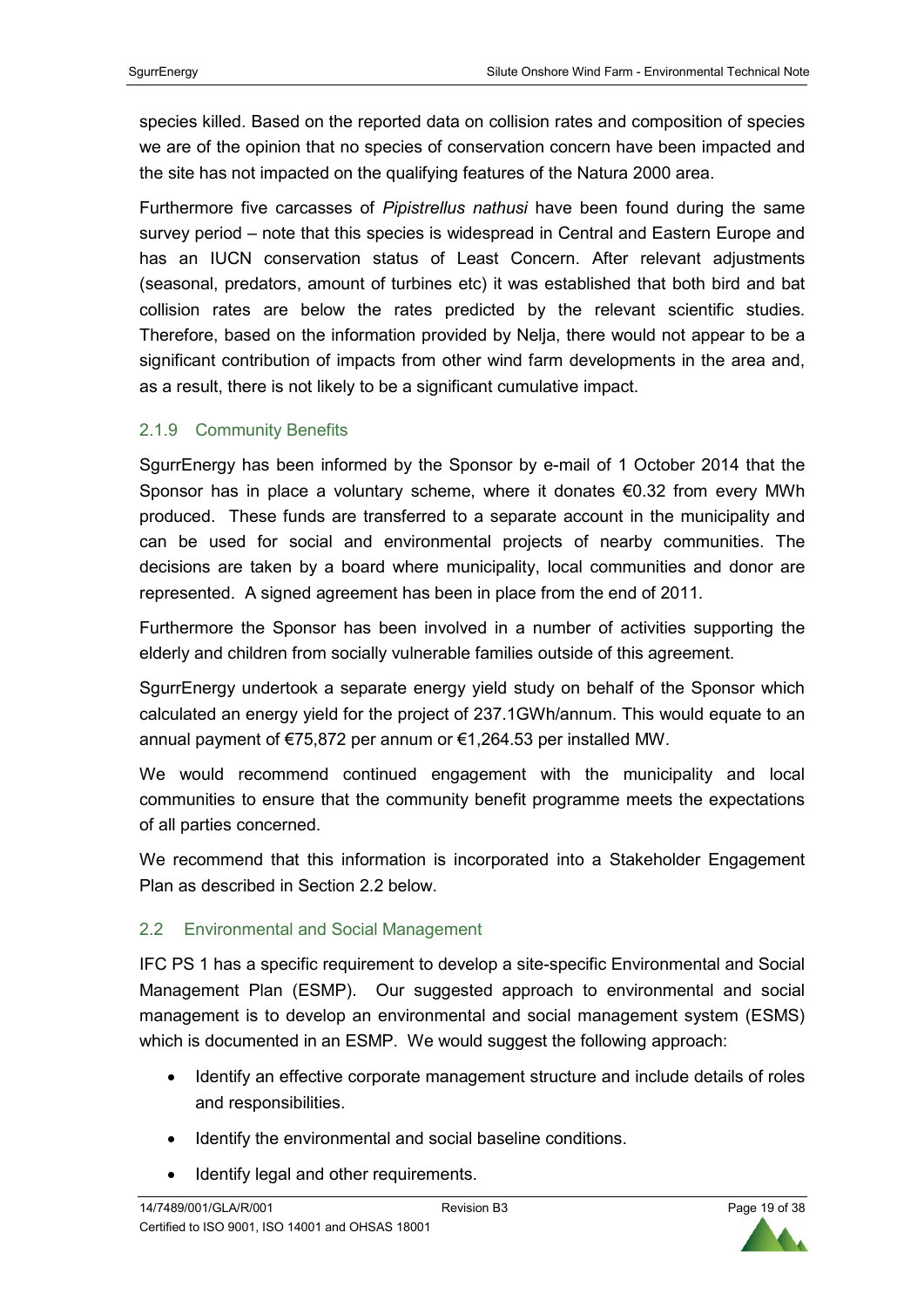- Create an environmental and social policy, and set targets and objectives.
- Identify initial training needs.
- Prepare an ESMP which includes the above points.
- Implement the ESMS.
- Review the ESMS.

SgurrEnergy has been provided with the group level Environmental Management Manual (EMM) which will also apply to the Sponsor. Furthermore, SgurrEnergy has been advised that as GE will be the main contractor responsible for over 80% of works on site as well as maintenance of WTGs for further 15 years of operation (SPV does not have any personnel and basically is never on site), the GE EHS manual would be the most relevant document for the purposes of environmental management on site.

In our opinion this is an acceptable approach to environmental management during construction and operation.

However SgurrEnergy would recommend that the group EMM is adapted to be specific for the project and in particular it would be useful if the EMM provided details of the hierarchy of environmental management plans together with roles and responsibilities of personnel that will apply to the project. If no personnel have yet been appointed then job titles would be sufficient at this stage.

We would suggest that, wherever practical, a revised EMM makes reference to the relevant GE environmental management plans and procedures to be followed rather than developing anything new if it is not necessary.

We would request that the project specific mitigation measures proposed in the EIA are transposed into the revised EMM for the project.

We would recommend that the EMM is updated prior to the commencement of construction works on site. To maintain consistency of terminology with IFC PSs we would recommend the revised EMM is referred to as a Project ESMP.

Furthermore, in order to comply with the IFC's requirements regarding stakeholder engagement and disclosure of information we would recommend that the Sponsor develop and implement an approved Stakeholder Engagement Plan (SEP), including regular (at a minimum annual) feedback to local stakeholders on the implementation of agreed environmental and social mitigation measures related to impacts that could affect them. Records of any grievances raised should be kept and associated responses provided.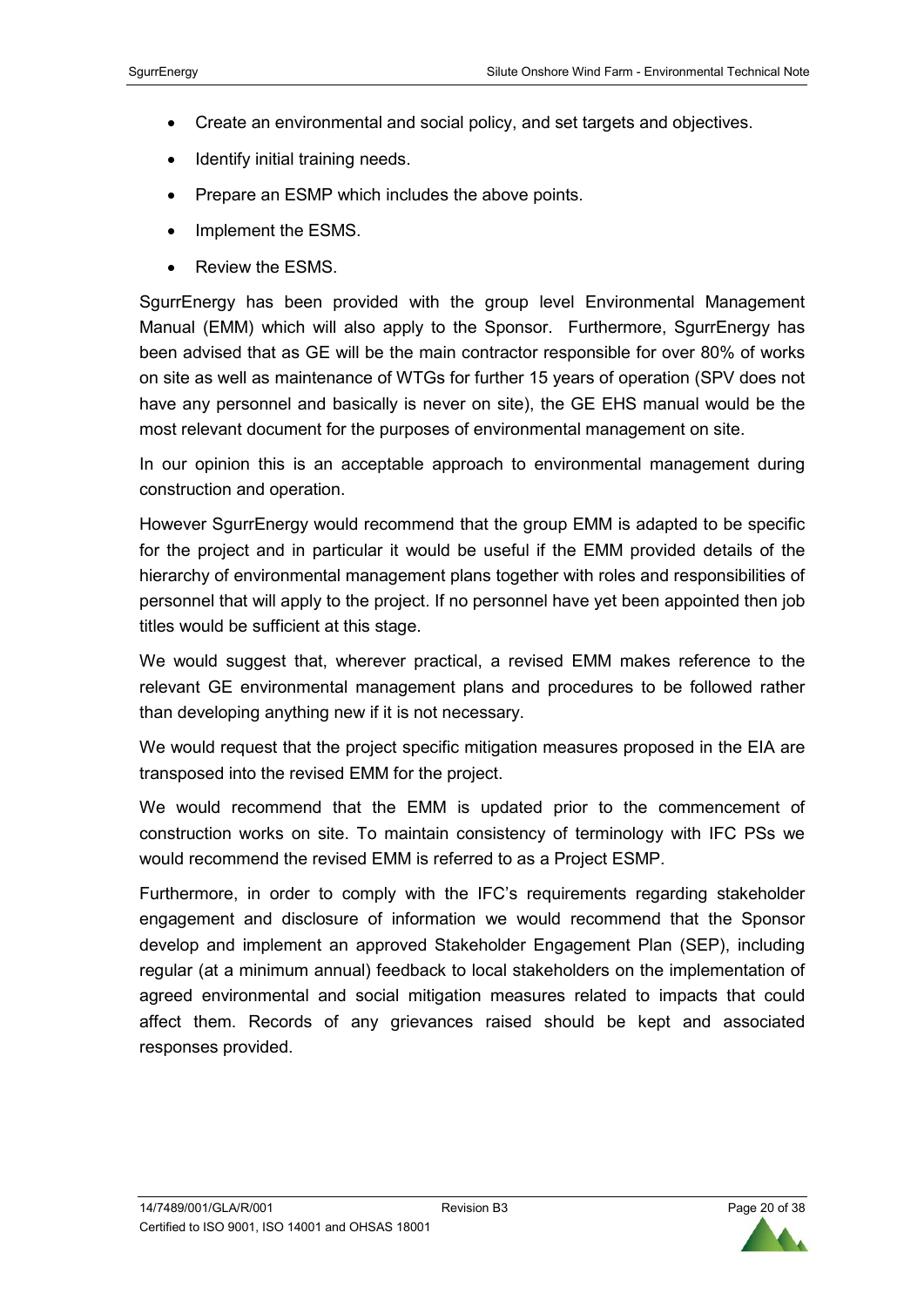We would recommend that a qualified Environmental manager is appointed to report directly to site manager who would have responsibility for implementing the Project ESMP. The Environmental Manager should have independent reporting lines to corporate management. This role may be delegated to owner's engineer or main contractor, with oversight by the Sponsor.

# **3 Review against Performance Standards 2 – 8**

## 3.1 PS2: Labour and Working Conditions

The requirements set out in this Performance Standard have been in part guided by a number of international conventions and instruments, including those of the International Labour Organization (ILO) and the United Nations (UN). In summary the objectives of PS 2 are to:

- Promote the fair treatment, non-discrimination, and equal opportunity of workers.
- Establish, maintain, and improve the worker-management relationship.
- Promote compliance with national employment and labour laws.
- Protect workers, including vulnerable categories of workers such as children, migrant workers, workers engaged by third parties, and workers in the client's supply chain.
- Promote safe and healthy working conditions, and the health of workers.
- Avoid the use of forced labour

The first step in demonstrating compliance with PS2 is to adopt and implement human resources policies and procedures, appropriate to the size of workforce that set out the approach to managing workers consistent with the requirements of the PS and national law. Workers should be provided with documented information (a "Staff Handbook") that is clear and understandable, regarding their rights under national labour and employment law and any applicable collective agreements, including their rights related to hours of work, wages, overtime, compensation, and benefits upon beginning the working relationship and when any material changes occur.

SgurrEnergy recommends that a staff handbook is developed for the Sponsor and agreed prior to works commencing on site. We note that there is currently one person employed by the Sponsor but we would expect more to be appointed prior to construction. If suitable Nelja group documentation is available then we would recommend that this be used by the Sponsor.

A suitable occupational health and safety plan(s) should be developed and implemented prior to the commencement of construction. The plan should provide the mechanism for implementing appropriate health and safety measures on site during the construction and operational phases. We would recommend that GE's EHS documentation be used

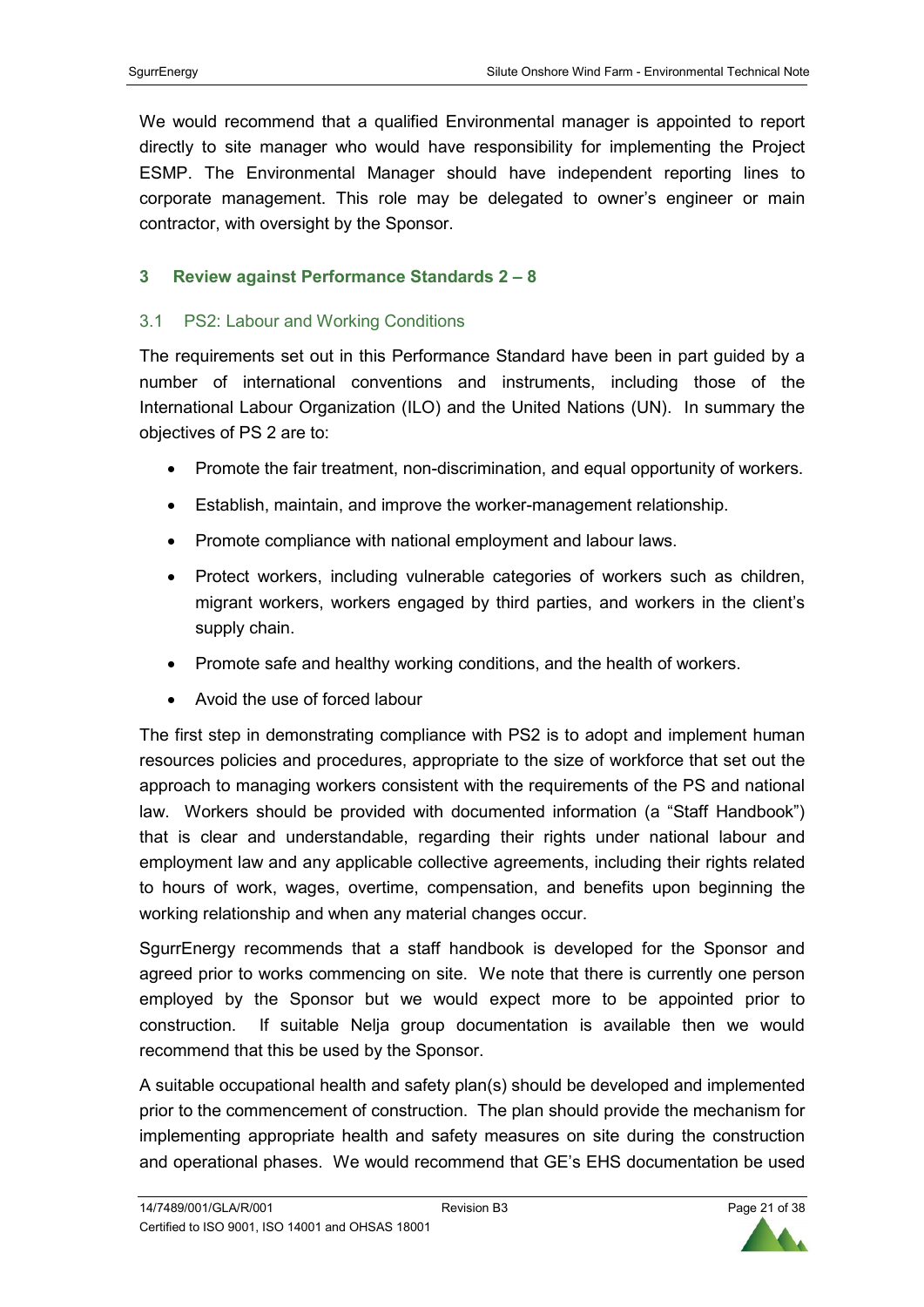as the guiding document during construction.

A workers grievance mechanism should also be in place prior to the commencement of construction. The grievance mechanism should provide the opportunity for workers (and their organizations, where they exist) to raise workplace concerns. The mechanism should involve an appropriate level of management and address concerns promptly, using an understandable and transparent process that provides timely feedback to those concerned, without any retribution. The mechanism should also allow for anonymous complaints to be raised and addressed.

## 3.2 PS3: Pollution Prevention and Abatement

The Sponsor has a responsibility to avoid the release of pollutants or, when avoidance is not feasible, minimize and/or control the intensity and mass flow of their release during construction and operation of the Project. SgurrEnergy would expect those aspects to have been identified in the EIA Report and developed further in the ESMS/ESMP. For a development of this type we would expect the main sources of pollution to be due to inappropriate waste management practises, spillages of fuel and oil together with sediment run-off from areas of excavated ground during periods of heavy rainfall.

SgurrEnergy note that Section 8.32 of the GE Construction EMP provides specific requirements in terms of waste management. These are:

- GE and Contractor personnel shall ensure that the site has suitable facilities to manage waste in compliance with local regulations and the requirements of the Environmental Plan included in this EHS Plan. This will require them to:
	- o Ensure adequate waste collection receptacles (bins/dumpsters) are available around the site, and that they are regularly emptied to prevent the uncontrolled accumulation of waste materials.
	- o Ensure hazardous wastes are segregated and hazardous waste is managed.
	- o Ensure all waste is disposed of using licensed waste management companies.
	- $\circ$  Where facilities are locally available for recycling, require segregation into waste streams that can be recycled.
	- o Where this is possible, provide separate waste containers (bins/dumpsters) for each waste stream.
		- **Ensure all waste containers are labelled in languages persons on** site can understand, so materials will be placed in the correct container.

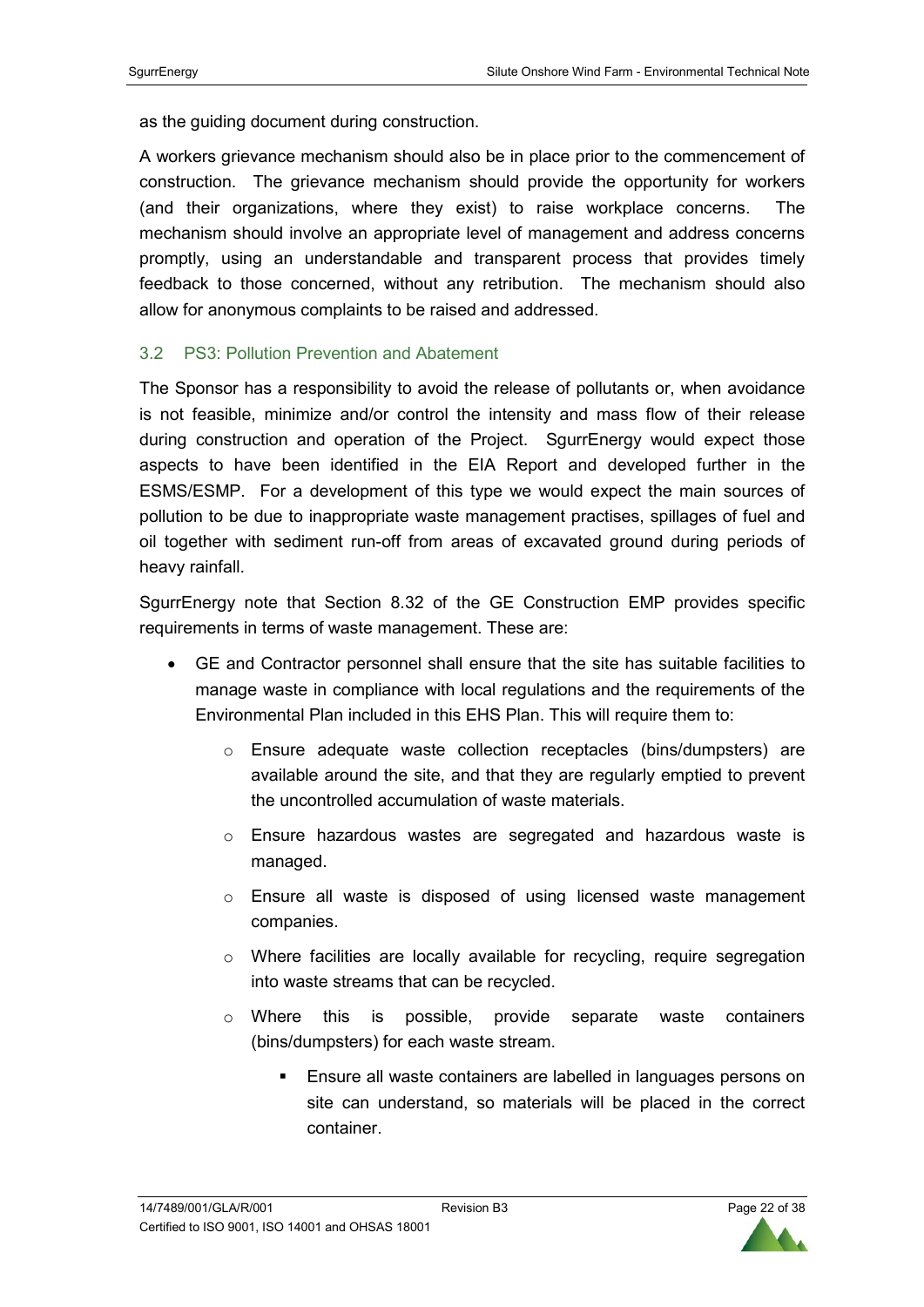Ensure waste management areas have an impervious floor, or other means of containment to prevent any release to the environment.

Section 7 of the GE Construction EMP identifies the following scenarios as high hazards on a typical site:

- Major water releases.
- Major ground spills.
- Historical pollution.

The general measures for addressing each of those scenarios are included in the GE EMP.

It is the opinion of SgurrEnergy that the GE EMP contains the relevant information that we would expect for a project of this scale. However SgurrEnergy recommends that the EMM is updated as described in Section 3.2 above to make specific reference to GE's management procedures and, prior to the commencement of construction we would recommend that site-specific measures are incorporated into the Project ESMP, for example details/plans of areas identified for waste and fuel storage.

We would recommend that a qualified on-site Occupational Health and Safety manager is appointed to report directly to site manager, with independent reporting lines to corporate management. This role may be delegated to owner's engineer or main contractor, with oversight by the Sponsor.

# 3.3 PS4: Community Health, Safety and Security

There is limited consideration in the EIA of the Project's impacts on community health, safety and security. The focus is primarily on identifying the main socio-economic indicators in the locality and it is noted in Chapter 4.6.10 of the EIA that the main measure to reduce the negative effect on public health would be to use WTGs that meet EU standards for safety and to implement a shutdown procedure to reduce shadow flicker.

In accordance with best practice as set out in IFC PS 4, it is recognized that project activities, equipment, and infrastructure can increase community exposure to risks and impacts.

It is our opinion that the general provisions contained in the GE Construction EMP will provide adequate protection for local communities during project construction and operation. However this EMP should be reviewed and revised as appropriate to include any site-specific requirements.

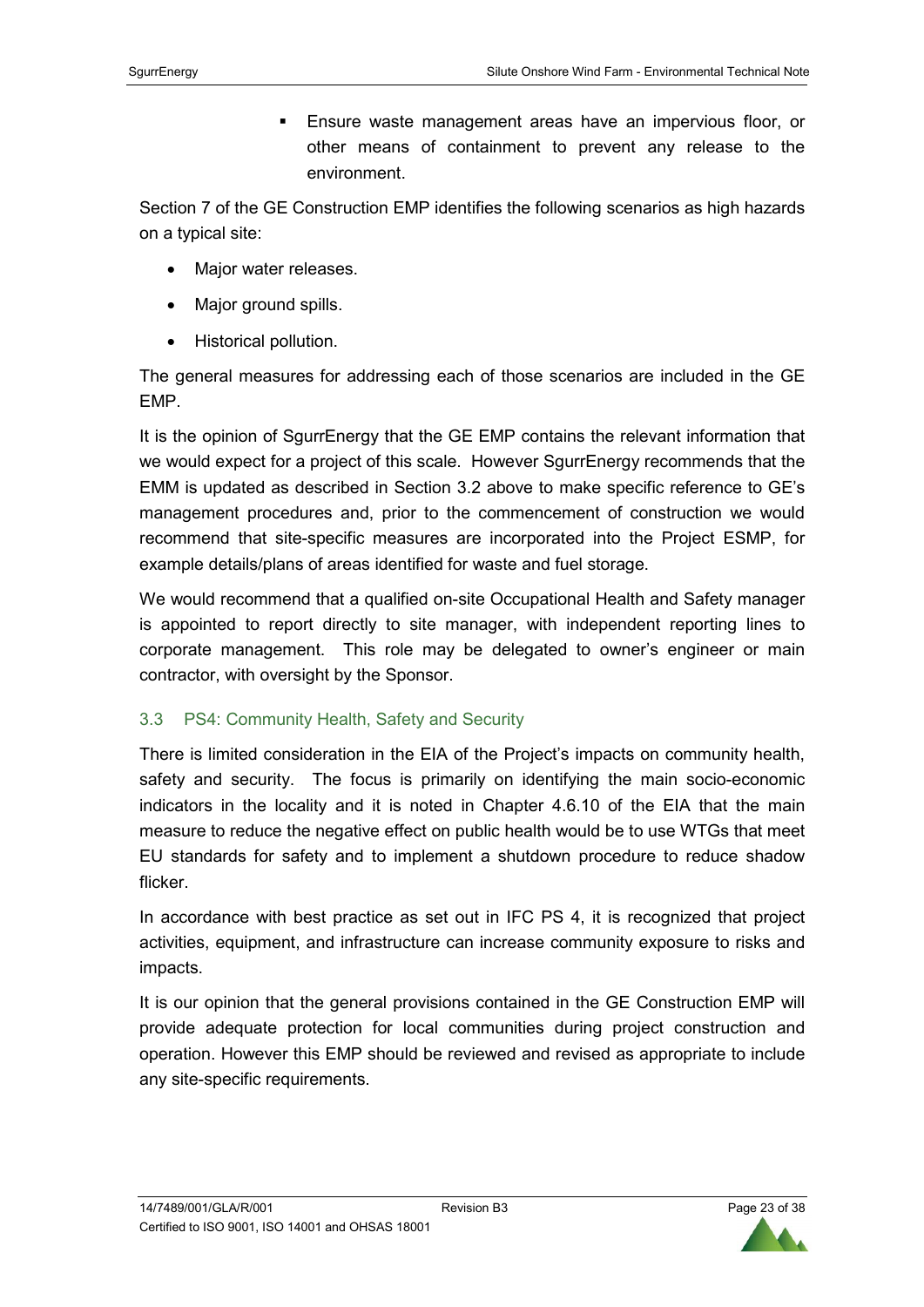## 3.4 PS5: Land Acquisition and Involuntary Resettlement

Based on the information provided for review, we do not believe that any landowners were moved under a compulsory purchase order, or similar procedure, to make way for the Project. This has been verbally confirmed by the Sponsor at the meeting on 9 October in the KfW-IPEX office in Frankfurt. However we would recommend that a register is maintained of all landowners together with a summary of compensation agree. Note that we would not expect this document to be made available to anyone outside the Sponsor and Lenders.

## 3.5 PS6: Biodiversity Conservation and Sustainable Natural Resource Management

All aspects related to this PS have been discussed in Section 2.1.2 above.

## 3.6 PS7: Indigenous Peoples

Given that there are no identified indigenous peoples identified in Lithuania that we are aware of this PS is not applicable to the Project.

#### 3.7 PS8: Cultural Heritage

All aspects related to this PS have been discussed in Section 2.1.5 above.

## **4 Summary of Compliance with IFC E&S Performance Standards**

**Error! Reference source not found.** provides a summary of the Project's current compliance against PS 1 broken down in accordance with significant environmental aspects while Table 5 2 provides a summary of compliance against the remaining PSs.

This table is intended to serve as a gap analysis between what has been undertaken in terms of meeting Lithuanian law and what additional work would be required to meet the IFC Performance Standards.

To comply with the IFC Performance Standards we would recommend that the actions identified below are incorporated into an Action Plan.

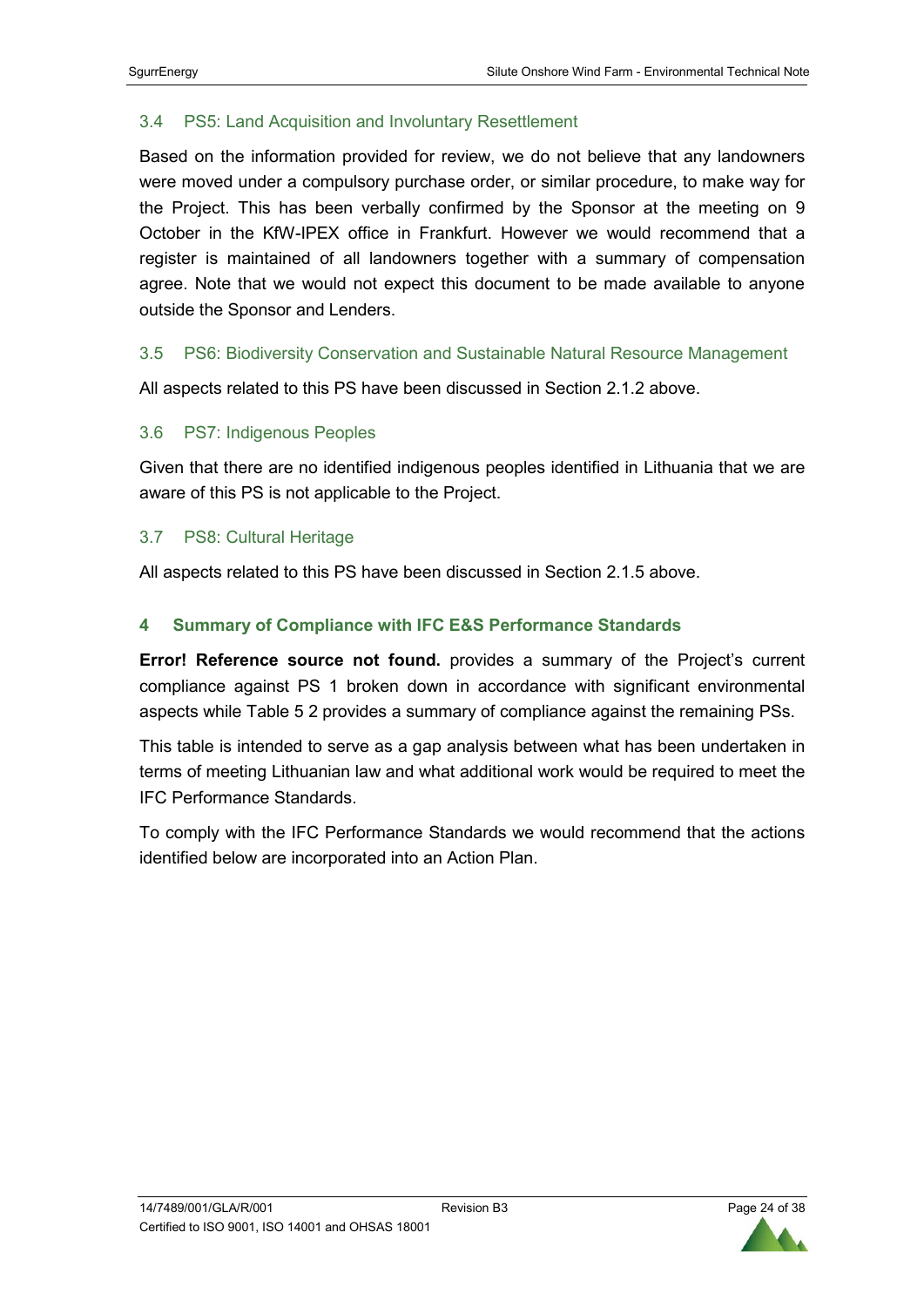| <b>Act</b><br>ion | <b>Overview of requirements</b>                                                                                                                                                                                                                                                                                                                                                                          | <b>Responsibility</b>      | <b>Timetable</b>                                          | <b>Target</b><br>and<br><b>Evaluation</b><br><b>Criteria</b>                                                              |
|-------------------|----------------------------------------------------------------------------------------------------------------------------------------------------------------------------------------------------------------------------------------------------------------------------------------------------------------------------------------------------------------------------------------------------------|----------------------------|-----------------------------------------------------------|---------------------------------------------------------------------------------------------------------------------------|
|                   | PS1: Social and Environmental Assessment and Management Systems:                                                                                                                                                                                                                                                                                                                                         |                            |                                                           |                                                                                                                           |
| 1.1               | Provide a supplementary assessment document following any significant<br>changes to the Project design.                                                                                                                                                                                                                                                                                                  | Sponsor's own<br>resources | As required                                               | Submission<br>οf<br>supplementary<br>information                                                                          |
| 1.2               | Implement all mitigation measures specified within the EIA and additional<br>supporting documentation.                                                                                                                                                                                                                                                                                                   | Sponsor's own<br>resources | During<br>construction<br>and operation                   | Bi-annual<br>report<br>to Lenders                                                                                         |
| 1.3               | implement a site specific environmental and social<br>Develop and<br>management plan (ESMP) during pre-construction, construction and<br>operations phases. It is acceptable to develop the plans currently available<br>and make reference to other plans and procedures where applicable.<br>The ESMP should also be reviewed and revised as appropriate based on<br>the timescales specified therein. | Sponsor's own<br>resources | Prior<br>to<br>commencemen<br>t of construction<br>phase. | Bi-annual reports<br>confirming<br>project<br>compliance<br>with<br>the ESMP<br>and<br>underlying<br>management<br>plans. |
| 1.4               | Verify, monitor and ensure implementation of contractors environmental                                                                                                                                                                                                                                                                                                                                   | Sponsor's own              | During                                                    | Bi-annual<br>report                                                                                                       |

# **Table 4-1: Project Action Plan to Maintain Compliance with IFC Performance Standards**

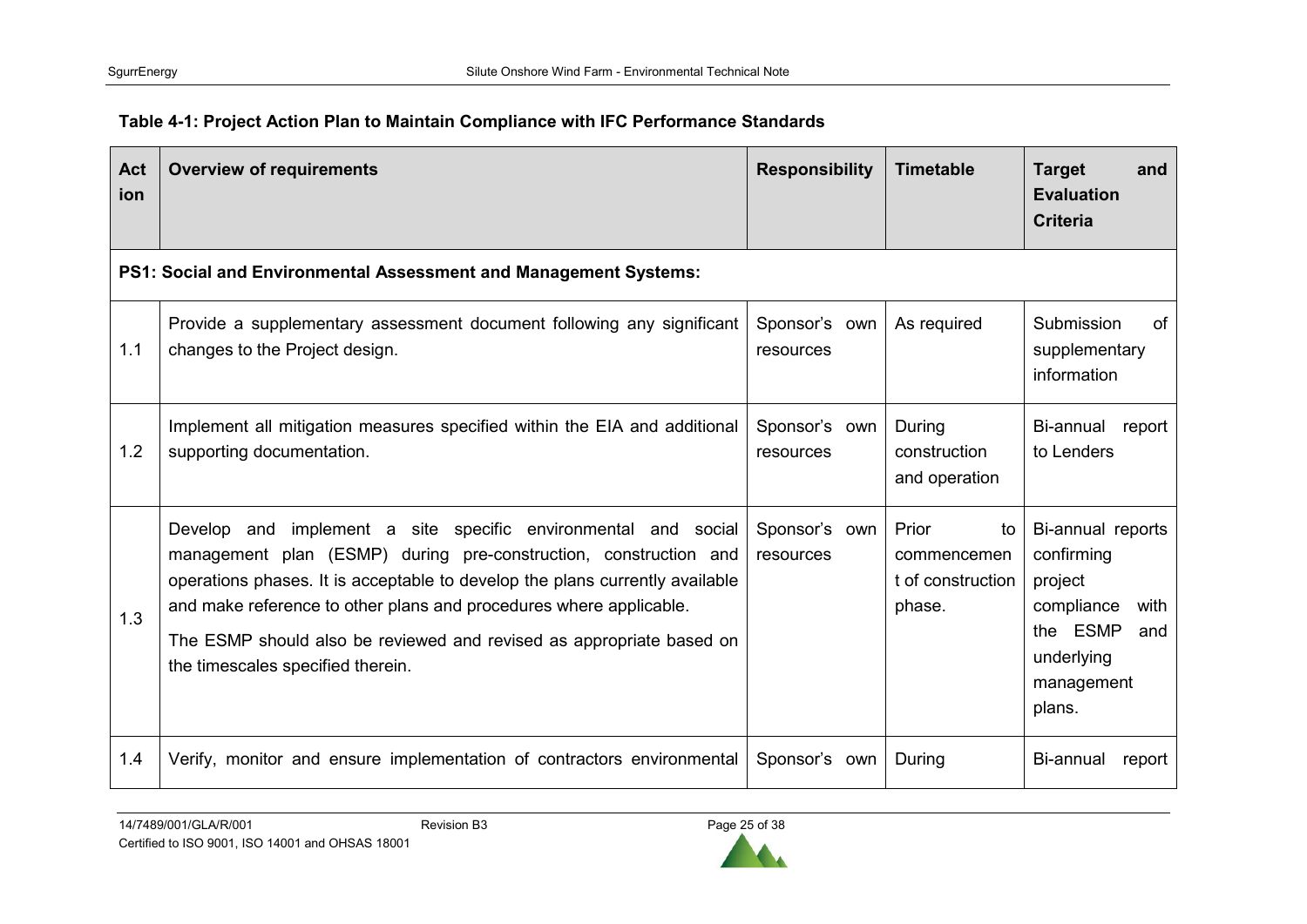| Act<br>ion | <b>Overview of requirements</b>                                                                                                                                                                                                                                                                          | <b>Responsibility</b>                                                  | <b>Timetable</b>                                                                                                     | <b>Target</b><br>and<br><b>Evaluation</b><br><b>Criteria</b>           |
|------------|----------------------------------------------------------------------------------------------------------------------------------------------------------------------------------------------------------------------------------------------------------------------------------------------------------|------------------------------------------------------------------------|----------------------------------------------------------------------------------------------------------------------|------------------------------------------------------------------------|
|            | and social obligations in accordance with Nelja's (and/or Sponsor's) HSE<br>policy                                                                                                                                                                                                                       | resources                                                              | construction<br>works.                                                                                               | to Lenders                                                             |
| 1.5        | Appoint and maintain a qualified on-site Occupational Health and Safety<br>manager to report directly to site manager, with independent reporting lines<br>to corporate management. During construction, this may be delegated to<br>owner's engineer or main contractor, with oversight by the Sponsor. | Sponsor,<br>but<br>may<br>be<br>delegated<br>to<br>main<br>contractor. | Prior<br>to<br>commencemen<br>t of construction                                                                      | Designated<br>person<br>throughout<br>construction and<br>operation    |
| 1.6        | Appoint and maintain qualified Environmental manager to report directly to<br>site manager, with independent reporting lines to corporate management.<br>During construction, this may be delegated to owner's engineer or main<br>contractor, with oversight by the Sponsor.                            | Sponsor,<br>but<br>be<br>may<br>delegated<br>to<br>main<br>contractor. | Prior<br>to<br>commencemen<br>t of construction                                                                      | Designated<br>person<br>throughout<br>construction<br>and<br>operation |
| 1.7        | Facilitate and permit the Creditor's Engineer to undertake periodic external<br>monitoring of key EHS issues as outlined in this ESAP and the EIA<br>documentation.                                                                                                                                      | Sponsor's own<br>resources                                             | Monitor:<br>at<br>least quarterly<br>during<br>construction<br>and<br>annually<br>during the first<br>three years of | Creditor's<br>Engineer<br><b>EHS</b><br>monitoring<br>reports          |

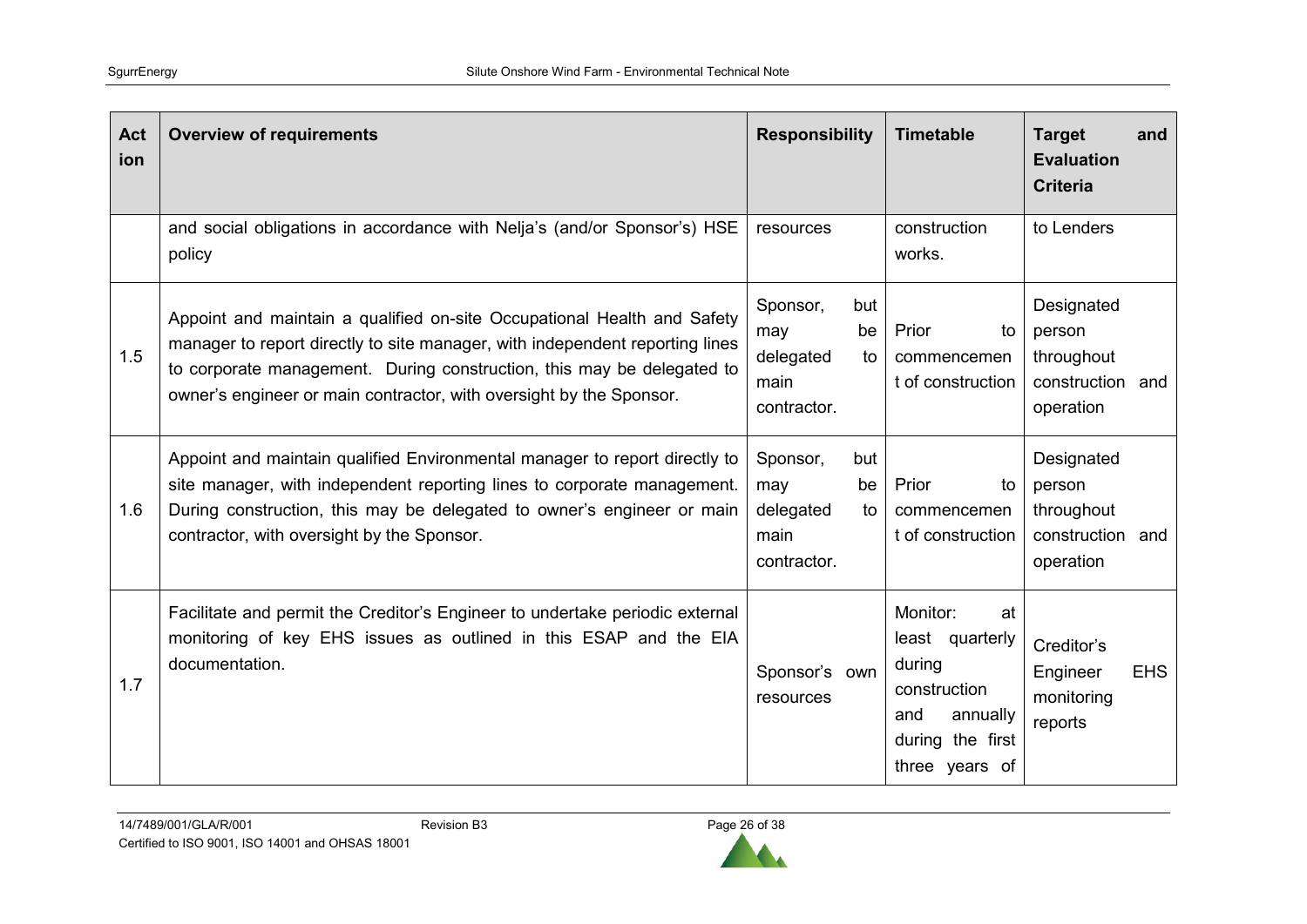| Act<br>ion | <b>Overview of requirements</b>                                                                                                                                                                                                                                                                                                                                                                                                     | <b>Responsibility</b>      | <b>Timetable</b>                                                    | <b>Target</b><br>and<br><b>Evaluation</b><br><b>Criteria</b>                                                                                                                                       |
|------------|-------------------------------------------------------------------------------------------------------------------------------------------------------------------------------------------------------------------------------------------------------------------------------------------------------------------------------------------------------------------------------------------------------------------------------------|----------------------------|---------------------------------------------------------------------|----------------------------------------------------------------------------------------------------------------------------------------------------------------------------------------------------|
|            |                                                                                                                                                                                                                                                                                                                                                                                                                                     |                            | operations, until<br>cessation<br>is.<br>agreed with the<br>Lenders |                                                                                                                                                                                                    |
| 1.8        | Develop and implement an approved Stakeholder Engagement Plan<br>(SEP), including regular (at a minimum annual) feedback to local<br>stakeholders on the implementation of agreed environmental and social<br>mitigation measures related to impacts that could affect them. Keep<br>records of any grievances raised and associated responses provided.<br>Update the Stakeholder list periodically during project implementation. | Sponsor's own<br>resources | Throughout<br>construction<br>and operation                         | Submission for<br>review and<br>approval by the<br>Lenders.<br>Annual<br>Monitoring<br>Report<br>to<br>Lenders<br>to<br>include<br>stakeholder<br>engagement and<br>resolution<br>of<br>grievances |
| 1.9        | Implement a grievance mechanism which includes public consultation and<br>disclosure of the processes and procedures together with feedback of the<br>grievances raised and how they were addressed.                                                                                                                                                                                                                                | Sponsor's own<br>resources | Prior<br>to<br>construction                                         | Public<br>information,<br>and<br>inclusion<br>bi-<br>in.                                                                                                                                           |

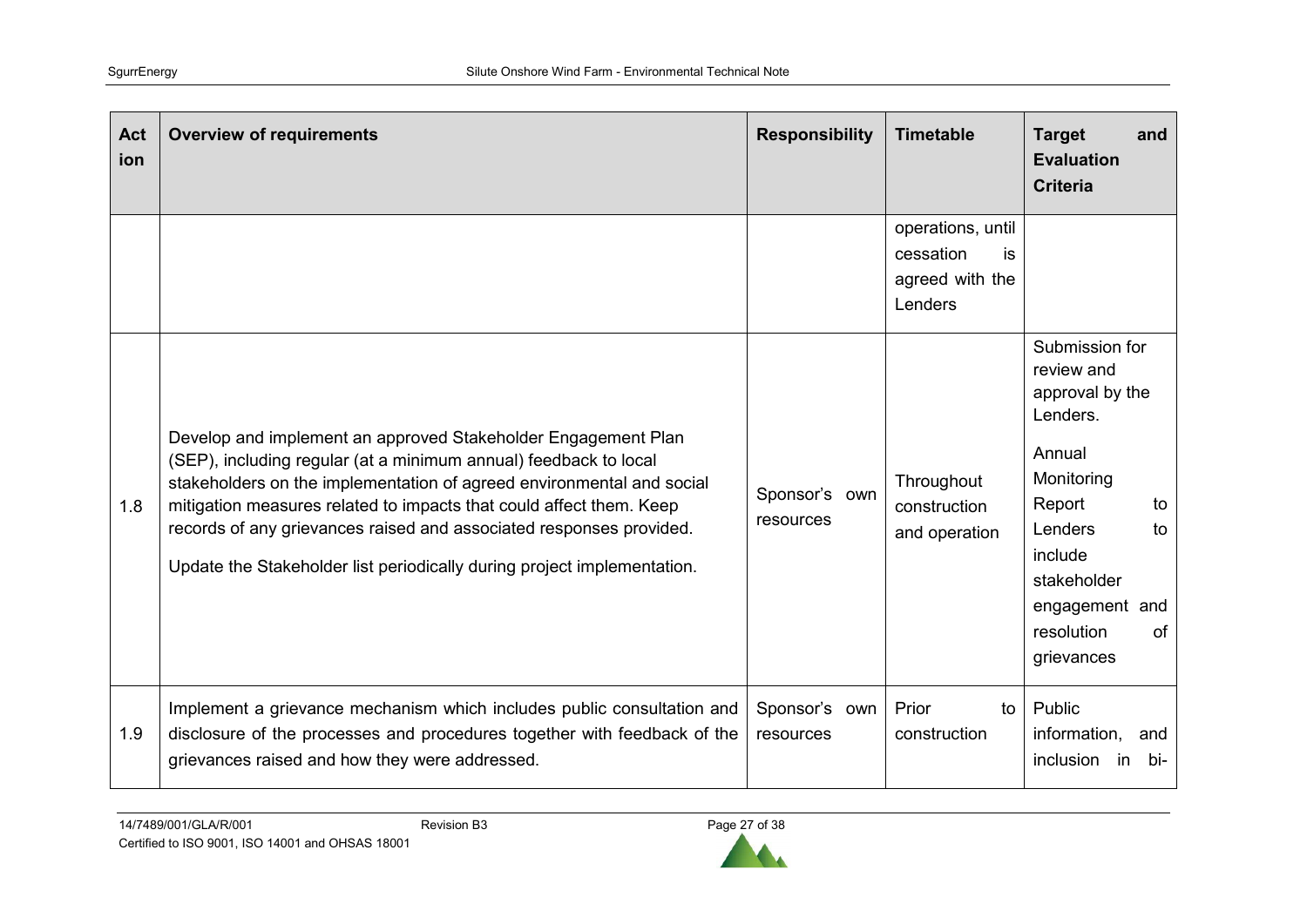| Act<br>ion | <b>Overview of requirements</b>                                                                                                                                                                                                                                                    | <b>Responsibility</b>                                                           | <b>Timetable</b>                                                                    | <b>Target</b><br>and<br><b>Evaluation</b><br><b>Criteria</b>                                              |  |  |
|------------|------------------------------------------------------------------------------------------------------------------------------------------------------------------------------------------------------------------------------------------------------------------------------------|---------------------------------------------------------------------------------|-------------------------------------------------------------------------------------|-----------------------------------------------------------------------------------------------------------|--|--|
|            |                                                                                                                                                                                                                                                                                    |                                                                                 |                                                                                     | annual<br>Monitoring<br>Report<br>to<br>Creditors on<br>the<br>of<br>operation<br>grievance<br>procedures |  |  |
| 1.1<br>0   | Communication of time schedule of the Project and the location of<br>construction traffic through different media.                                                                                                                                                                 | Sponsor's own<br>resources                                                      | Prior<br>to<br>construction                                                         | Information<br>channels<br>(news,<br>websites,<br>local<br>announcements,<br>information<br>offices)      |  |  |
|            | <b>PS2: Labour and Working Conditions</b>                                                                                                                                                                                                                                          |                                                                                 |                                                                                     |                                                                                                           |  |  |
| 2.1        | Develop and implement a suitable occupational health and safety plan(s)<br>which should be implemented prior to the commencement of construction.<br>It is acceptable to refer to either Nelja or GE plan(s) with the incorporation<br>of any relevant site-specific requirements. | Sponsor<br>although<br>it<br>would<br>be<br>acceptable<br>to<br>implement<br>to | Contractor<br>plan: No more<br>than<br>five<br>working<br>days<br>after<br>it<br>is | Submission of<br>contractor OHS<br>plan(s) and<br>approval by<br>Sponsor OHS<br>manager                   |  |  |

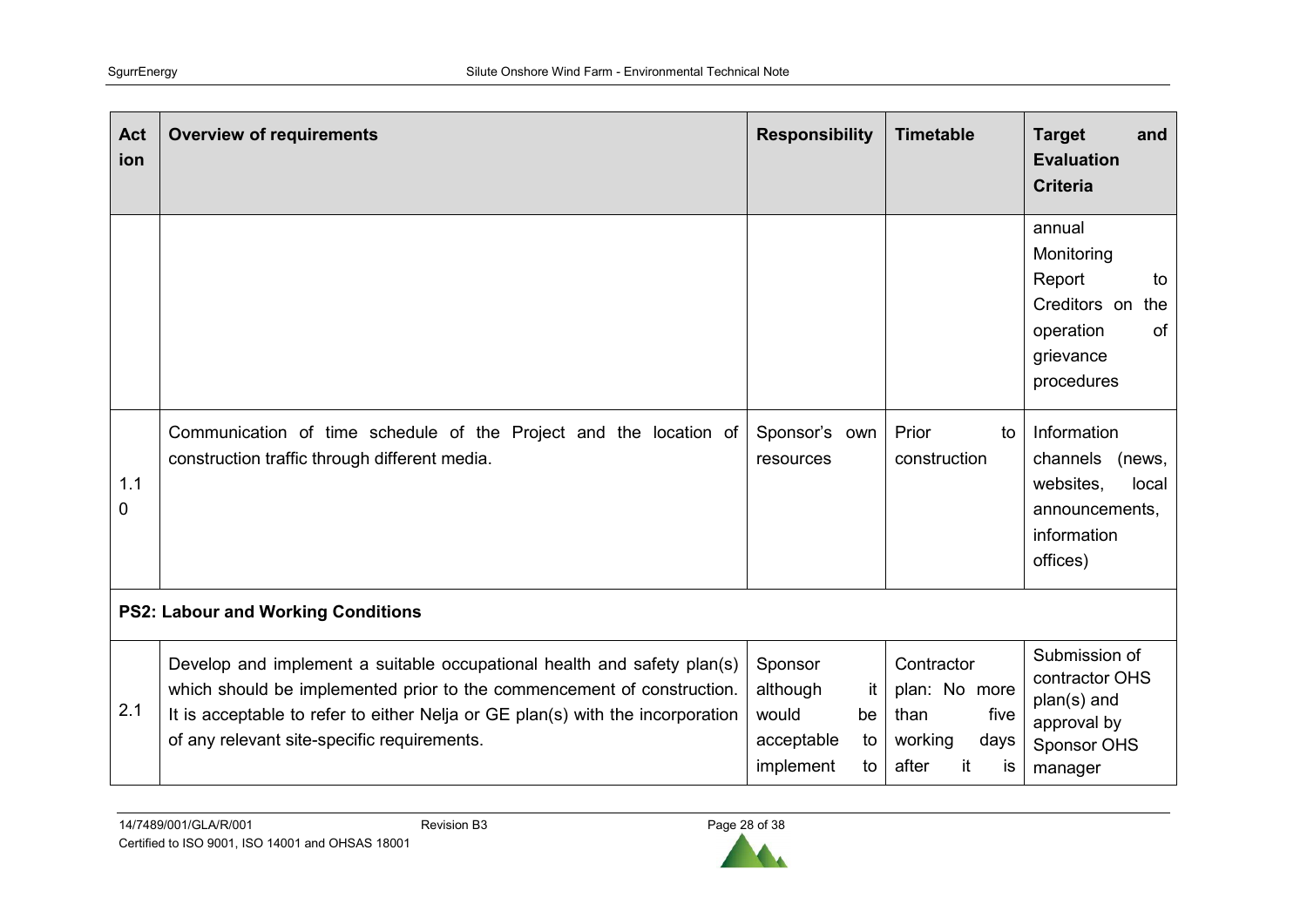| Act<br>ion | <b>Overview of requirements</b>                                                                                                                                                                                                                                                                                                                                                                                                                                                                                    | <b>Responsibility</b>                                                                                                                                               | <b>Timetable</b>                                                     | <b>Target</b><br>and<br><b>Evaluation</b><br><b>Criteria</b>                                                                                                                                               |
|------------|--------------------------------------------------------------------------------------------------------------------------------------------------------------------------------------------------------------------------------------------------------------------------------------------------------------------------------------------------------------------------------------------------------------------------------------------------------------------------------------------------------------------|---------------------------------------------------------------------------------------------------------------------------------------------------------------------|----------------------------------------------------------------------|------------------------------------------------------------------------------------------------------------------------------------------------------------------------------------------------------------|
|            | Requirements to include (but not be limited to):<br>Job- and task-specific hazard analysis and controls for Sponsor's<br>activities<br>PPE provided, use of PPE required, and enforced<br>Safety training for all personnel in their language<br>Review and approval of contractors OHS plans, to meet same<br>standards as Sponsor's ESMP<br>Oversight of contractor OHS implementation, including mandatory<br>$\bullet$<br>reporting<br>The OHS Plan should be reviewed and revised as appropriate<br>$\bullet$ | terms<br>same<br>and conditions<br>(T&C)<br>as<br>contained<br>within<br>Nelja's<br>own T&Cs.                                                                       | produced<br>by<br>the<br>Contractor<br>per<br>as<br>its<br>contract. | Annual<br>Monitoring<br>Report<br>to<br><b>Creditors</b><br>to<br>include<br><b>OHS</b><br>issues, including<br>accident statistics<br>and training (by<br><b>JWPC</b><br>and<br>contractor<br>workforces) |
| 2.2        | Develop a "Staff Handbook" for the Sponsor's staff that is clear and<br>understandable, regarding their rights under national labour and<br>employment law and any applicable collective agreements, including their<br>rights related to hours of work, wages, overtime, compensation, and<br>benefits upon beginning the working relationship and when any material<br>changes occur.                                                                                                                            | Sponsor<br>it<br>although<br>would<br>be<br>acceptable<br>to<br>implement<br>to<br>terms<br>same<br>and conditions<br>(T&C)<br>as<br>contained<br>within<br>Nelja's | Prior<br>to<br>construction                                          | Submission<br>for<br>review<br>and<br>approval by<br>the<br>Lenders of<br>HR.<br>Policy<br>and<br>Procedures                                                                                               |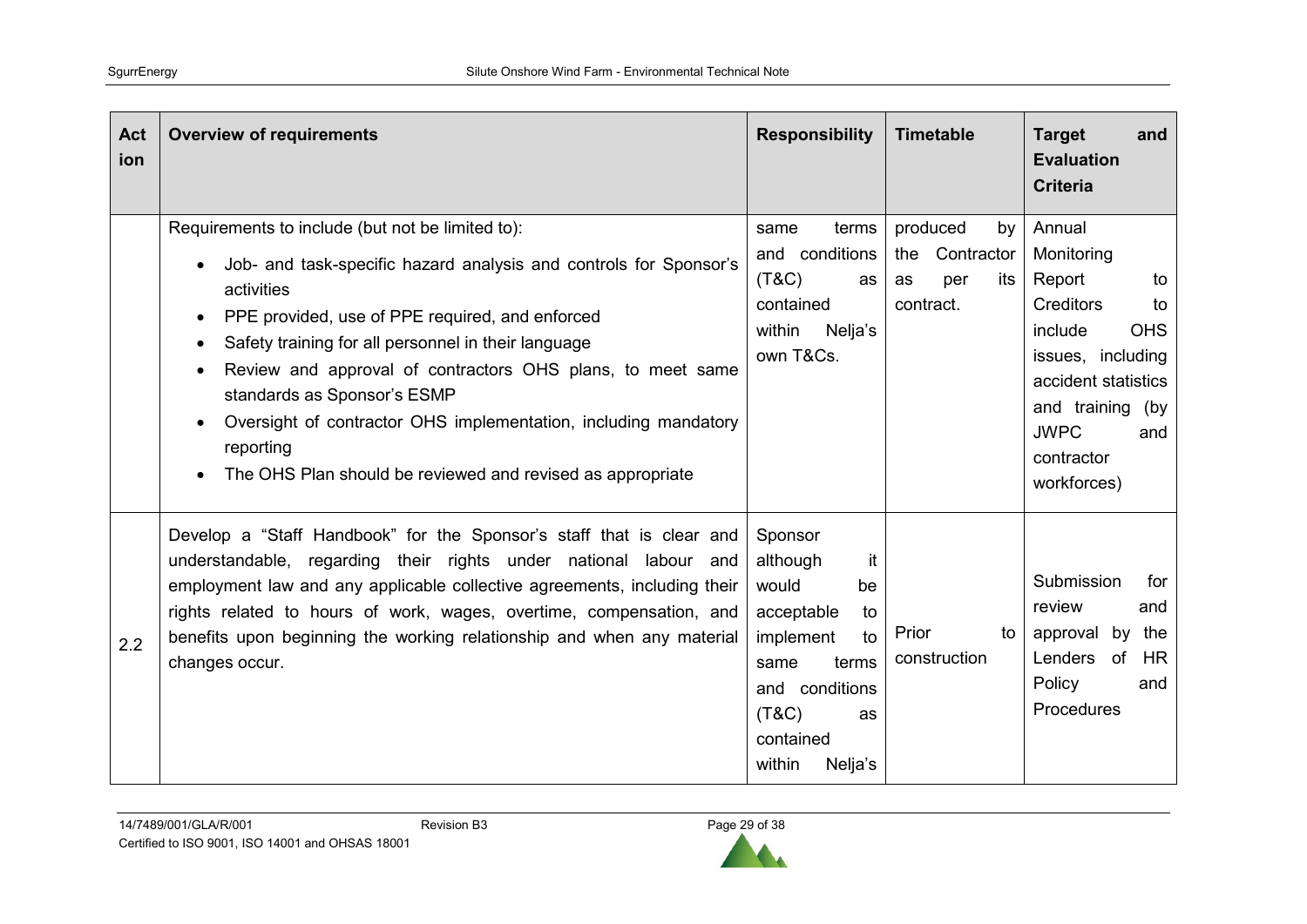| <b>Act</b><br>ion | <b>Overview of requirements</b>                                                                                                                          | <b>Responsibility</b>                                                  | <b>Timetable</b>                                               | <b>Target</b><br>and<br><b>Evaluation</b><br><b>Criteria</b>                                                                                                  |  |  |  |
|-------------------|----------------------------------------------------------------------------------------------------------------------------------------------------------|------------------------------------------------------------------------|----------------------------------------------------------------|---------------------------------------------------------------------------------------------------------------------------------------------------------------|--|--|--|
|                   |                                                                                                                                                          | own T&Cs.                                                              |                                                                |                                                                                                                                                               |  |  |  |
| 2.3               | Prepare and implement a workers grievance mechanism prior to the<br>commencement of construction. This should include the Sponsor and all<br>contactors. | Sponsor's own<br>resources.                                            | Prior<br>to<br>construction.                                   | Submission for<br>review and<br>approval by the<br>Lenders.<br><b>Bi-annual Report</b><br>to Lenders to<br>include<br>information on<br>worker<br>grievances. |  |  |  |
| 2.4               | If applicable, build and maintain construction camps that are appropriate for<br>their locations and that meet the requirements of IFC PS 2              | Sponsor,<br>but<br>be<br>may<br>delegated<br>to<br>main<br>contractor. | all<br>At<br>times<br>construction<br>camps<br>are<br>occupied | Compliance<br>audits.<br>Annual<br>Monitoring<br>Report<br>to<br>Lenders<br>to<br>include<br>an<br>update<br>this<br>on<br>topic                              |  |  |  |
|                   | <b>PS3: Pollution Prevention and Abatement</b>                                                                                                           |                                                                        |                                                                |                                                                                                                                                               |  |  |  |

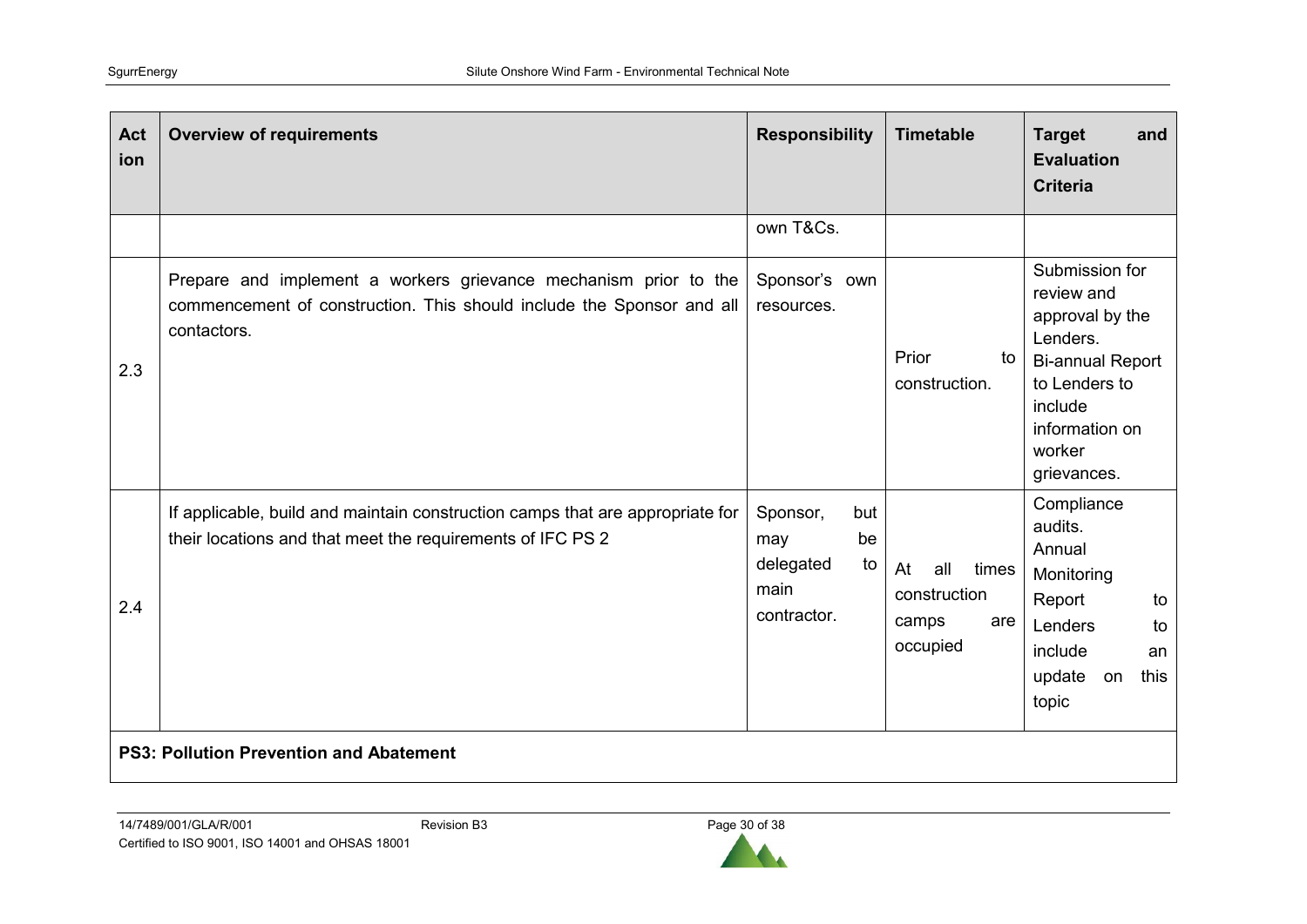| <b>Act</b><br>ion | <b>Overview of requirements</b>                                                                                                                                                                                                                                                                                                                                                                          | <b>Responsibility</b>                                                                    | <b>Timetable</b>                                | <b>Target</b><br>and<br><b>Evaluation</b><br><b>Criteria</b>                                                                           |
|-------------------|----------------------------------------------------------------------------------------------------------------------------------------------------------------------------------------------------------------------------------------------------------------------------------------------------------------------------------------------------------------------------------------------------------|------------------------------------------------------------------------------------------|-------------------------------------------------|----------------------------------------------------------------------------------------------------------------------------------------|
| 3.1               | Develop and implement site-specific pollution prevention measures and<br>incorporated into the ESMP discussed above.<br>It is recommended that those aspects be in place prior to the<br>commencement of construction.<br>Although measures have been included in the GE EMP (and that plan<br>should be referred to) we would recommend that site-specific measures<br>are in place as appropriate.     | Sponsor's own<br>resources,<br>although<br>may<br>be delegated to<br>main<br>contractor. | Prior<br>to<br>commencemen<br>t of construction | Submission<br>for<br>review<br>and<br>approval by the<br>Lenders of ESMP<br>and reporting as<br>part of bi-annual<br>report to Lenders |
|                   | PS4: Community Health, Safety and Security                                                                                                                                                                                                                                                                                                                                                               |                                                                                          |                                                 |                                                                                                                                        |
| 4.1               | Develop a Community H&S management plan, including where applicable:<br>Infrastructure and equipment safety;<br>$\bullet$<br>Hazardous materials safety;<br>٠<br>Exposure to disease;<br>Security measures.<br>$\bullet$<br>. Although measures have been included in the GE EMP (and that plan<br>should be referred to) we would recommend that site-specific measures<br>are in place as appropriate. | Sponsor's own<br>resources,<br>although<br>may<br>be delegated to<br>main<br>contractor. | Prior<br>to<br>construction                     | <b>Community H&amp;S</b><br>Plan.<br>Bi-annual<br>report<br>Lenders<br>to<br>to<br>include<br>an<br>update<br>on<br>this<br>topic      |
|                   | Develop and implement procedures to protect public health and safety, to                                                                                                                                                                                                                                                                                                                                 | Sponsor's own                                                                            | Prior to the<br>commencemen                     | Submission of<br>traffic plan to the                                                                                                   |

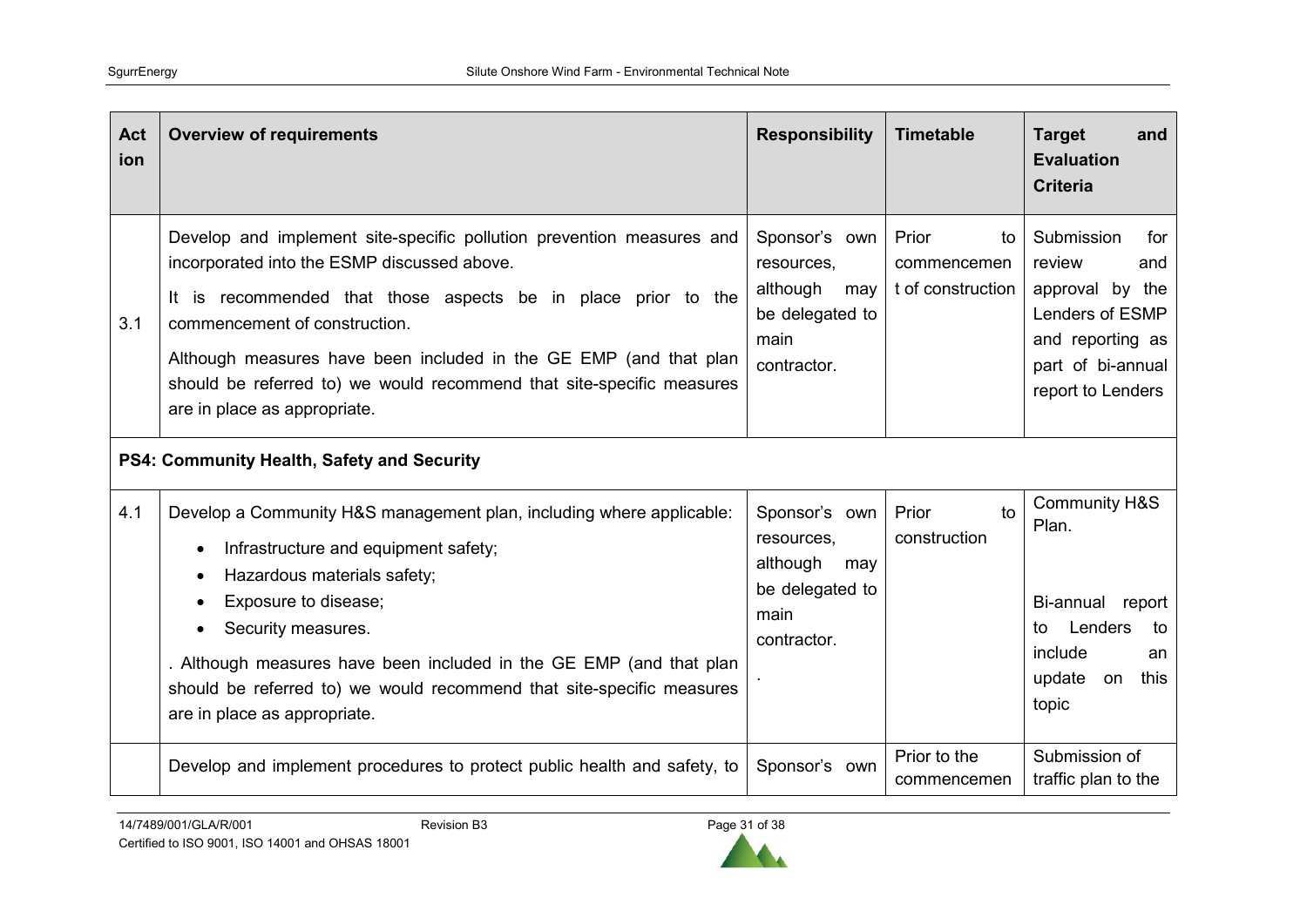| Act<br>ion | <b>Overview of requirements</b>                                                                                                                                                                                                                                                                                                                                                                                                                                                                                                                                                              | <b>Responsibility</b>                                                   | <b>Timetable</b>                                                                                      | <b>Target</b><br>and<br><b>Evaluation</b><br><b>Criteria</b>                                                                                                                                  |
|------------|----------------------------------------------------------------------------------------------------------------------------------------------------------------------------------------------------------------------------------------------------------------------------------------------------------------------------------------------------------------------------------------------------------------------------------------------------------------------------------------------------------------------------------------------------------------------------------------------|-------------------------------------------------------------------------|-------------------------------------------------------------------------------------------------------|-----------------------------------------------------------------------------------------------------------------------------------------------------------------------------------------------|
|            | include (but not be limited to):<br>Traffic management plan for all drivers and equipment operators<br>$\bullet$<br>(speed limits, training, etc.)<br>Public notice of blasting operations near areas open to the public<br>$\bullet$<br>Security to prevent unauthorized access to project sites, with<br>$\bullet$<br>appropriate training for guards.<br>Notice to local authorities and nearby residents during construction of<br>$\bullet$<br>transmission line and then during operations<br>Hazard signs/ notices in the languages of the area on power<br>$\bullet$<br>pylons/poles | resources,<br>although<br>may<br>be delegated to<br>main<br>contractor. | t of major<br>construction<br>works<br>Throughout<br>construction<br>and<br>maintenance<br>operations | Lenders with first<br><b>EHS</b> report<br>Bi-annual report<br>Lenders<br>to<br>to<br>traffic<br>include<br>management,<br>security,<br>other<br>activities,<br>including<br>any<br>incidents |
| 4.3        | Undertake noise monitoring during operation to confirm that noise levels<br>meet limits specified under HN:2011                                                                                                                                                                                                                                                                                                                                                                                                                                                                              | Sponsor's own<br>resources                                              | Within<br>6<br>months<br>of<br>operation.                                                             | Report<br>to<br>Lenders                                                                                                                                                                       |
| 4.4        | Revise shadow flicker calculations based on current layout.<br>Implement mitigation if necessary.<br>Consider impact of shadow flicker curtailment on energy yield.                                                                                                                                                                                                                                                                                                                                                                                                                          | Sponsor's own<br>resources                                              | By<br>of<br>end<br>December<br>2014.                                                                  | Shadow<br>flicker<br>report<br>to<br>Lenders.<br>Operational<br>impacts<br>and<br>mitigation                                                                                                  |

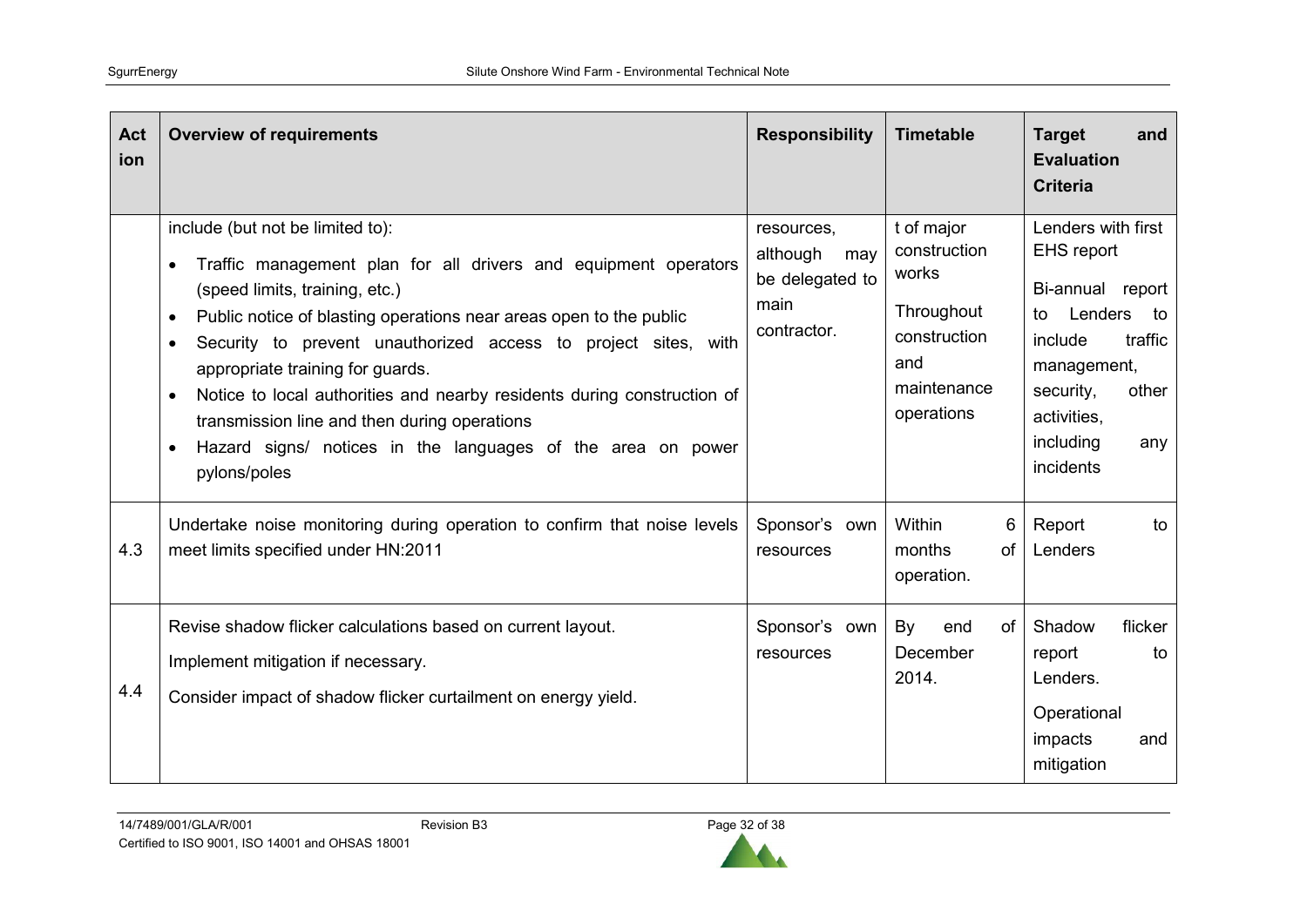| Act<br>ion | <b>Overview of requirements</b>                                                                                                                                                                                                                                                                                                                                                                                                                                                                  | <b>Responsibility</b>       | <b>Timetable</b>                                                    | <b>Target</b><br>and<br><b>Evaluation</b><br><b>Criteria</b> |
|------------|--------------------------------------------------------------------------------------------------------------------------------------------------------------------------------------------------------------------------------------------------------------------------------------------------------------------------------------------------------------------------------------------------------------------------------------------------------------------------------------------------|-----------------------------|---------------------------------------------------------------------|--------------------------------------------------------------|
|            |                                                                                                                                                                                                                                                                                                                                                                                                                                                                                                  |                             |                                                                     | reported<br>in<br>bi-<br>annual report to<br>Lenders.        |
| 4.5        | Develop and implement community grievance mechanism.                                                                                                                                                                                                                                                                                                                                                                                                                                             | Sponsor's own<br>resources  | Prior<br>to<br>construction                                         | Bi-annual<br>report<br>to Lenders                            |
|            | PS5: Land Acquisition and Involuntary Resettlement                                                                                                                                                                                                                                                                                                                                                                                                                                               |                             |                                                                     |                                                              |
| 5.1        | Maintain a register on agreement reached with each relevant landowner<br>whose land has been used for the Project.                                                                                                                                                                                                                                                                                                                                                                               | Sponsor's own<br>resources  | cosntant                                                            | Bi-annual<br>report<br>to Lenders                            |
|            | PS6: Biodiversity Conservation and Sustainable Natural Resource Management                                                                                                                                                                                                                                                                                                                                                                                                                       |                             |                                                                     |                                                              |
| 6.1        | Implement Operations Phase Bird Monitoring Protocol. This should include:<br>Summer bird surveys (i.e. 12 hours per VP per month).<br>Spring / Autumn Migration & Staging surveys (Spring migration and<br>staging from end of February to mid-May. Autumn migration and<br>staging from mid-August to the end of October).<br>Winter bird surveys (12 hours per VP per month in November,<br>December, January and February)<br>Breeding birds (transects completed once in mid-March, twice in | Sponsor's own<br>resources. | Immediately on<br>commencemen<br>of<br>the<br>operational<br>phase. | Bi-annual<br>report<br>to Lenders                            |

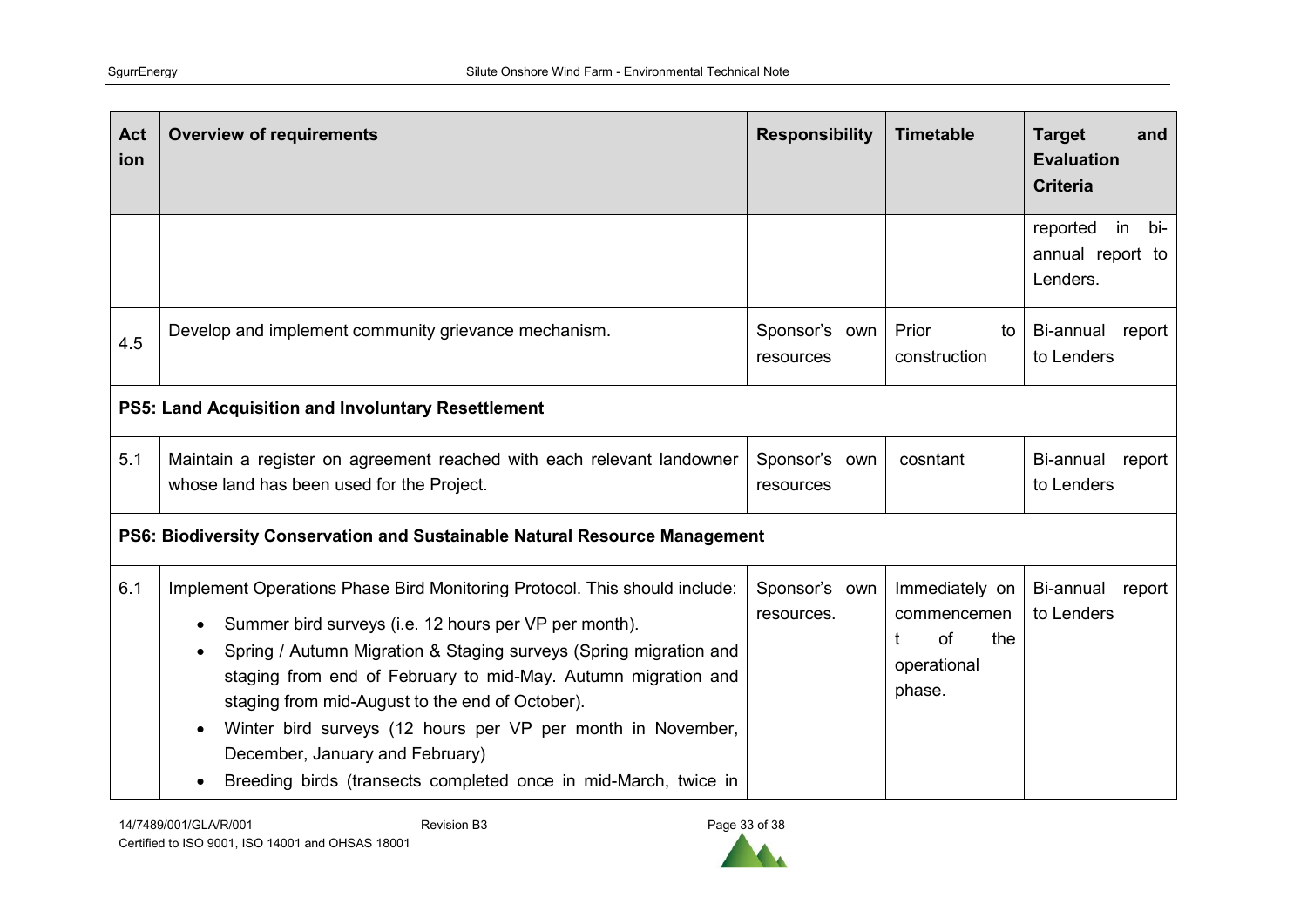| Act<br>ion | <b>Overview of requirements</b>                                                                                                                                                                                                                      | <b>Responsibility</b>                                               | <b>Timetable</b>                                                                   | <b>Target</b><br>and<br><b>Evaluation</b><br><b>Criteria</b> |
|------------|------------------------------------------------------------------------------------------------------------------------------------------------------------------------------------------------------------------------------------------------------|---------------------------------------------------------------------|------------------------------------------------------------------------------------|--------------------------------------------------------------|
|            | April and May and once in mid-June)<br>Carcass searching for birds and bats                                                                                                                                                                          |                                                                     |                                                                                    |                                                              |
| 6.2        | If equipment is available, undertake bat surveys during construction phase.<br>Surveys should be 2 nights per month (including dusk/dawn) during April -<br>August. Results of survey may reduce requirement for further mitigation.                 | Sponsor's own<br>resources                                          | Apr-Aug 2015                                                                       | Separate<br>bat<br>monitoring report<br>to Lenders.          |
| 6.3        | In the absence of survey data, or should surveys reveal site is medium risk<br>or above with respect to bats, implement bat mitigation measure of<br>maintaining area of at least 50m clearfell between WTG blade tip and<br>woodland/forestry edge. | Sponsor's own<br>resources                                          | Clearfell during<br>construction<br>then<br>maintenance<br>throughout<br>operation | Bi-annual<br>report<br>to Lender                             |
| 6.4        | Should clearfell mitigation not be sufficient, implement a cut-in speed of<br>5.5m/s during the periods specified in Section 2.1.2.5.                                                                                                                | Sponsor's own<br>resources                                          | During<br>operation                                                                | Bi-annual<br>report<br>to Lenders                            |
| 6.5        | Manage the site to discourage ground nesting birds or mammals from<br>using project area by turning over the ground prior to the start of bird<br>breeding season.                                                                                   | Sponsor's own<br>resources,<br>although<br>requirement<br>be<br>may | Early<br>spring<br>2015                                                            | Bi-annual<br>report<br>to Lenders                            |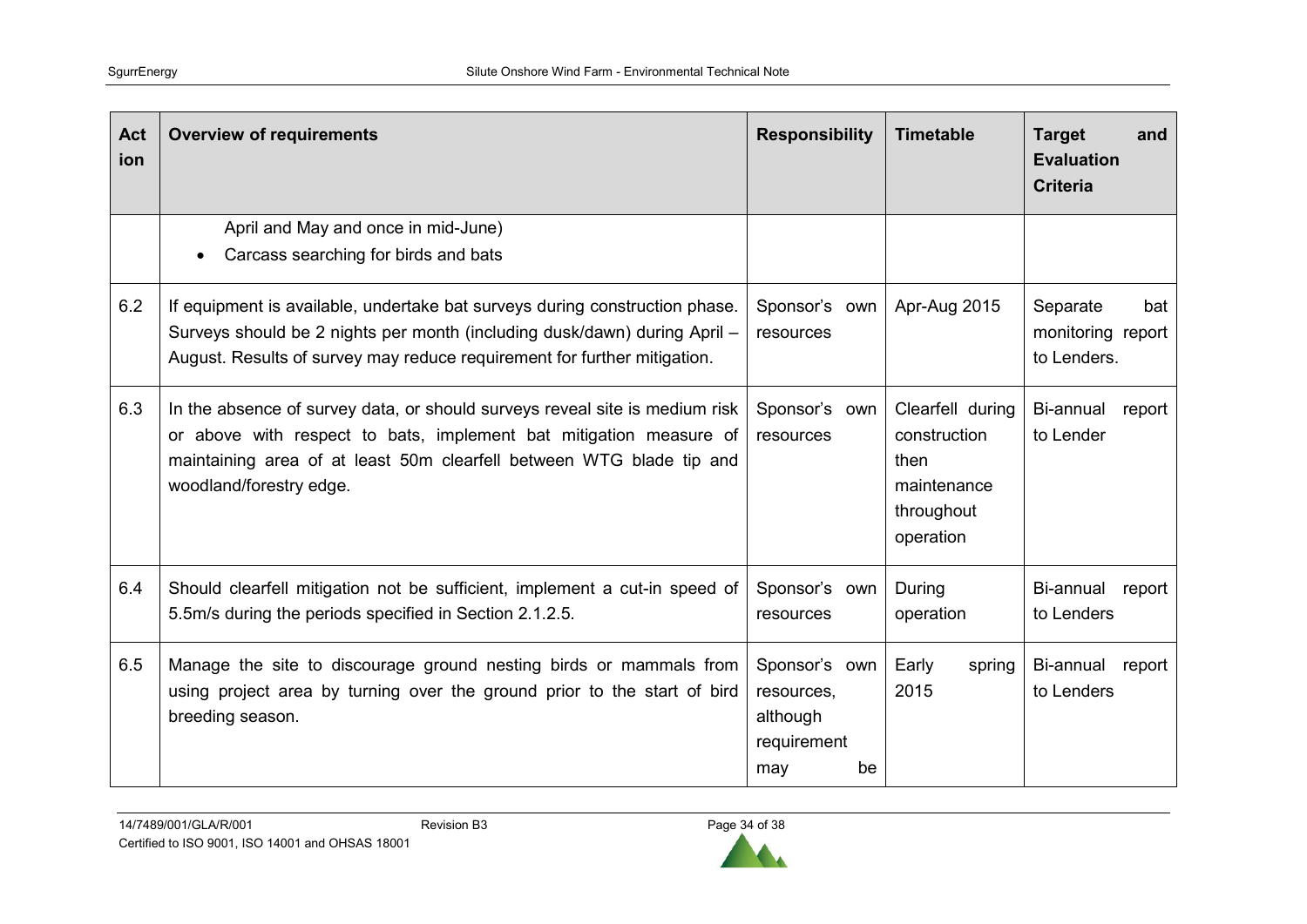| Act<br>ion | <b>Overview of requirements</b>                                                                                                                                    | <b>Responsibility</b>                                                                                                         | <b>Timetable</b>                               | <b>Target</b><br>and<br><b>Evaluation</b><br><b>Criteria</b>                       |  |  |
|------------|--------------------------------------------------------------------------------------------------------------------------------------------------------------------|-------------------------------------------------------------------------------------------------------------------------------|------------------------------------------------|------------------------------------------------------------------------------------|--|--|
|            |                                                                                                                                                                    | delegated<br>to<br><b>GE</b><br>or<br>to<br>landowner.                                                                        |                                                |                                                                                    |  |  |
| 6.6        | Monitor bird and bat mortality on site and along transmission line corridor.<br>In case of excessive mortality, develop and implement bird/bat protection<br>plan. | Sponsor's own<br>resources                                                                                                    | During<br>operation                            | Bi-annual<br>report<br>to Lenders                                                  |  |  |
|            | <b>PS7: Indigenous Peoples</b>                                                                                                                                     |                                                                                                                               |                                                |                                                                                    |  |  |
|            | Not applicable                                                                                                                                                     |                                                                                                                               |                                                |                                                                                    |  |  |
|            | <b>PS8: Cultural Heritage</b>                                                                                                                                      |                                                                                                                               |                                                |                                                                                    |  |  |
| 8.1        | Archaeological supervision during the initial clearance and topsoil stripping<br>phase of construction works i.e. archaeological watching brief.                   | Sponsor's own<br>resources<br>although<br>task<br>be<br>may<br>delegated<br>to<br><b>GE</b><br>with<br>Sponsor<br>maintaining | During<br>initial<br>construction<br>activity. | First report to<br>Lenders following<br>completion<br>of<br>construction<br>works. |  |  |

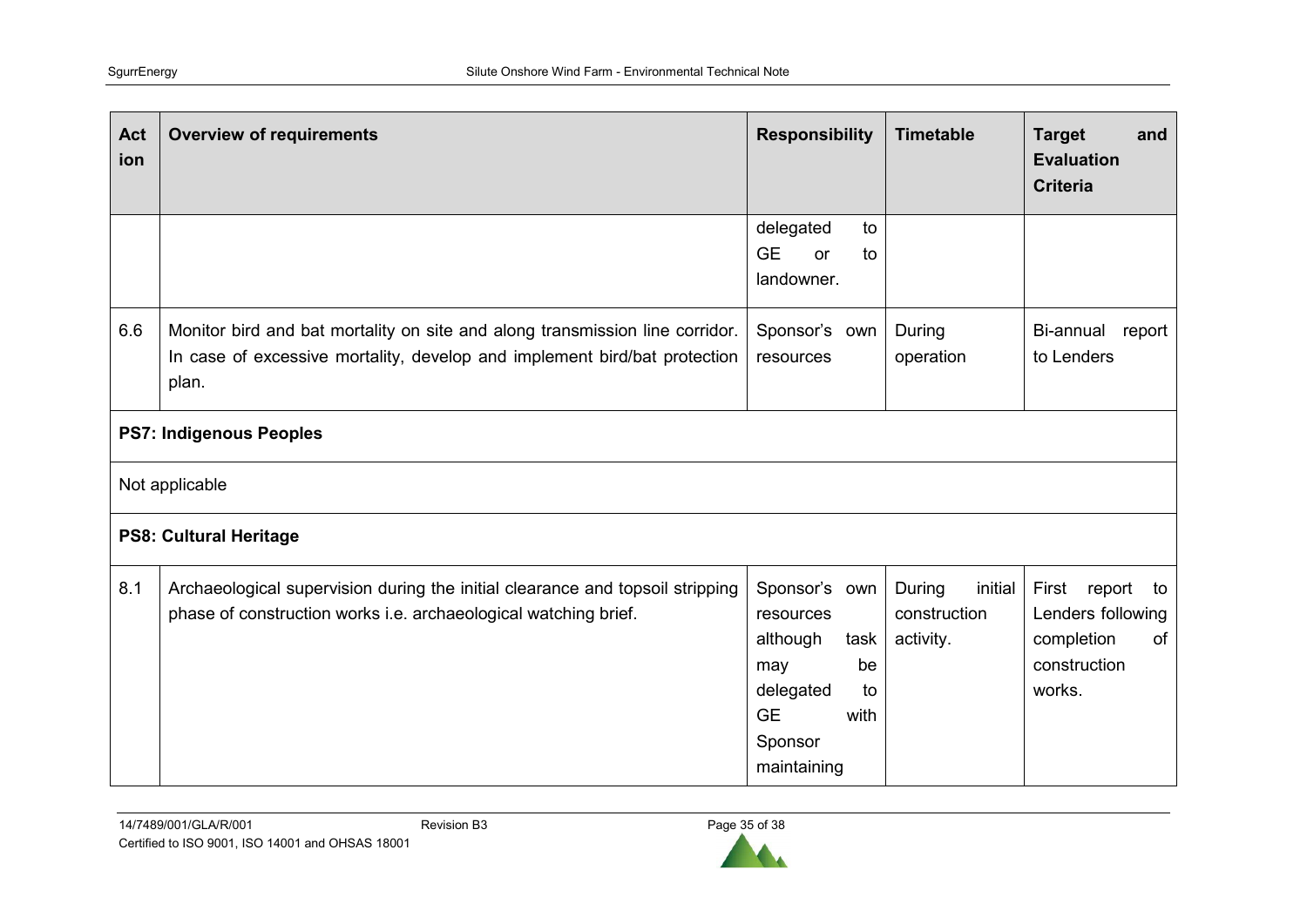| Act<br>ion | <b>Overview of requirements</b> | <b>Responsibility</b>      | Timetable | <b>Target</b><br><b>Evaluation</b><br><b>Criteria</b> | and |
|------------|---------------------------------|----------------------------|-----------|-------------------------------------------------------|-----|
|            |                                 | overall<br>responsibility. |           |                                                       |     |

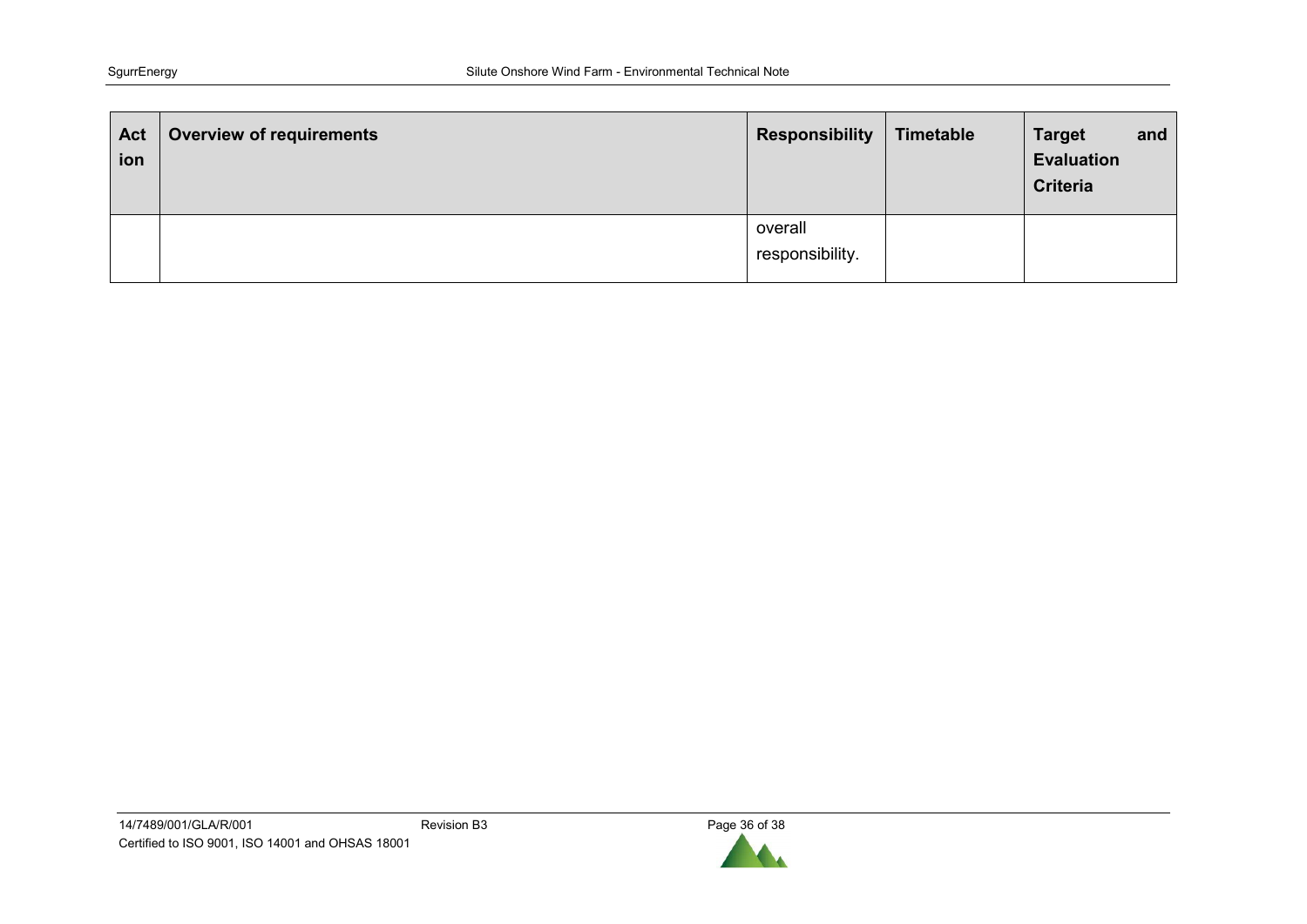## 4.1 Environmental and Social Conclusions

Although the project meets the requirements of the Lithuanian planning and EIA system it is considered that further work is required in order for the Project to comply with international best practice lending standards.

It is noted that the Sponsor does not intend to carry out further, pre-construction baseline surveys which would bring the assessment up to international best practice lending standards. Consequently, the recommendations made at Sections 2.1.2.5 and 2.1.7.1 have been made as an alternative to reduce project risk. These recommendations include the full implementation of the operational bird and bat monitoring protocol at Appendix A.

Please note that SgurrEnergy are aware that there are be discrepancies between the distances to residential properties reported in the EIA and the most up to date layout. We have based all our assessment on the current 24 WTG layout.

We have been provided with examples EMPs from both Nelja and GE and we recommend that those documents be used as a basis for a site specific management system to address any gaps in relation to general environmental management, labour and working conditions and community health and safety.

Furthermore we recommend that continued consultation is undertaken with local communities to ensure the community benefits programme adequately offsets any impact of the development.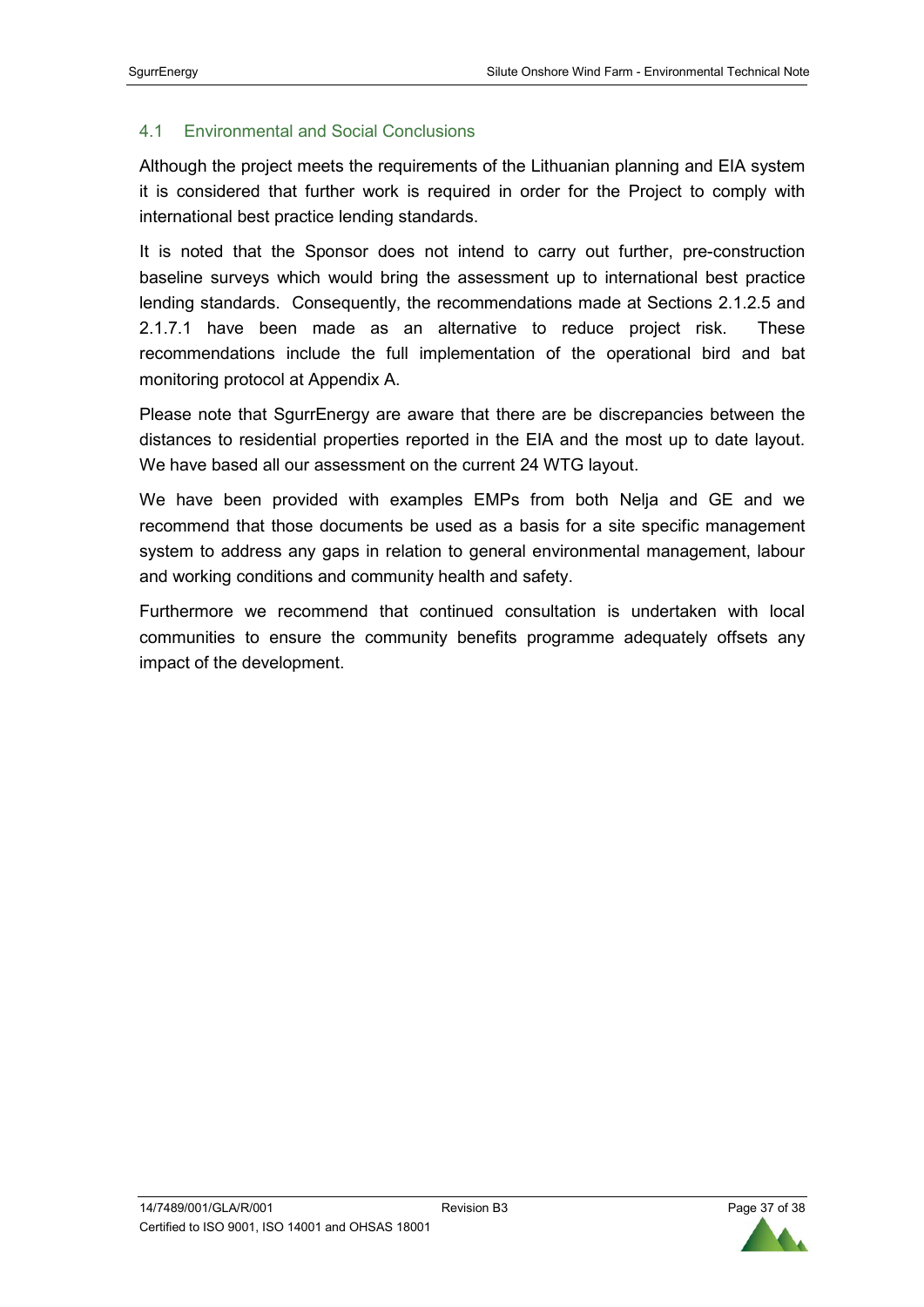# **Appendix A: Operations Phase Bird Monitoring Protocol**

# **5 Operational Monitoring Protocol**

## 5.1 Ornithology

The proposed wind farm is on the East Atlantic Migration Flyway and is also adjacent to a Natura 2000/Ramsar/Important Bird Area (IBA) which is designated for its importance for migrating and staging water birds; including geese, ducks and swans. The designated site is also important at other times of the year including during the winter when it supports important numbers of Tufted Duck and White-tailed Eagle.

Operational monitoring should be completed for at least the first full year of operation of the wind farm with the results being used to inform an ongoing operational monitoring plan and to further inform mitigation measures.

The following are required:

- i) Monitoring programme should comply with local and EU legislation together with international best practise as set out in the IFC Performance Standards and take cognisance of the specifics of the site and be approved by relevant authorities
- ii) Mitigation measures, if required, should be based on monitoring data, species affected and nature of effects etc and should be approved by both relevant authorities and Lenders,

Should during the first year of monitoring an adverse impact on birds be found, a mitigation plan should be developed which will, *intel alia*, consider an observer led WTG shut down programme. WTG shut down will be initiated for single (or more) birds that are observed flying in to or towards operational WTGs (*i.e.* within the 500m buffer and dependant on shut down time). WTG shut down will be enacted by the observers communicating to the control room when birds (species of conservation concern irrespective of number and or flocks of over ten individuals of any at risk species) are observed flying toward WTGs. Individual or groups of WTGs or total wind farm shut down will be completed depending on the number of birds observed and flight direction.

Qualified ornithologists will lead the observer led shut down procedure to ensure that all at risk flights during operation of the wind farm will not result in collision of species of conservation concern.

Key points regarding observer led shut down:

• Species of conservation concern are all species listed on the IUCN Red List as Vulnerable, Endangered or Critical, all species included on Annex I of the EU Birds Directive or those included as Red Data Book Species in Lithuania.

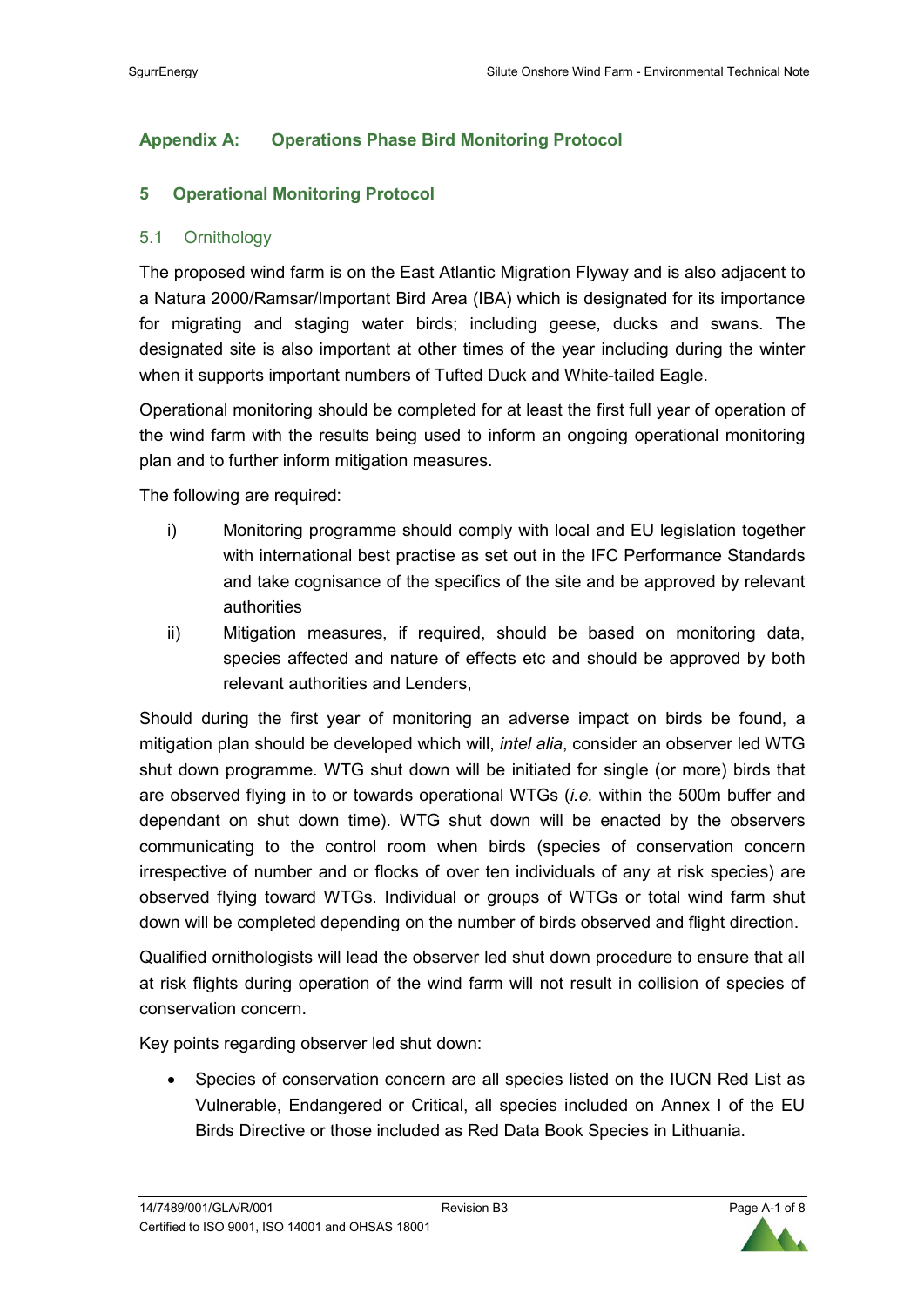- At risk species are large, soaring birds (raptors, storks, cranes) as well as wildfowl (swans, geese and ducks) and wading bird species which may move through the site is large numbers.
- At risk flights are birds recorded flying in the direction of the operational WTGs from ground level up to 200m.

WTG shut down will not be enacted for passerine species, irrespective of their conservation status.

Monitoring shall be completed for all daylight hours during spring and autumn migration/staging between one hour before sunrise until one hour after sunset to account for possible movements of swans and geese to and from roosting and feeding grounds. This protocol shall be reviewed on all flight data. Hours of observation will be reduced during other times of the year; however, this will be subject to continual review based on the results of the monitoring and carcass searching.

# 5.2 Monitoring Protocol

The exact number of vantage points (VPs) is yet to be determined but the whole of the wind farm and 500m buffer must be observed during these surveys.

The following protocol will be completed for the first year of operation.

# 5.2.1 Summer

A total of 12 hours VP survey will be completed at each of the selected VPs during June, July and in the first two weeks of August (*i.e.* 12 hours per VP per month).

# 5.2.1.1 Spring / Autumn Migration & Staging

Spring migration and staging is considered to be from the end of February to mid-May (end date needs to be flexible depending on weather conditions and associated bird movements). Autumn migration and staging is considered to be from mid-August to the end of October (end date needs to be flexible).

Surveyors need to be present on VPs for all daylight hours on all days of the week and this will be extended to include pre-dusk and pre-dawn surveys if staging swans and geese are noted within the vicinity of the site (*i.e.* in the Ramsar site).

All birds seen will be recorded in accordance with the agreed methodology and the data will be subject to a collision risk assessment.

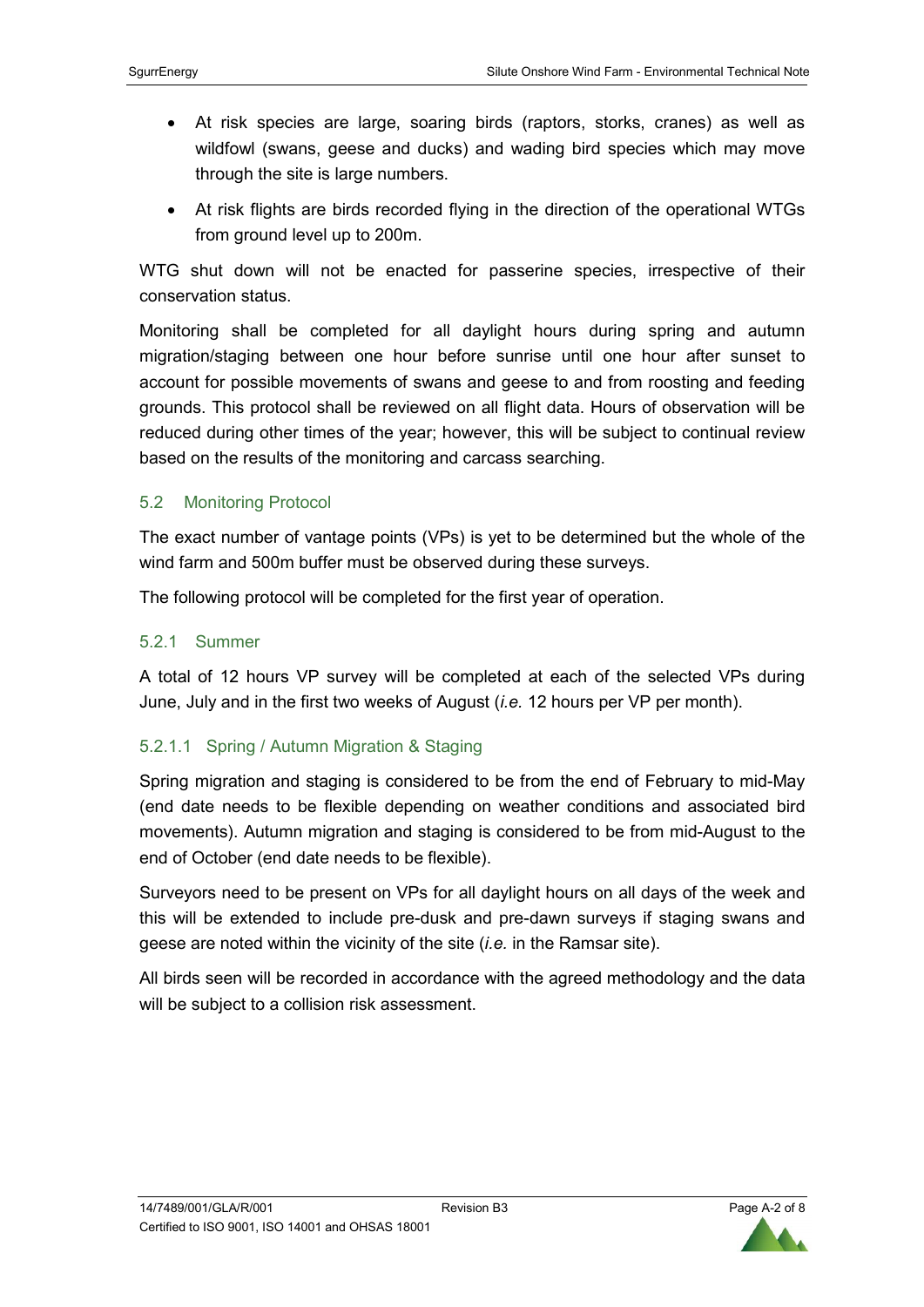# 5.2.1.2 Winter

Monitoring will be completed for 12 hours per VP per month in November, December, January and February. These surveys will be completed to determine the level of bird activity over the winter period and the results used to inform the need for and frequency of any observer led WTG shut down during this period. In addition to VP surveys, winter activity surveys will also be completed to record aggregations and distribution of any birds occurring within the wind farm site during the winter.

# Vantage Point Survey Methods

VPs will be selected that allow a satisfactory viewshed across the entire wind farm area, including a 500m buffer around WTGs.

All at risk bird species of conservation concern (a target list shall be devised in consultation with in-country ornithologists) thought to be susceptible to the potential presence of a wind farm will be recorded during the VP surveys.

All species observed flying through the wind farm area (including buffer) will be recorded on to a field map together with the following information:

- Species.
- Age and sex (if known).
- Time of registration.
- Direction of flight.
- Flight height (to be recorded in 25 m bands).
- Time spent in the wind farm area (seconds).
- Notes on behaviour.

# 5.2.1.3 Breeding Bird Surveys

In addition to the VP surveys, breeding bird surveys should be completed in the first year of operation and will be completed along agreed transects which will be selected to be representative of the breeding bird habitats on the site. The breeding bird transects will be completed once in mid-March, twice in April and May and once in mid-June, early in the morning by the ornithologists employed to complete the spring migration monitoring.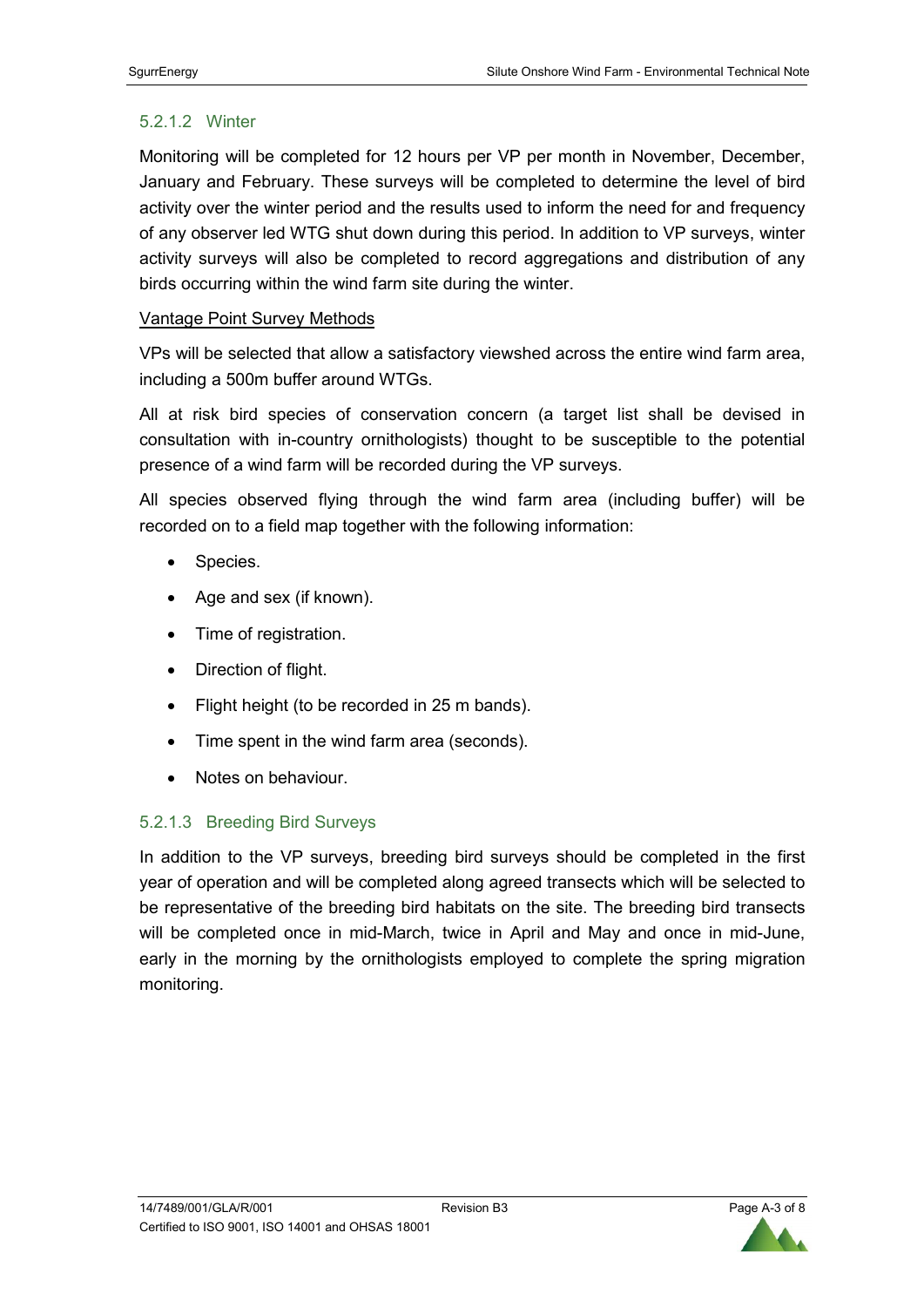## 5.3 Carcass Searching

## 5.3.1 Introduction

Carcass searching should be completed for at least the first year of operation and the need for and extent of any additional monitoring will be determined on the results of this survey. This will involve regular searching underneath the operational WTGs and all carcasses (bat and bird) will be recorded.

The primary objective of the carcasses searches is to estimate the annual number of avian and bat fatalities attributable to the Project. The standardised fatality monitoring phase of the study will begin once all the WTGs are constructed and operational. The methods are broken into four primary components:

- 1) Standardized carcass searches.
- 2) An incidental casualty and injured bird reporting system.
- 3) Searcher efficiency trials.
- 4) Carcass removal trials.

The number of avian and bat fatalities attributable to collision with the wind WTGs will be estimated based on the number of avian and bat fatalities found in the casualty search plots whose death appears related to collision with these structures. All carcasses located within areas surveyed, regardless of species, will be recorded and a cause of death determined, if possible, based on inspection of the carcass. Some carcasses may be necropsied to aid in determining cause of death. Total number of avian and bat carcasses will be estimated by adjusting for "removal bias" (*e.g.*  scavenging), searcher efficiency bias, and sampling effort. Carcasses where the cause of death is not apparent will be included in the fatality estimate. Including fatalities when cause of death is unknown will lead to an overestimate of the true number of wind project fatalities.

#### 5.3.1.1 Definitions and Field Methods

All operational wind WTGs will be subject to carcass searching. The plot size will be 130m x 130m, with each plot centred on a WTG and the sides orientated north/south, east/west. The corners of each plot will be marked with stakes protruding 1m from the ground and marked with fluorescent tape / paint. Additional markers (bamboo canes), also marked with fluorescent tape, will be stuck into the ground at intervals during the transecting. Compass and GPS are also to be used to allow surveyors to follow transects as precisely as possible.

The plot will be covered with search transects 10 m apart, with the searcher looking 5 m on either side. Depending on the terrain each plot requires 1.5 to 2.5 hours search time.

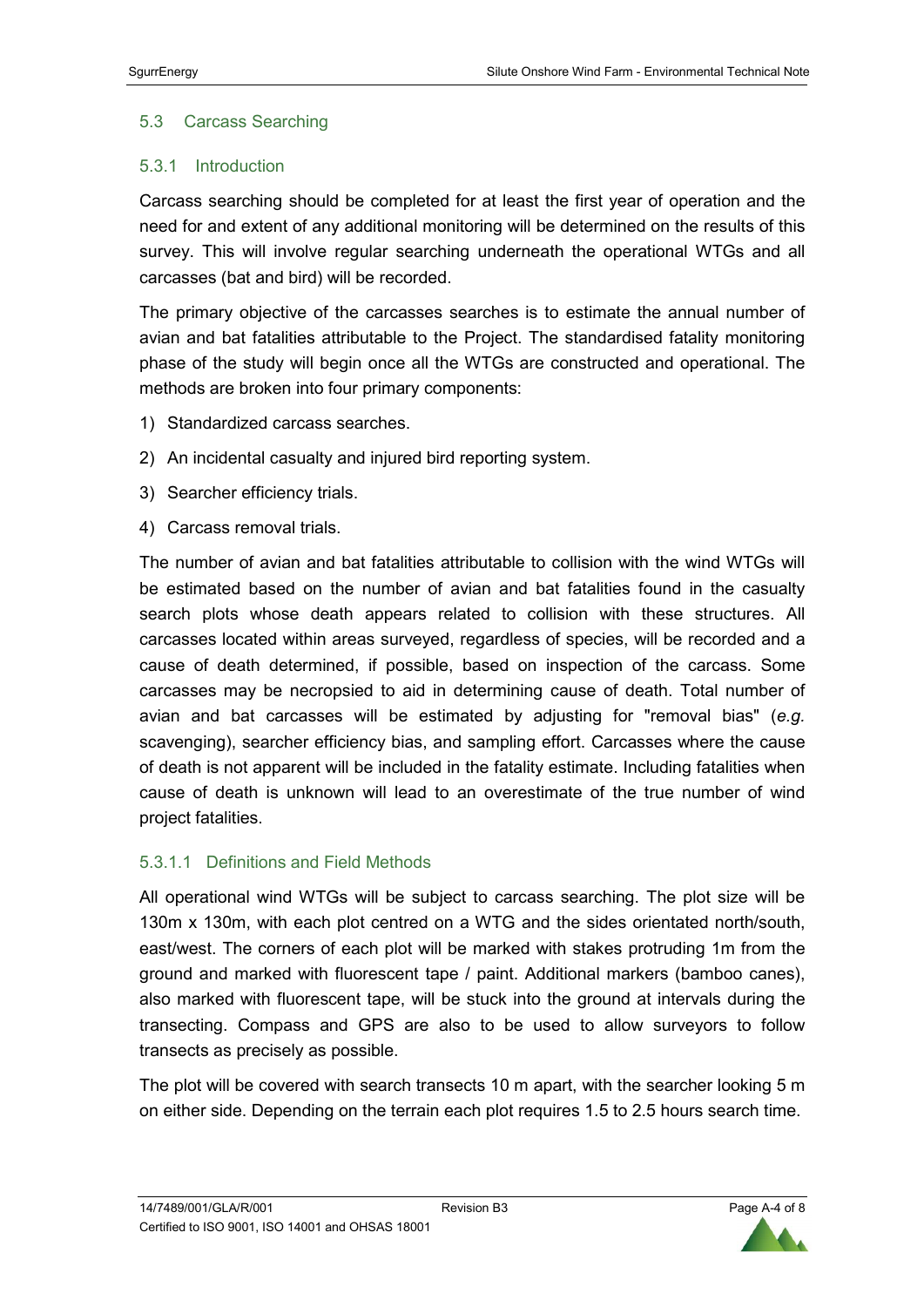# 5.3.1.2 Scheduling/Timing

Carcass searches will be conducted approximately once every week at each operational WTG from March to November. Monitoring will continue over the winter period however at less intensity (dependent on the results of the field surveys and scavenger removal trials).

The first search will be conducted within 30 days after the date all WTGs become operational (commercially producing electricity) to clear the plots of evidence of old carcasses and document fatalities that may have occurred during the testing and early operational phase. The frequency of carcass searching will be informed by the results of the scavenger removal trials.

# 5.3.1.3 Standardised Carcass Searches

Personnel trained in proper search techniques will conduct the carcass searches. Initially, transects will be set approximately 10m apart in the area to be searched. A searcher will walk at a rate of approximately 45m to 60m a minute along each transect searching both sides of the transect out to five metres for casualties. Search area and speed may be adjusted by habitat type after evaluation of the first searcher efficiency trial.

The condition of each carcass found will be recorded using the following condition categories:

- Intact a carcass that is completely intact, is not badly decomposed, and shows no sign of being fed upon by a predator or scavenger.
- Scavenged an entire carcass, which shows signs of being fed upon by a predator or
- Scavenger, or a portion(s) of a carcass in one location (e.g., wings, skeletal remains, legs, pieces of skin, etc.).
- Feather Spot 10 or more feathers or two or more primaries at one location indicating predation or scavenging.

All carcasses found will be labelled with a unique number, bagged and frozen for future reference. A copy of the data sheet for each carcass will be maintained, bagged and frozen with the carcass at all times. For all casualties found, data recorded will include species, sex and age when possible, date and time collected, GPS location, condition (e.g., intact, scavenged, feather spot), and any comments that may indicate cause of death.

All casualties located will be photographed as found and mapped on a detailed map of the study area showing the location of the wind WTGs and associated facilities such as access roads and meteorological towers.

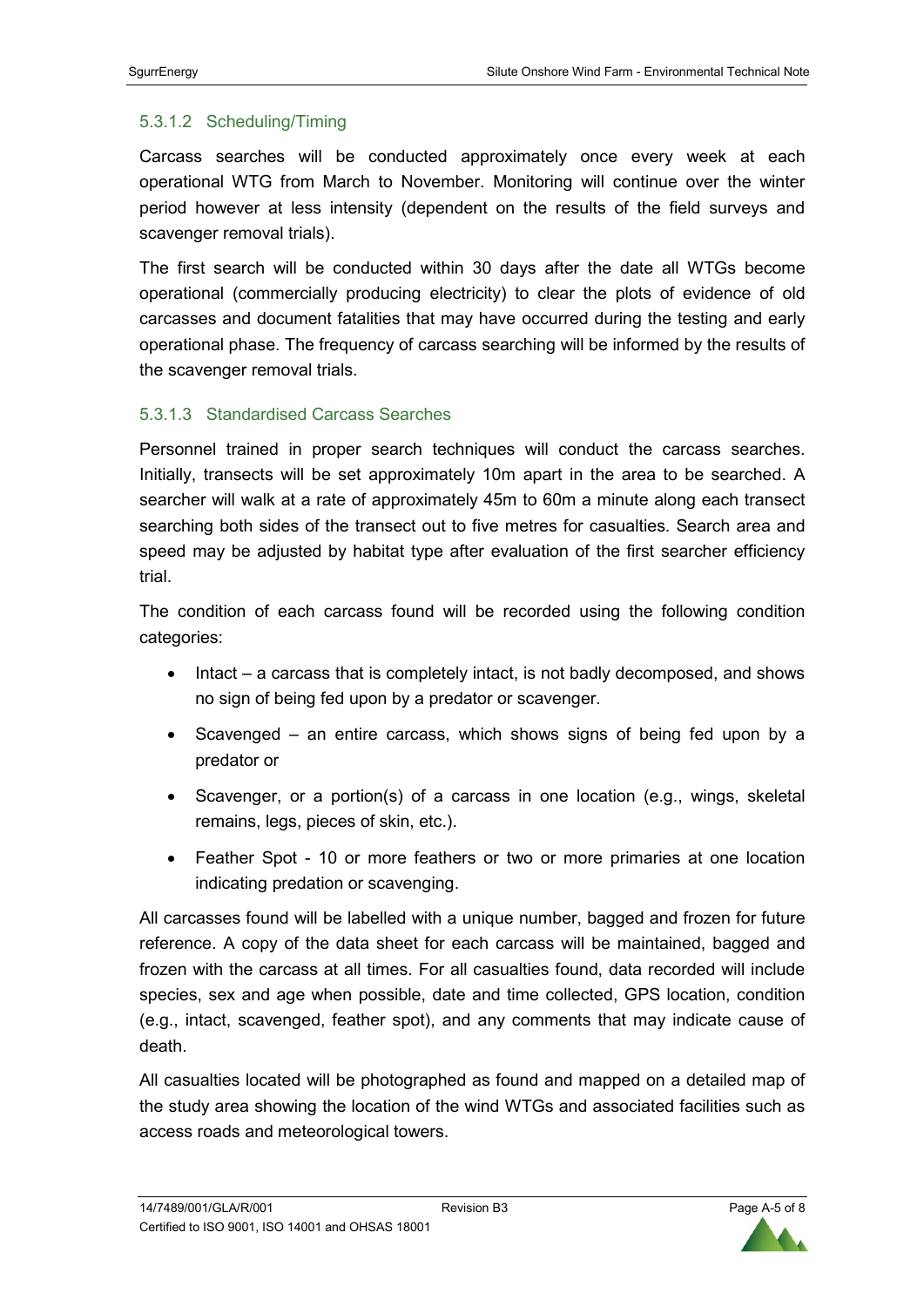# 5.3.1.4 Casual Observations

Casualties or fatalities found by maintenance personnel and others not conducting the formal searches within 150m of a wind WTG, meteorological tower, substation or road will be documented using a reporting form which should be kept in all on-site vehicles.

When non-study personnel discover carcasses or injured animals, a digital photograph will be taken and the site manager informed who will inform the projects ecologist.

Casualties or fatalities found in non-search areas will be treated as incidental discoveries.

Fatalities found within search areas, but not during scheduled searches, will be included in the fatality estimation.

Any injured native birds found will be carefully captured by a trained technician and transported to the designated wildlife rehabilitation centre or veterinary clinic in a timely fashion.

# 5.3.1.5 Searcher Efficiency and Carcass Removal Trials

Searcher efficiency will be estimated by size of carcass, general habitat type, and season. Estimates of searcher efficiency will be used to adjust the number of carcasses found, correcting for detection bias. Searcher efficiency trials will begin when WTGs are placed into operation.

Searcher efficiency and carcass removal trials will be carried out in similar habitat to the wind farm area however the WTG areas will be avoided to reduce any attraction of vultures and buzzards to the wind farm area. An area approximately 1km outside the wind farm area will be chosen that is similar in altitude, topography and vegetation height to the WTG area. Three plots of the same size as those searched in the wind farm will be marked out in similar manner.

During each trial approximately 15 carcasses of birds of two different size classes will be placed in the search area throughout the search period. Species such as chickens (including dark coloured chicks) and pigeons will be used.

An attempt will be made to use several small brown birds (house sparrows if possible) during the summer and fall seasons to simulate bat carcasses. Bat carcasses will be used if available. All carcasses will be placed at random locations within areas being searched prior to the carcass search on the same day. Carcasses will be dropped from waist height and each trial carcass will be discreetly marked so that it can be identified as a study carcass after it is found. The number and location of the detection carcasses found during the carcass search will be recorded.

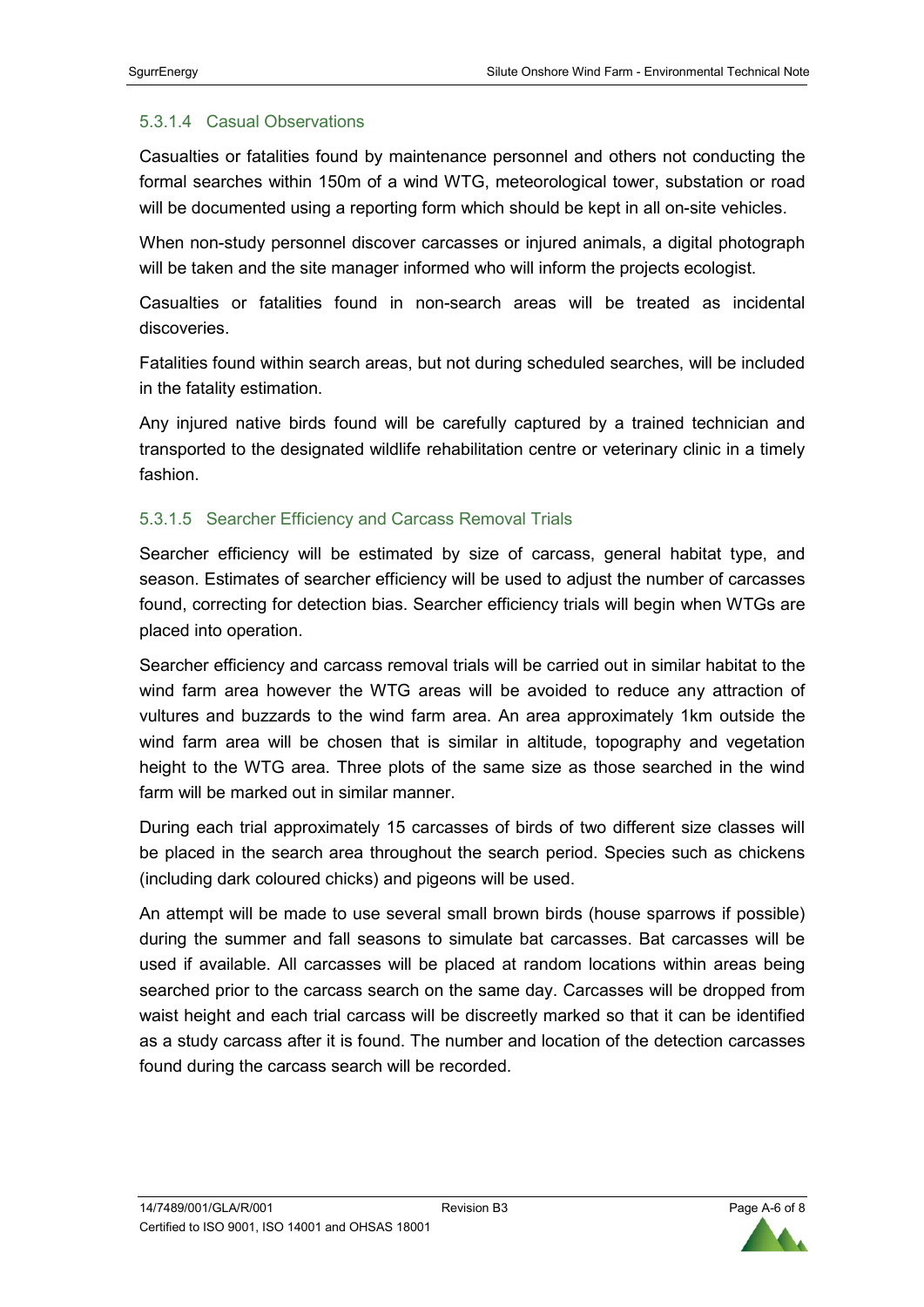Trials will take place in late March, mid-June, late September and January and carcasses will be checked for a period of 20 days to determine removal rates. The carcass locations will be checked every day for the first four days, and then on day seven, day 10, day 14, and day 20. The state of each carcass will be noted (intact/ part scavenged / completely scavenged / missing) and signs and presence of scavengers noted. The proposed schedule may vary depending on weather and coordination with the other survey work. On completion of the scavenger removal trials the frequency of carcass searches may be modified.

#### **6 Bats**

## 6.1 Baseline Surveys

To date no results of bat monitoring have been reported. Further bat surveys should be completed broadly in line with Eurobats guidance.

Driven bat transect surveys will be completed during the first year of operation and this will be supplemented by data from static bat detectors which will need to be incorporated in to 25% of the operational WTGs. This will include microphones being placed in the nacelle of the WTGs during construction so recordings can be made at bat flight height when the WTGs are operational. Transect surveys will be completed from a vehicle driving at approximately 10km/h and bats will be detected using specialist bat detectors with all calls being recorded. Transects will be selected to cover all areas of representative habitat across the site.

## 6.2 Mitigation

At present a default mitigation measure will be implemented which aims to discourage bats from foraging near to WTGs. Mitigation will incorporate the maintenance of a 50m buffer between the blade tip and nearest area of woodland or forest edge.

Should further mitigation be necessary this will be enforced by increasing the cut-in wind speed of all WTGs to 5.5m/s during the bat active season (April to September) between 20 minutes before dusk to two hours after and two hours before dawn to 20 minutes after. This measure will reduce the possible collision risk to bats as above this wind speed they have reduced flight activity.

## 6.3 Carcass Searching

Carcass searching (see Ornithological Monitoring) will be completed with any bat carcasses also being recorded. Targeted mitigation will be considered at specific WTGs if the carcass searches indicate a particular high impact WTG or cluster of WTGs. A 'High Impact' WTG is considered to be one at which a high proportion of carcasses are found when compared to the wind farm area as a whole.